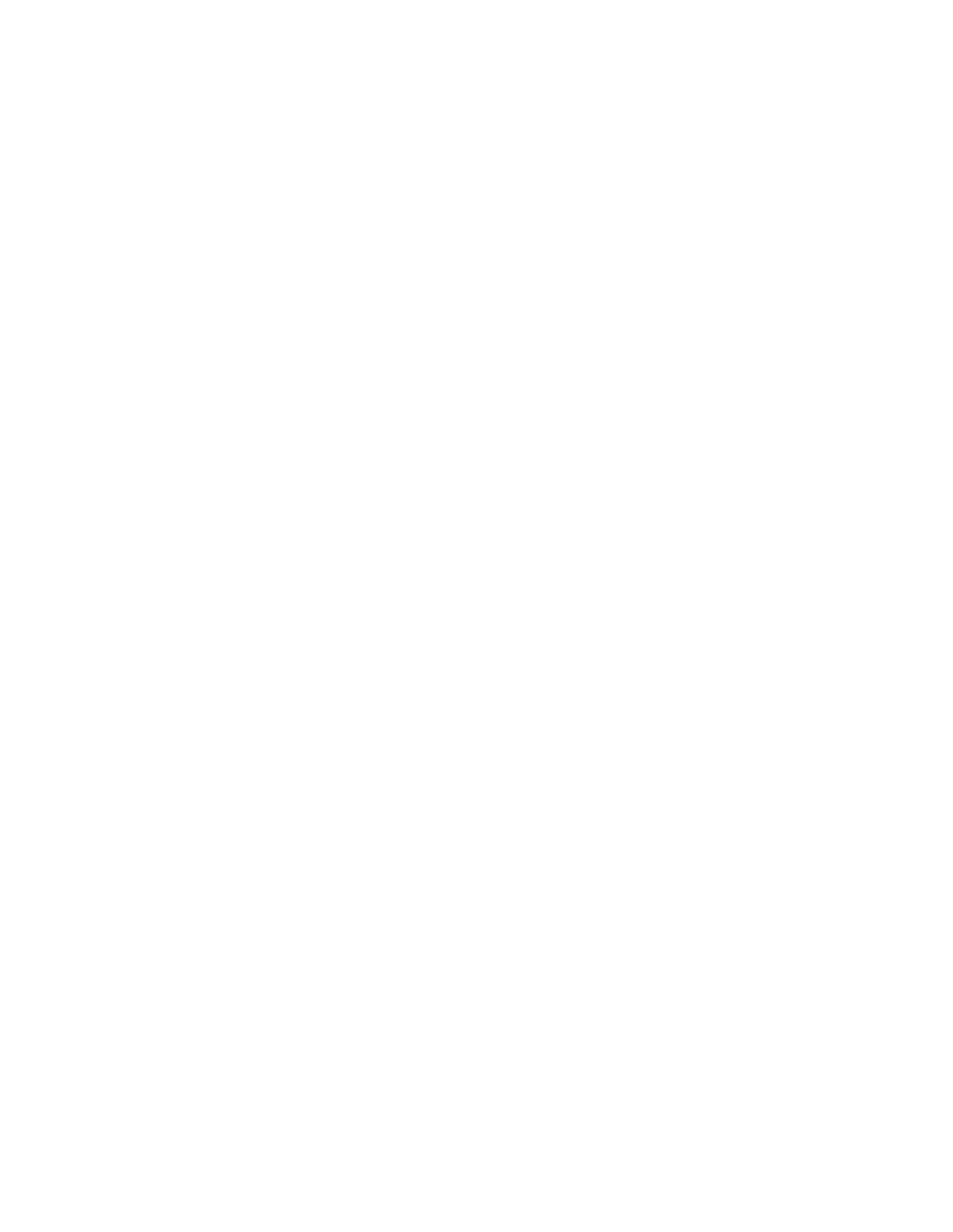## **MCMaster 486 Processor Upgrade Micro Channel Adapter**

**Installation Guide**

**Kingston Technology Corporation 17600 Newhope Fountain Valley, CA 92708 (714) 435-2600**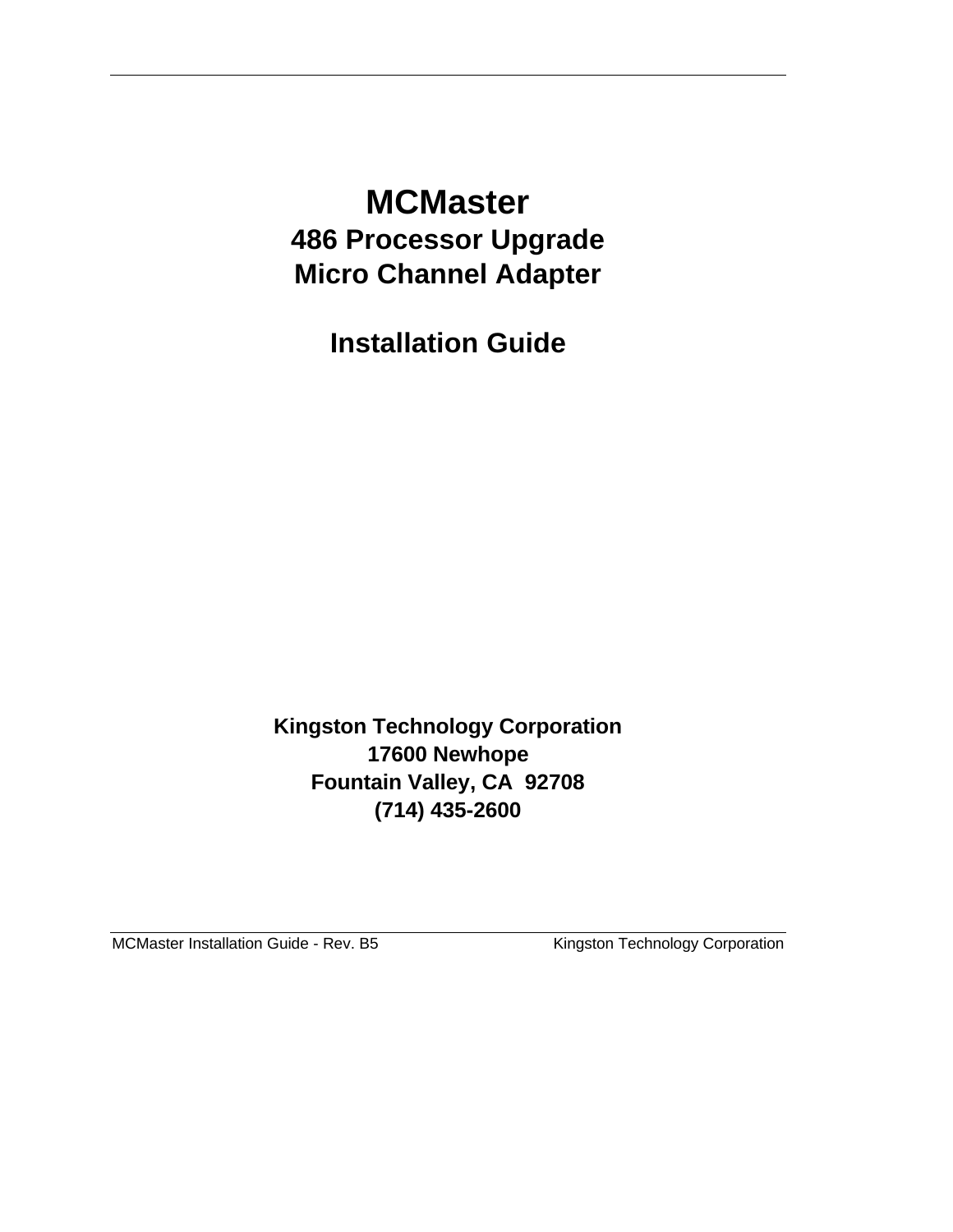## **Limited Warranty**

KINGSTON TECHNOLOGY CORPORATION ("Kingston") warrants that this product is free from defects in material and workmanship. Subject to the conditions and limitations set forth below, Kingston will, at its option, either repair or replace any part of this product which proves defective by reason of improper workmanship or materials. Repair parts or replacement products will be furnished by Kingston on an exchange basis, and will be either new or refurbished to be functionally equivalent to new.

This warranty applies only to the original end user purchaser, and does not cover any damage to this product which results from accident, abuse, misuse, natural or personal disaster, or any unauthorized disassembly, repair or modification.

#### **Duration Of Warranty**

*Lifetime Warranty***:** The following Kingston products are covered by this warranty for life: solid state memory (e.g., Single Inline Memory Modules, or "SIMMs"), network interface cards and adapters, solid state PCMCIA interface adapters, and x86 based microprocessor upgrade products.

*Five Year Warranty***:** The following Kingston products are covered by this warranty for a period of five years from the date of original retail purchase: storage enclosures, power supply units and subassemblies, Winchester hard disk drives with a capacity of one gigabyte or more, and all other Kingston products (other than those products covered by a two-year or one-year warranty, as provided below).

*Two Year Warranty*: The following Kingston products are covered by this warranty for a period of two years from the date of original retail purchase: Winchester hard disk drives in a 2.5 inch, 3.5 inch or 5.25 inch form factor and with a capacity of less than one gigabyte.

*One Year Warranty***:** The following Kingston products are covered by this warranty for a period of one year from the date of original retail purchase: Winchester hard disk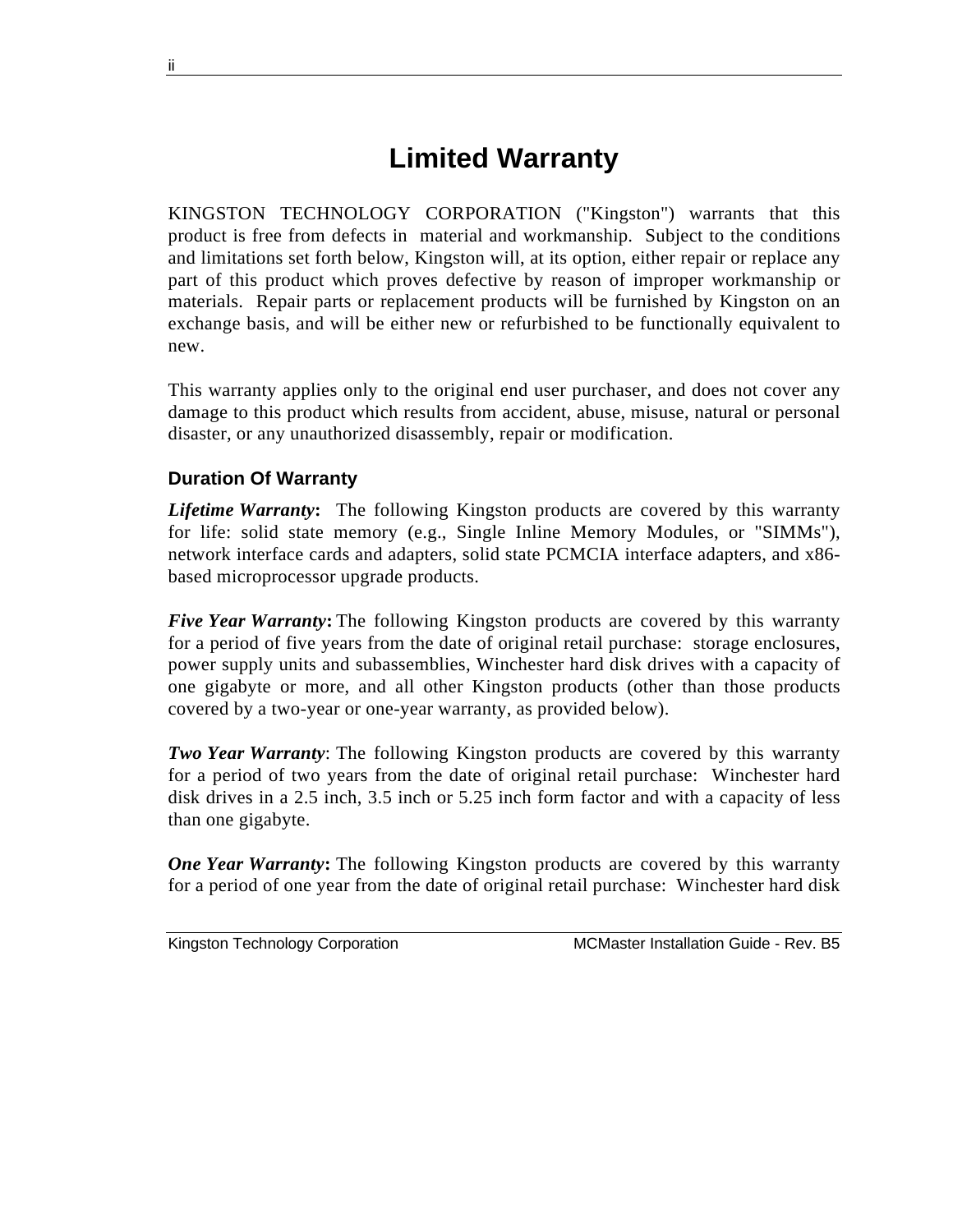drives in a 1.8 inch form factor, optical storage products, and magnetic tape storage products.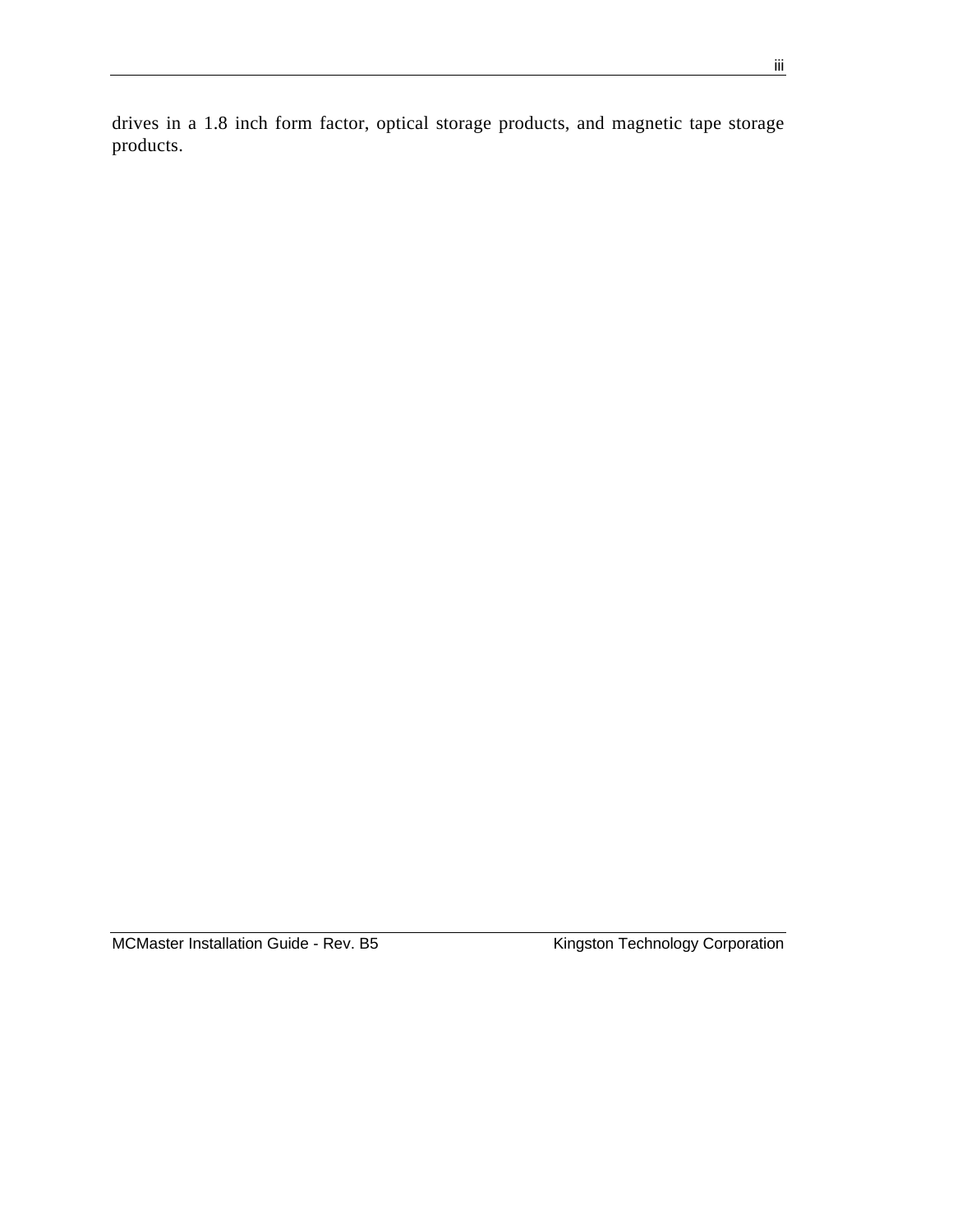#### **Warranty Claim Requirements**

To obtain warranty service, return the defective product, freight prepaid and insured, to your local authorized Kingston dealer or distributor, or to the Kingston factory service center located at 17600 Newhope Street, Fountain Valley, California 92708, U.S.A. You must include the product serial number (if applicable) and a detailed description of the problem you are experiencing. For products covered by the five-year, two-year or one-year warranty, you must also include proof of the date of original retail purchase as evidence that the product is within the applicable warranty period. If you return the product directly to the Kingston factory, you must first obtain a Return Material Authorization ("RMA") number by calling Kingston Customer Service at (714) 438-1810, and include the RMA number prominently displayed on the outside of your package. Products must be properly packaged to prevent damage in transit.

#### **Free Technical Support**

Kingston provides free technical support. If you experience any difficulty during the installation or subsequent use of a Kingston product, please contact Kingston's Technical Support Department at (714) 435-2639 prior to servicing your system. This warranty covers only repair or replacement of defective Kingston products, as provided above. Kingston is not liable for, and does not cover under warranty, any costs associated with servicing and/or installation of Kingston products.

#### **Disclaimers**

The foregoing is the complete warranty for Kingston products and supersedes all other warranties and representations, whether oral or written. Except as expressly set forth above, no other warranties are made with respect to Kingston products and Kingston expressly disclaims all warranties not stated herein, including, to the extent permitted by applicable law, any implied warranty of merchantability or fitness for a particular purpose.

In no event will Kingston be liable to the purchaser, or to any user of the Kingston product, for any damages, expenses, lost revenues, lost savings, lost profits, or any other incidental or consequential damages arising from the purchase, use or inability to use the Kingston product, even if Kingston has been advised of the possibility of such damages.

IBM, Micro Channel, OS/2 and PS/2 are trademarks of IBM Corporation, MS-DOS and Windows are trademarks of Microsoft Corporation, MCMaster is a trademark of Aox, Inc. All other product names mentioned are trademarks of their respective manufacturers.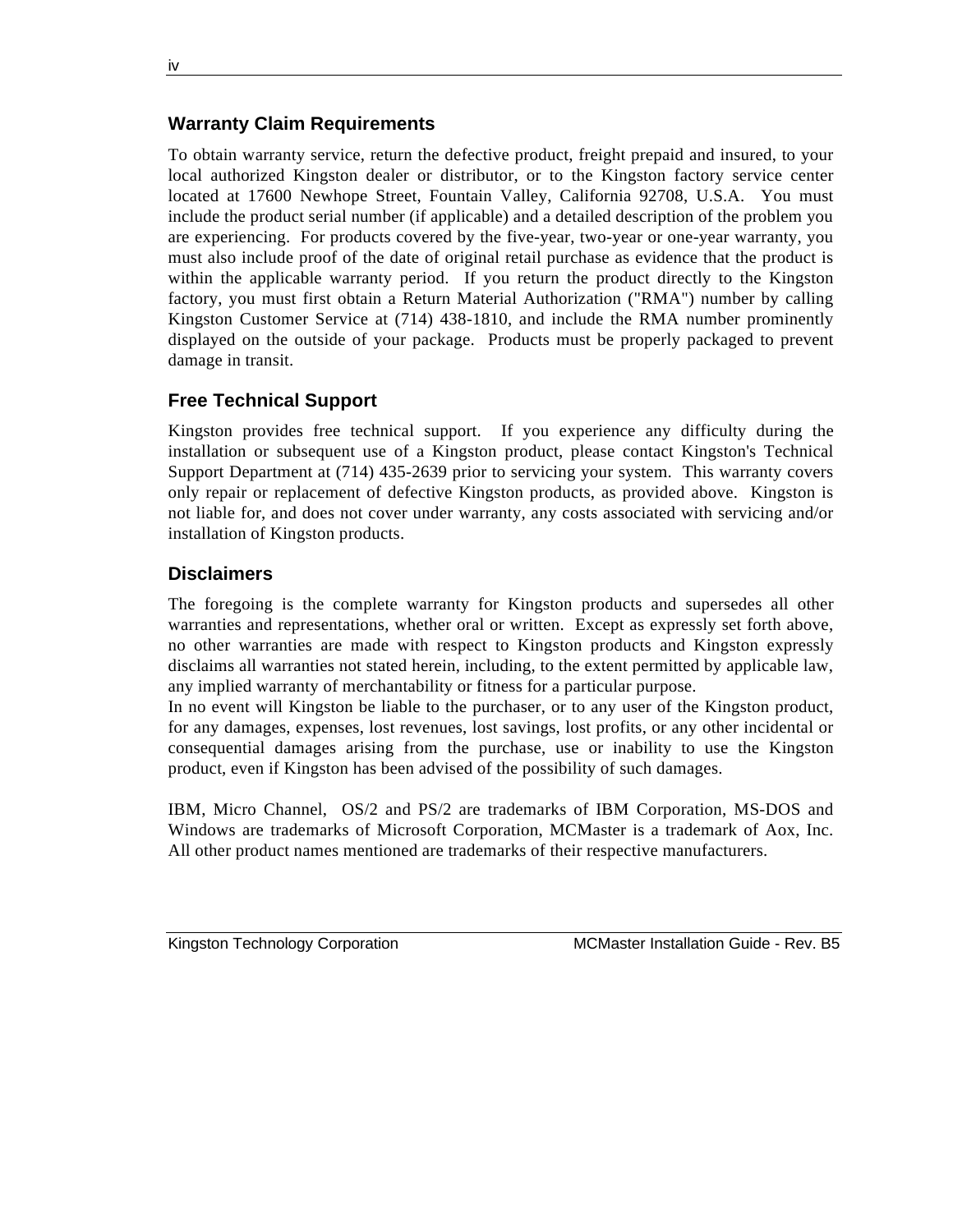Copyright © 1995 Kingston Technology Corporation. All rights reserved. Printed in the U.S.A. Kingston Technology and the Kingston logo are trademarks of Kingston Technology Corporation.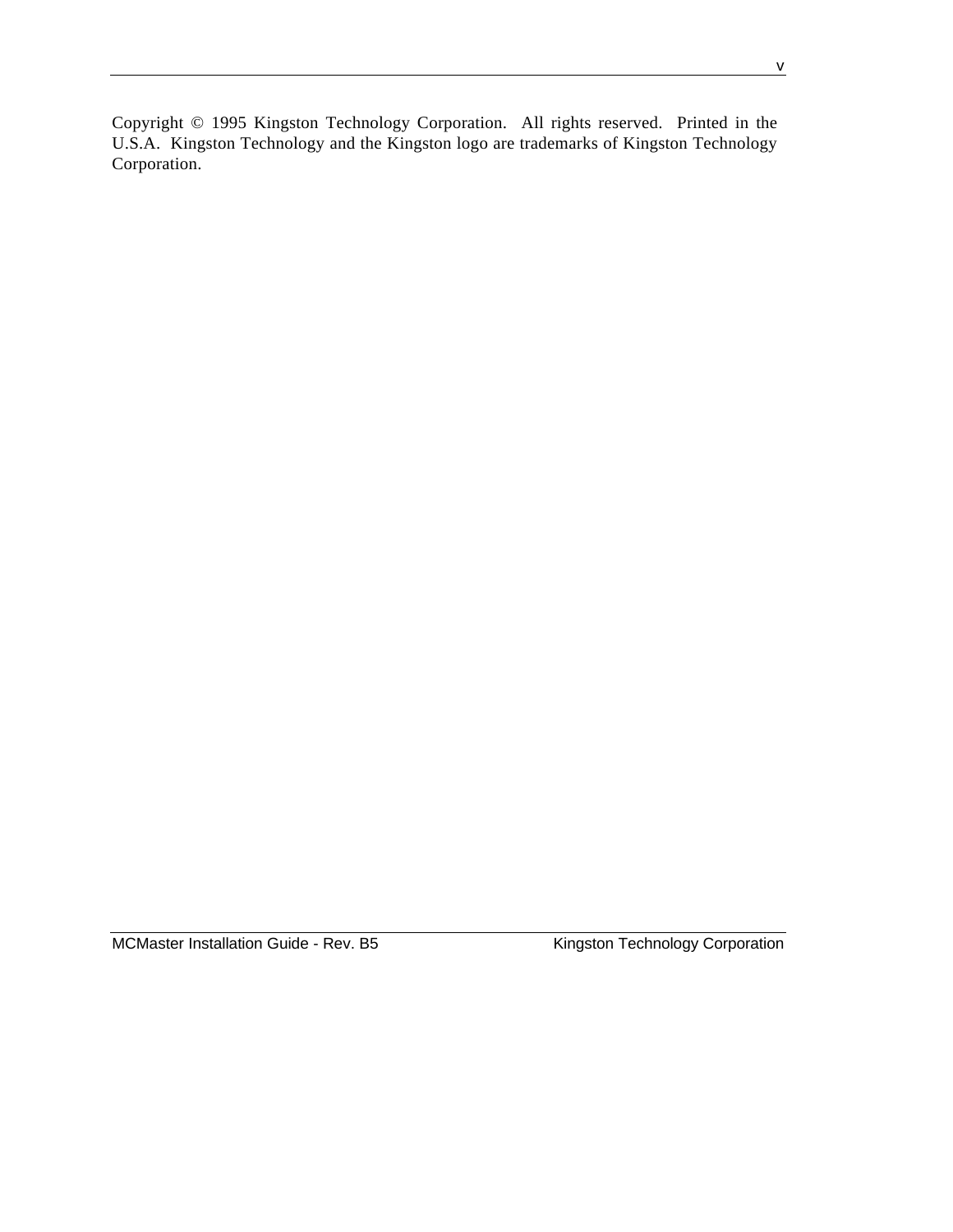## **FCC Certification**

This device has been tested and found to comply with limits for Class B digital device, pursuant to Part 15 of the FCC Rules. Operation is subject to the following two conditions:

- (1) This device may not cause harmful interference
- (2) This device must accept any interference received; including interference that may cause undesired operation.

This device generates, uses, and can radiate radio frequency energy, and if not installed and used in accordance with the instructions, may cause harmful interference to radio communications. However, there is no guarantee that interference will not occur in a particular installation. If this device does cause harmful interference to radio or television reception, which can be determined by turning the device off and on, the user is encouraged to try to correct the interference by one or more of the following measures:

- Re-orient or relocate the receiving antennas.
- Increase the separation between the device and the receiver.
- Connect the device into an outlet on a circuit different from that to which the receiver is connected.

### **CAUTION:**

Changes or modifications to this device not expressly approved by the manufacturer responsible for compliance could void the user's authority to operate the device.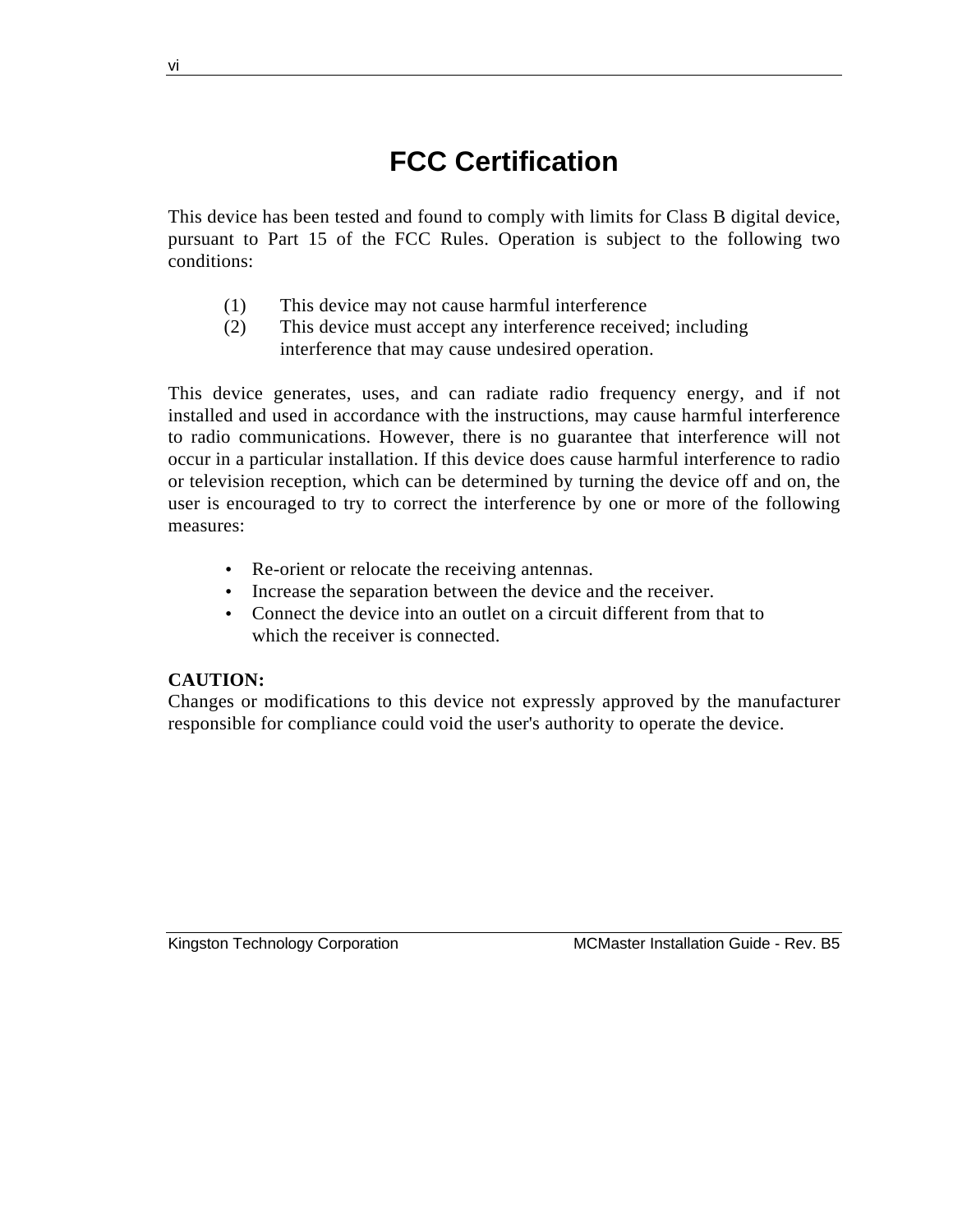## **TABLE OF CONTENTS**

| Appendix A<br>Appendix B<br>Appendix C |  |
|----------------------------------------|--|
|                                        |  |
|                                        |  |
|                                        |  |
|                                        |  |
|                                        |  |
|                                        |  |
|                                        |  |
|                                        |  |
|                                        |  |
|                                        |  |
|                                        |  |
|                                        |  |
|                                        |  |
|                                        |  |
|                                        |  |
|                                        |  |
|                                        |  |
|                                        |  |
|                                        |  |

MCMaster Installation Guide - Rev. B5

Kingston Technology Corporation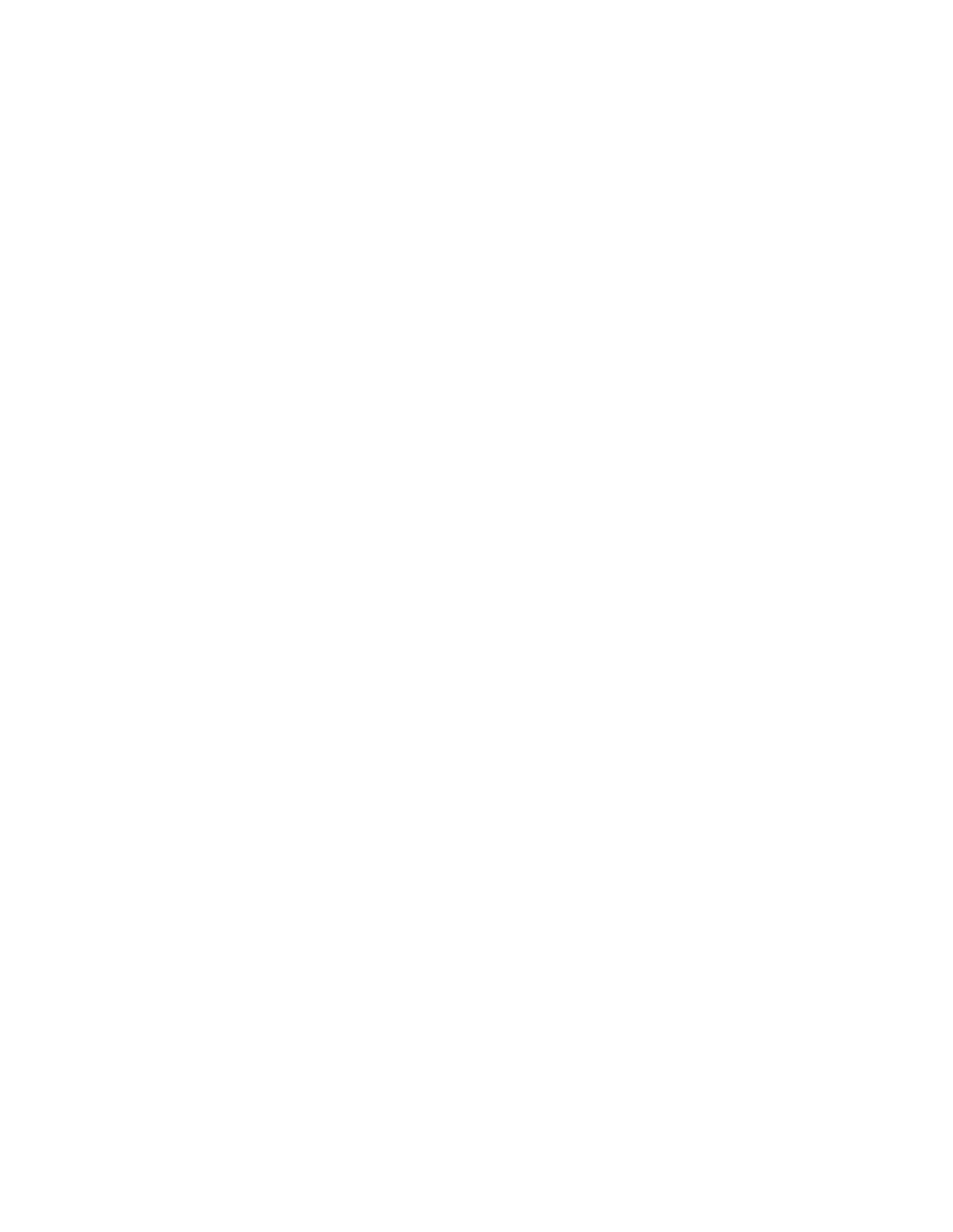## **Introduction**

Congratulations on the purchase of your Kingston MCMaster. This guide will take you through the basic steps of physically installing MCMaster into your PS/2 system and configuring the system. For most installations, this is all you need to do. Even battle-hardened PS/2 veterans should at least read over the installation directions before proceeding.

The Appendices contain more detailed information, along with troubleshooting suggestions in case you run into problems. They also contain some background technical information, if you're just plain curious.

If any of these circumstances apply to you:

Windows 3.0 or 3.1 previously installed in a 286-based PS/2 system; Windows 3.0 or 3.1 and a busmaster SCSI disk controller; OS/2 1.2 or 1.3 and a busmaster SCSI disk controller; OS/2 2.0; OS/2 2.1, Any third-party memory adapter; IBM's 386 Enhanced Memory Adapter; QEMM386 memory manager; IBM's AIX operating system

Please read the appropriate sections in the Appendices which you will find in the back of this Installation Guide. If you experience problems which you are unable to resolve with the use of this manual or have questions regarding the Kingston MCMaster, please feel free to call Kingston Technical Support at (714) 435-2639.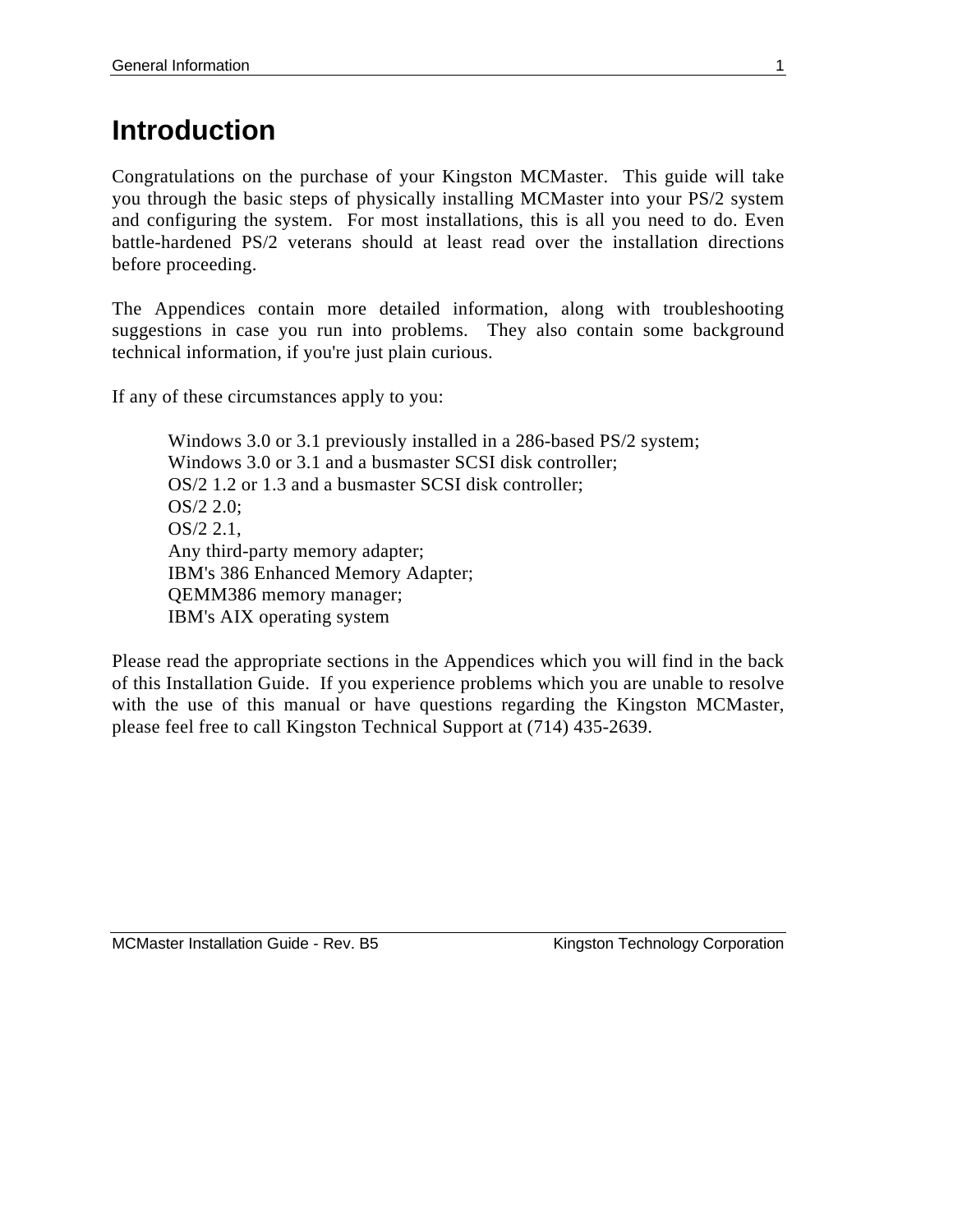## **General Description**

The Kingston Technology MCMaster processor upgrade board is a busmaster processor upgrade card. It provides your computer with a powerful 486DX2 microprocessor to give your system the increased performance to handle today's most demanding graphical software applications.

Your MCMaster includes these important features:

- 66MHz or 50MHz speed (depending on model)
- Uses clock-doubled 486DX2 microprocessor
- Daughtercard connector for VESA Local-Processor
- Two SIMM sockets support up to **64MB** of onboard memory on 32-Bit PS/2 Models 70 and 80, or **16MB** on 16-Bit PS/2 Models
- Internal math coprocessor
- 8K internal cache and 128K external zero-wait-state cache
- Onboard clock
- Full access to all of the  $PS/2^{\circledast}$  computer's Extended Memory
- Support for all PS/2 compatible operating systems
- Supports Micro Channel<sup>®</sup> multi-busmaster capability



Kingston Technology Corporation **MCMaster Installation Guide - Rev. B5**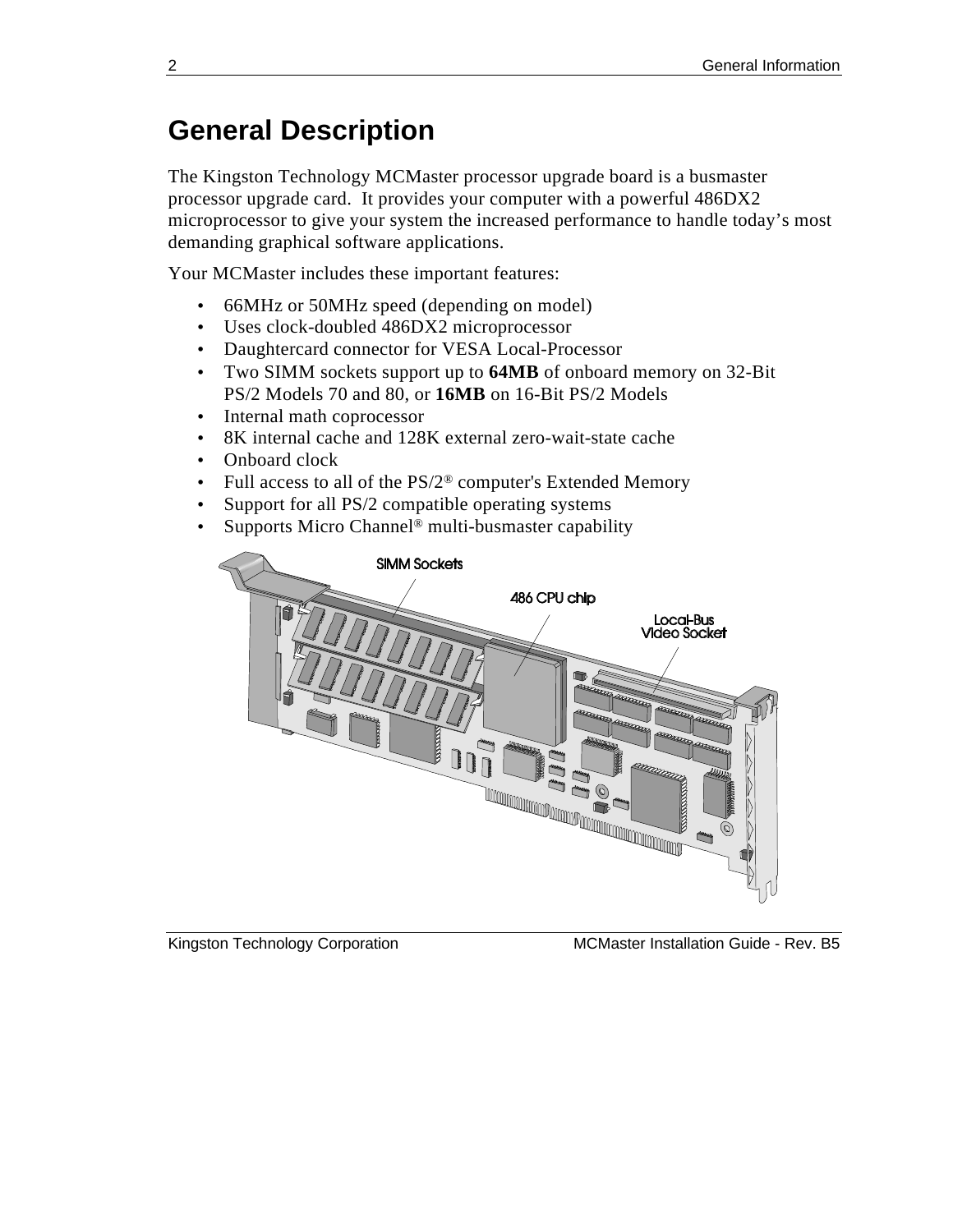## **Package Contents**

The Kingston MCMaster package should contain the following items:

- MCMaster Processor Upgrade Circuit Board
- MCMaster Option Diskette
- Installation Guide

If any item is missing or damaged, contact your Kingston dealer for a replacement. Be sure the items you receive are genuine Kingston Technology products. The printed circuit board has the Kingston name etched on its surface. If the Kingston name is missing, it's not a genuine Kingston product.

## **Packaging Materials**

Kingston Technology circuit boards are shipped in a special anti-static envelope which protects them from shock and static electricity that could cause severe damage. You should save this packaging material just in case you need to reship the MCMaster in the future.

Before you remove any component from its packaging, be sure you discharge any static electricity by touching a properly grounded metal object.

As an additional precaution, we strongly recommend that you back up your hard disk before installing MCMaster.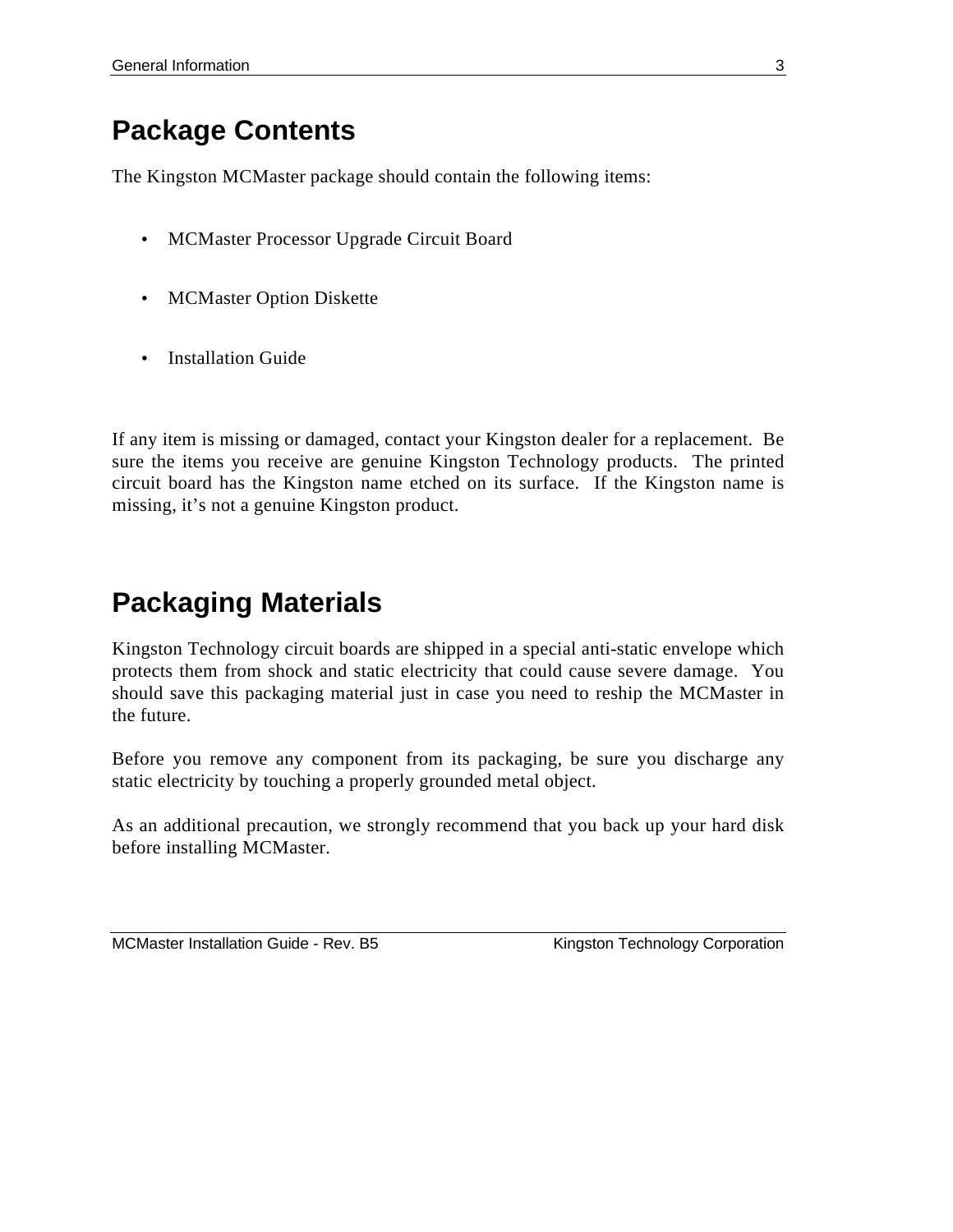## **Hardware Installation**

Install the MCMaster processor upgrade following these steps:

### **Preparing your Reference Disk**

- 1. If you have not previously made a backup copy of the Reference disk that came with your PS/2 computer, you should do it now. Your original Reference disk should be write protected, and you won't be able to copy files onto it.
- 2. Power up the system with the backup copy of the Reference disk installed in Drive A.
- 3. The Reference disk will boot up, display the IBM logo, and prompt you "**Press Enter to Continue.**" Press [**ENTER**], and wait for the menu to come up.
- 4. If you are prompted to run Automatic Configuration now, press [**N**] for No.
- 5. Select "**Copy an option diskette**" from the menu.
- 6. Follow the instructions that appear on the screen, inserting MCMaster option disk into the drive when instructed to insert the option disk. This copies configuration information from the Kingston disk onto your Reference disk.

### **Installing Memory**

If you or your dealer have installed memory in MCMaster, it needs to be tested. Kingston supplies a diagnostic, MMDIAG.EXE, for this purpose contained on the Option diskette.

### **Memory Requirements**

MCMaster uses IBM standard 36-bit wide, 70 nanosecond dynamic SIMM memory modules. SIMMs (Single In-line Memory Modules) that do not adhere to the IBM standard can cause compatibility problems.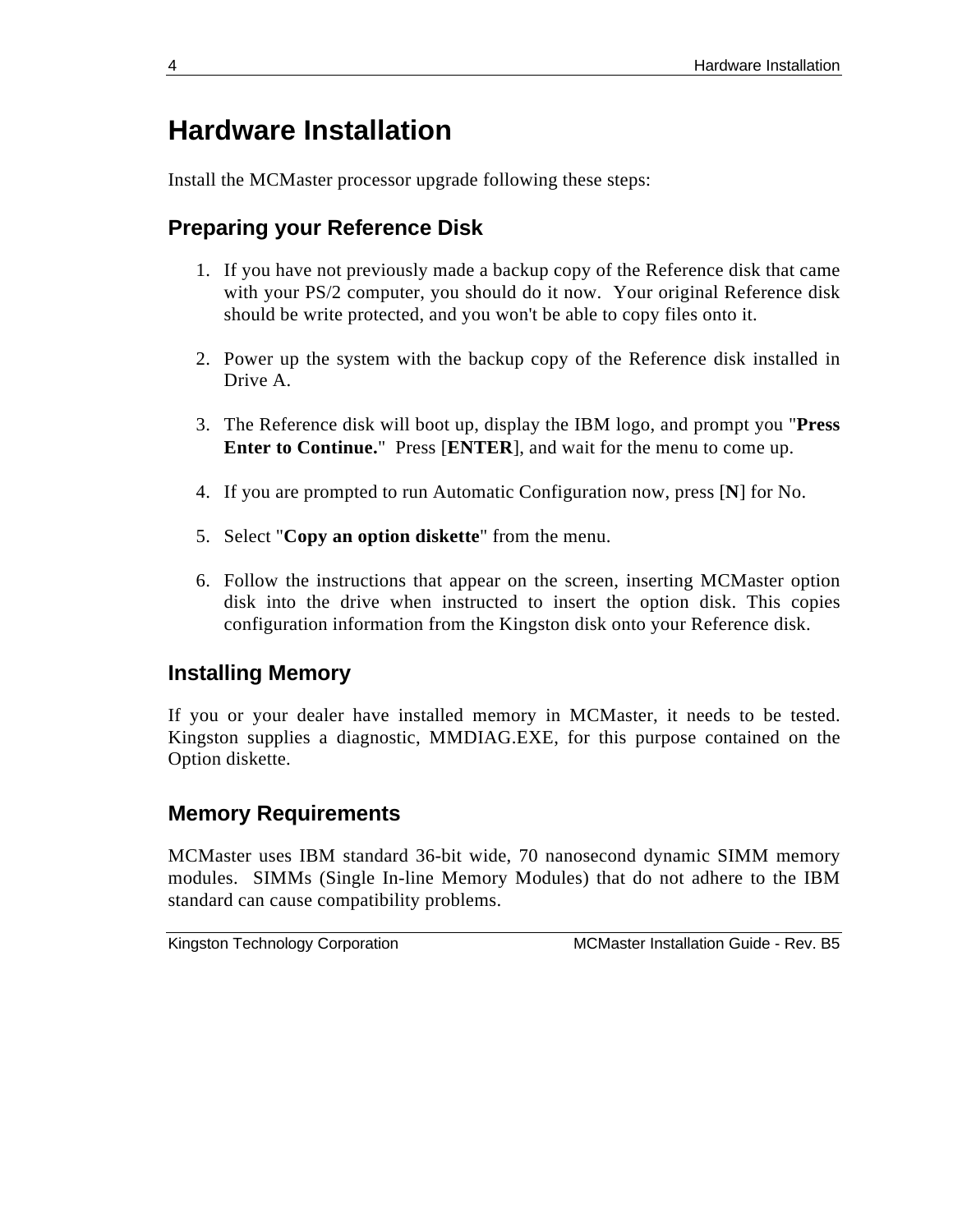Please verify that any SIMMs supplied by anyone other than Kingston meet the IBM specification before using them.

This table shows all of the SIMM types that can be installed in MCMaster. Note the MCMaster **DOES NOT** support 1MB or 2MB SIMM modules.

| <b>Size</b> | Configuration    | <b>Kingston Part Number</b> |
|-------------|------------------|-----------------------------|
| 4 MByte     | 1024K x 36, 70ns | KTM4000/M70                 |
| 8 MByte     | 2048K x 36, 70ns | KTM0130                     |
| 16 MByte    | 4096K x 36, 70ns | <b>KMT0160</b>              |
| 32 MByte    | 8192K x 36, 70ns | KTM0320                     |

MCMaster can also function with no onboard memory installed, using only memory that is already installed in the system. Be aware, however, that running MCMaster with only off-board memory extracts a performance penalty, especially in a 16-bit PS/2 system like the model 50 or 60.

This table shows all possible combinations of SIMMs that can be installed in MCMaster.

| <b>Total Memory on MCMaster</b> | U900 SIMM | <b>U901 SIMM</b> |
|---------------------------------|-----------|------------------|
| 4 MBytes                        | 4 MB      | none             |
| 8 MBytes                        | 4 MB      | 4 MB             |
| 8 MBytes                        | 8 MB      | none             |
| 12 MBytes                       | 8 MB      | 4 MB             |
| 16 MBytes                       | 8 MB      | 8MB              |
| 16 MBytes                       | 16MB      | none             |
| 20 MBytes                       | 16MB      | 4MB              |
| 24 MBytes                       | 16MB      | 8MB              |
| 32 MBytes                       | 16MB      | 16MB             |
| 32 MBytes                       | 32MB      | none             |
| 36 MBytes                       | 32MB      | 4MB              |
| 40 MBytes                       | 32MB      | 8MB              |
| 48 MBytes                       | 32MB      | 16MB             |
| 64 MBytes                       | 32MB      | 32MB             |

#### **Note:**

• If only one SIMM is installed on the board, it must be installed in location U900.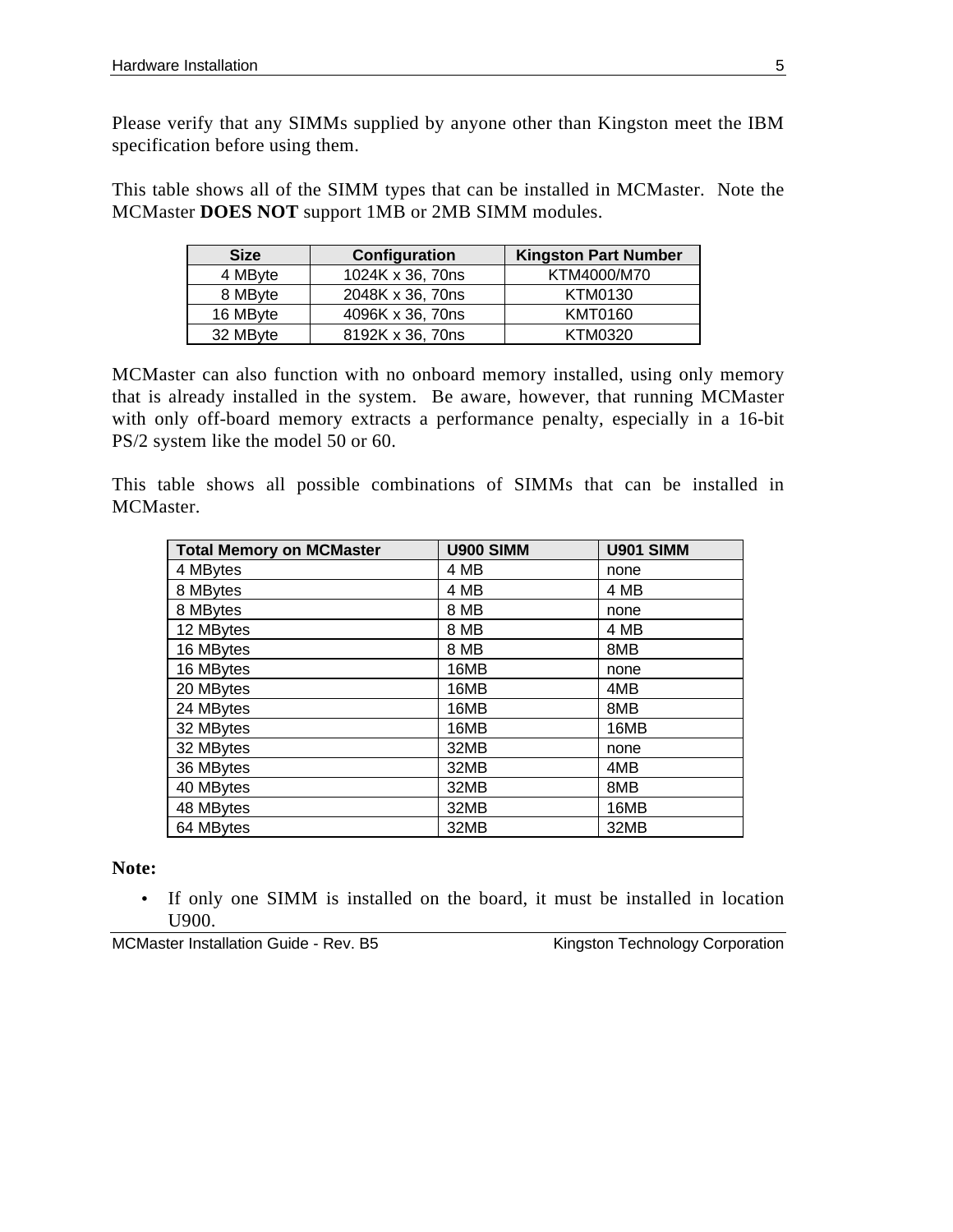• If 16MB or 32MB SIMMs are used, verify Jumper J801 is connected to 1 and 2.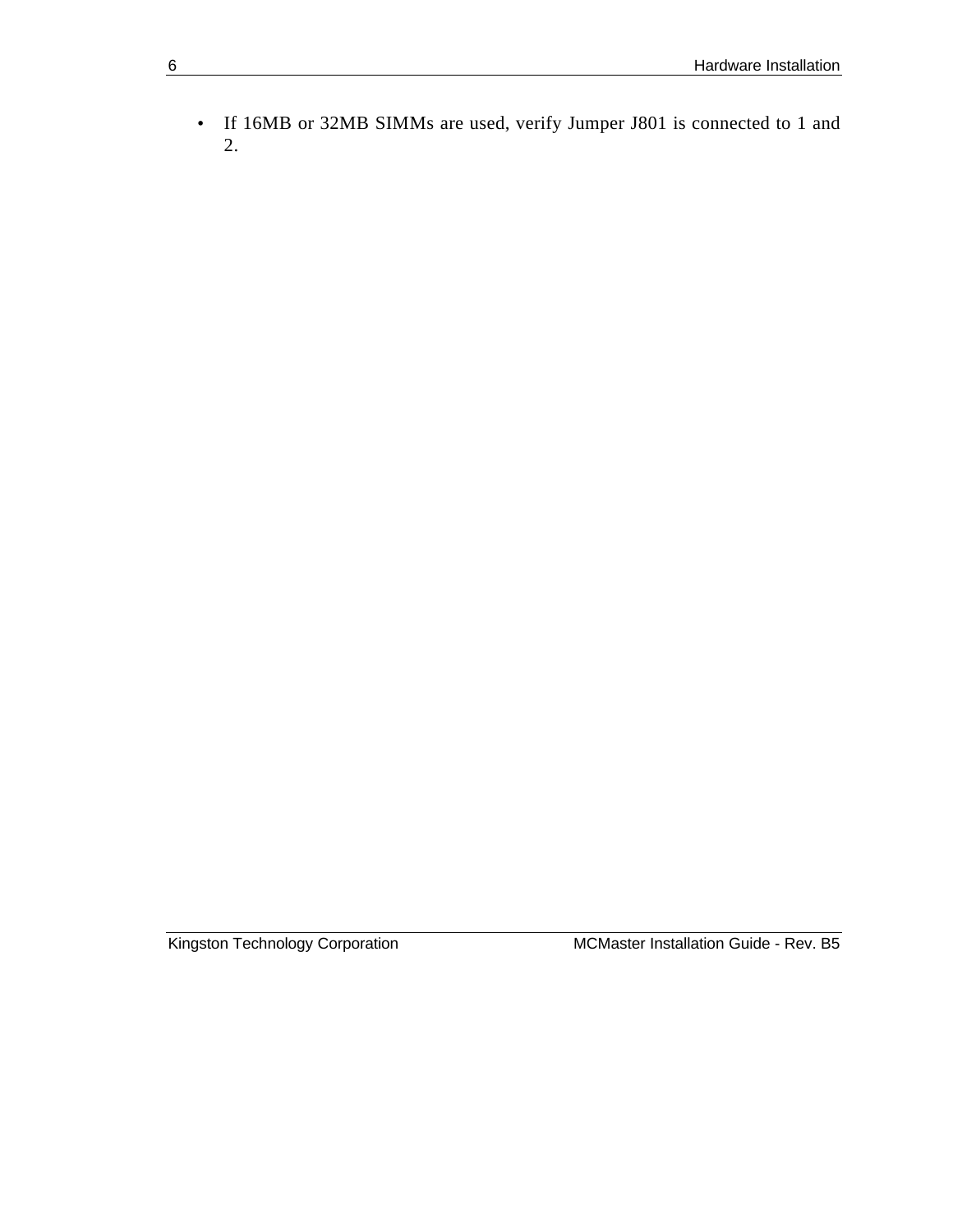### **Installing SIMMs**

- 1. Place the MCMaster board onto the anti static bag on a flat surface with the component side face up and the edge connector toward you.
- 2. Insert the edge of the SIMM into the socket with pin 1 to your right. If the pin number is not marked on the SIMM module, look for a notch cut out of one of the corners on the connector side of the SIMM. That notch will be at pin 1.
- 3. Slide the SIMM all the way into the socket and press down gently until the tabs snap the SIMM securely in place. Note that the SIMMs are angled down, toward the board's connector edge.

### **Verifying Configuration Jumpers**

The MCMaster comes with four sets of jumpers on board. They are set at the factory, but please take a moment to verify that they are installed correctly. The default settings are notated in bold with an asterisk.

| Jumper | <b>Jumper Settings</b> | <b>Function</b>  |
|--------|------------------------|------------------|
| J100   | * 1-2 connected        | 486DX CPU        |
|        | 2-3 connected          | 486SX CPU        |
| J801   | * 1-2 connected        | Non-IBM SIMMs    |
|        | 2-3 connected          | <b>IBM SIMMS</b> |

Jumper locations are shown in the illustration below:



MCMaster Installation Guide - Rev. B5 Kingston Technology Corporation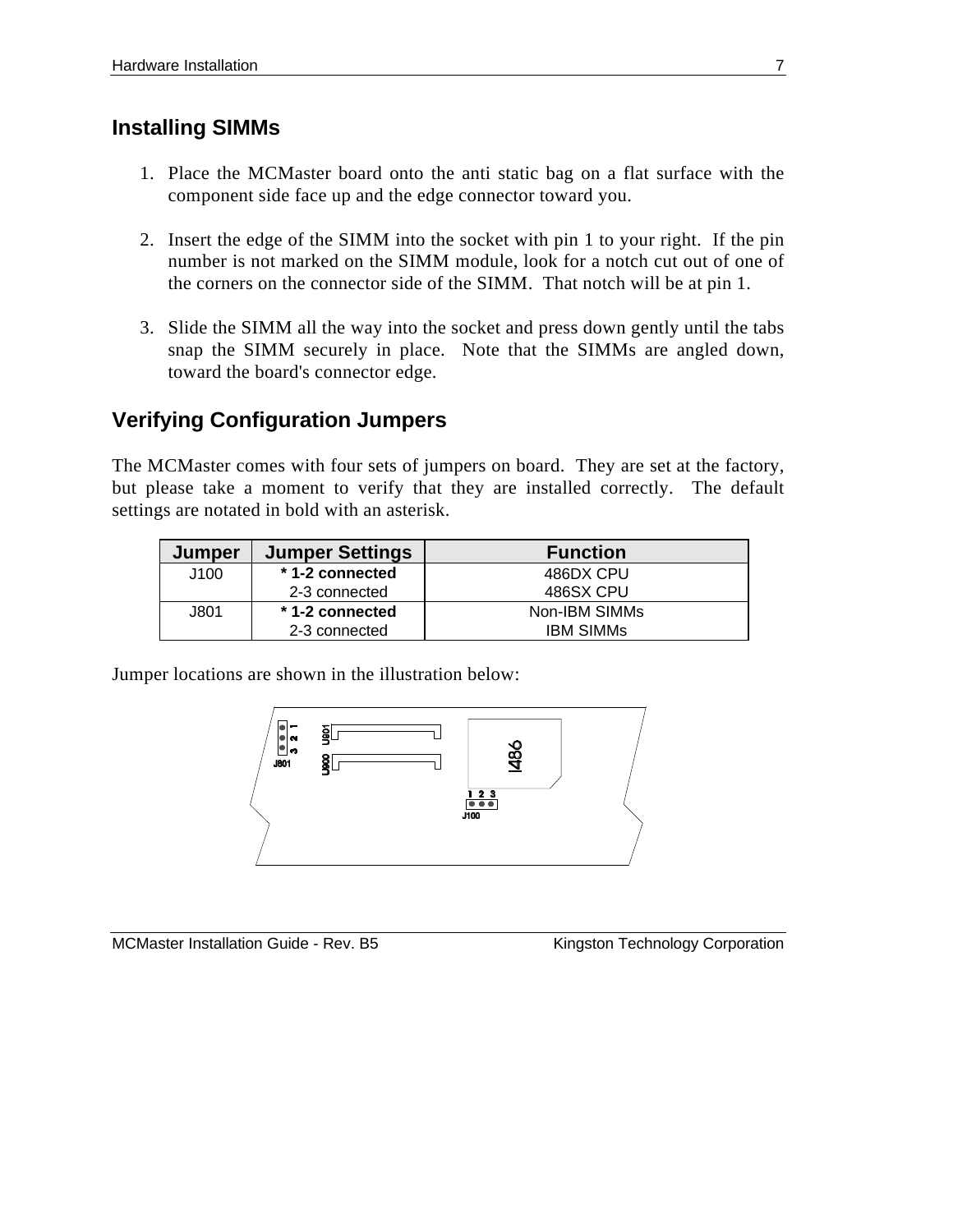### **Physically Installing MCMaster**

- 1. Make sure that the system power switch is OFF.
- 2. Unlock and remove the system cover. Your PS/2 Quick Reference provides detailed instructions for removing or reinstalling the cover.
- 3. Choose a vacant expansion slot to plug MCMaster card into. MCMaster will work in a 16 or 32-bit slot. If you're installing it in a 32-bit system, such as a Model 70 or 80, you'll want to install it in a 32-bit slot to take full advantage of the 80486 processor's 32-bit bus width.
- 4. Loosen the screw that holds the expansion slot cover, and slide out the expansion slot cover. Save it.
- 5. Install MCMaster board in its slot by carefully sliding it in until the board snaps into place. Be careful that the forked bottom of the backplate goes outside the lip of the chassis. Finger-tighten the screw.
- 6. Replace the system cover, and tighten the screws.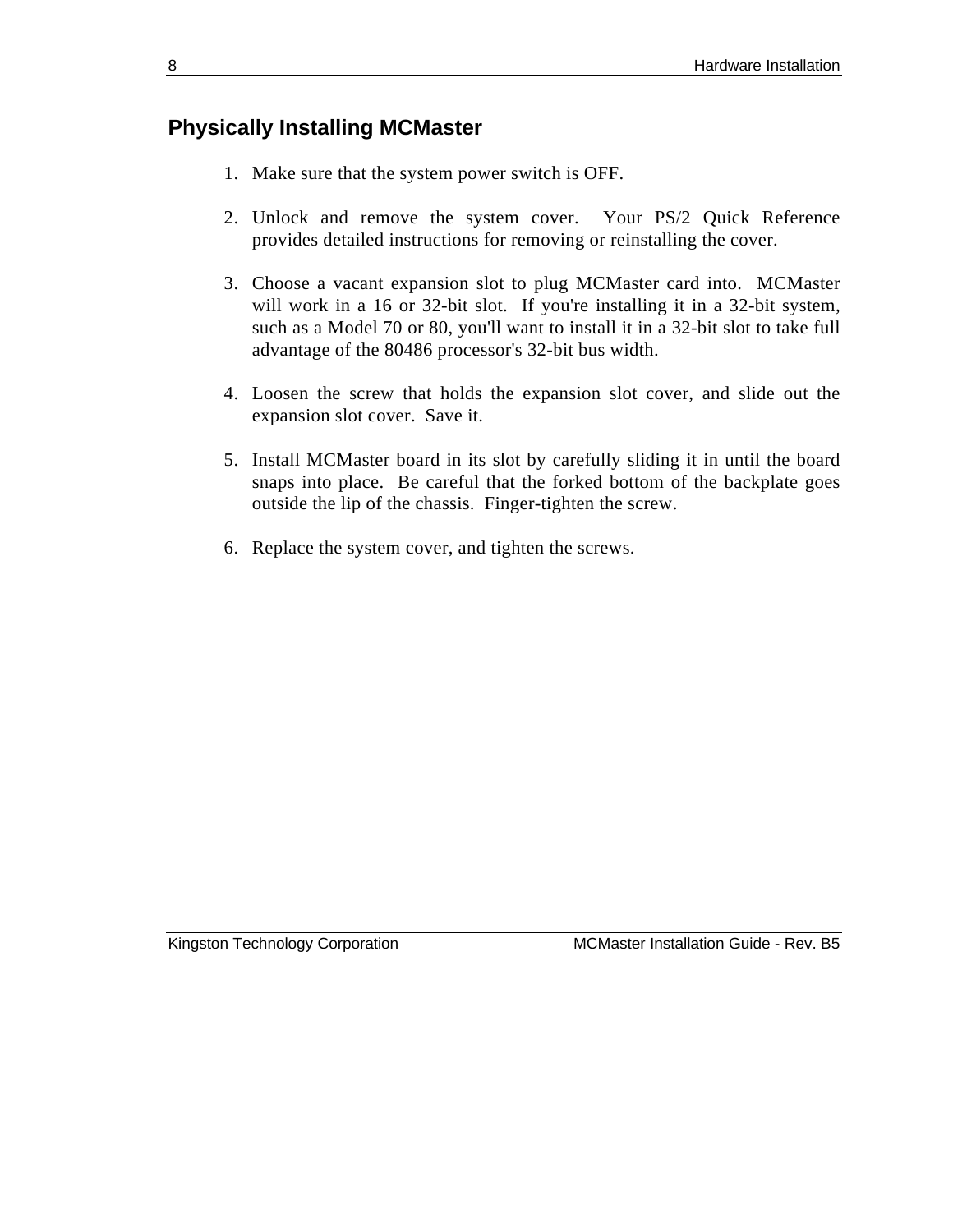## **Configuring the System**

At this point, you've finished physically installing MCMaster in the system. The next step is to configure the system to acknowledge MCMaster's presence. For most PC-DOS users, the automatic configuration will be adequate. This section will guide you through the Automatic Configuration process. If you are using an operating system other than DOS, if you have third-party memory boards installed, or if you experience difficulties after running the automatic configuration, you should read Appendix A, "Manual Configuration Options" in the back of this manual.

### **Running Automatic Configuration**

- 1. Insert the Reference diskette (onto which you've already copied the information from the Kingston option diskette) into the floppy drive.
- 2. Power the system ON.
- 3. The system will boot up automatically from the Reference disk. When the IBM logo appears, press [ENTER] as prompted. After a few seconds, the system will prompt you: "**Do you want to automatically configure the system? (Y/N)?**" Press [Y] for Yes. After the process is done, the PS/2's nonvolatile memory will store the configuration information.
- 6. After the automatic configuration runs, it will prompt you to press [ENTER] to restart the computer. Remove the Reference disk and press [ENTER].
- 7. At this point, the system will do a "cold boot" as if it had just been powered on. After the memory count, MCMaster takes control of the system, displaying the following messages:

AOX **MCMaster (tm) control code x.xx hardware xx.xx Copyright Aox Incorporated 1993 All Rights Reserved Press space bar to stop memory test Press 'o' to return to original cpu (and stop memory test)**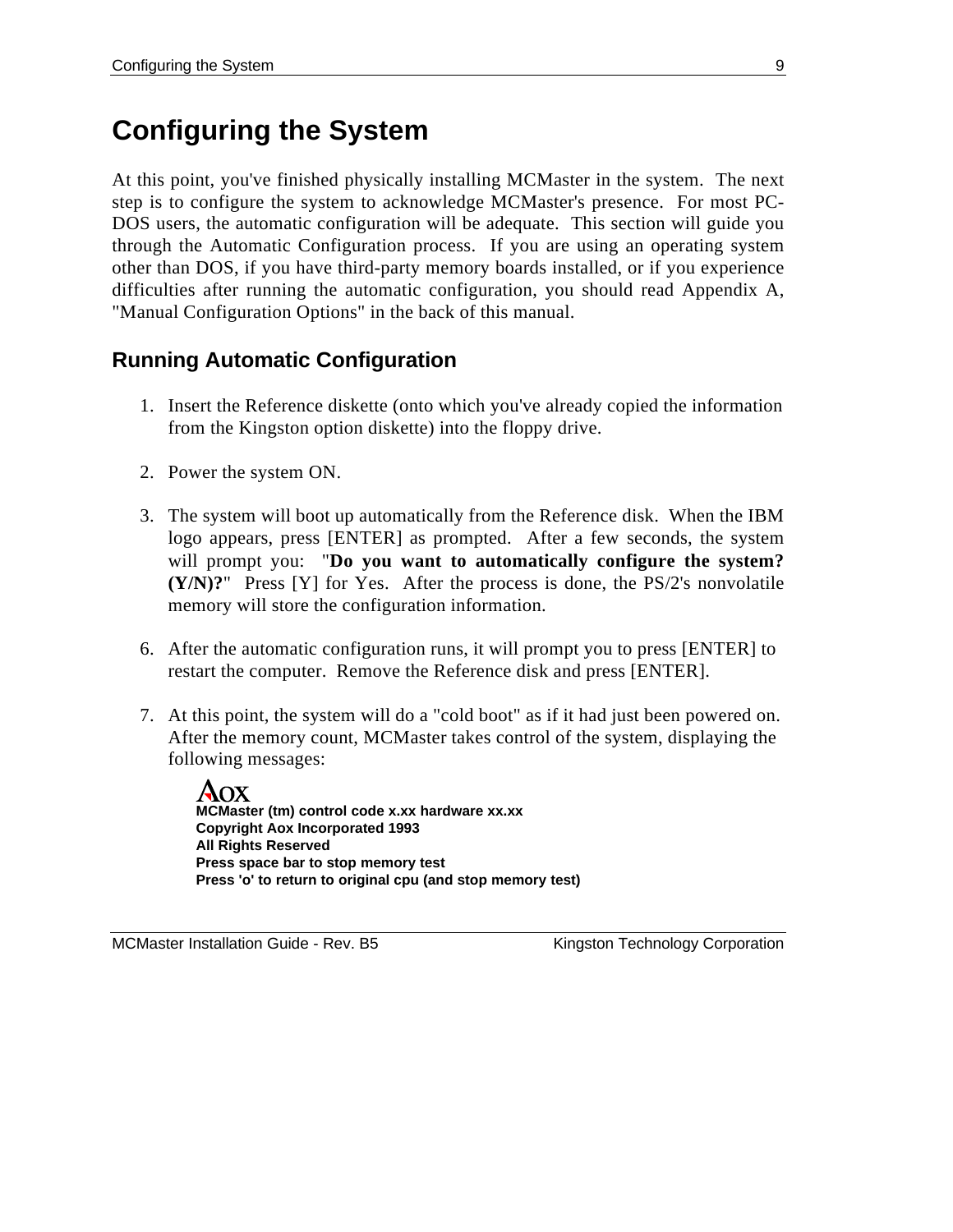If you press the 'o' key now, control will return to the system's own processor. Otherwise, MCMaster will add its own memory to the memory count and then display the message:

#### **Starting MCMaster MCMaster start successful**

This completes the installation of MCMaster in your PS/2 system. It should now be ready for operation. If it doesn't seem to be working, read the appropriate section in the Appendices for troubleshooting help. If all else fails, contact Kingston Technical Support at (714) 435-2639.

### **What's Next?**

- If you've been running "plain-vanilla" DOS applications, they will run as before, only faster.
- If you're upgrading a 286-based system to a 486, there are a lot of software products out there that take advantage of the 386/486 architecture. Your PS/2 is now compatible with them.
- If you've been running Windows 3.0 or 3.1 in "standard" 286 mode, there are a few extra steps you'll have to take before you can run Windows in 386 Enhanced mode. Please read the section on Windows in Appendix C.
- And enjoy your "new" computer. This manual was prepared on a PS/2 Model 60 enhanced by an MCMaster. While it would certainly have been physically possible to do it without MCMaster, it would have been a lot more work to do so.

Please back up your MCMaster option diskette, as well as your IBM Reference diskette.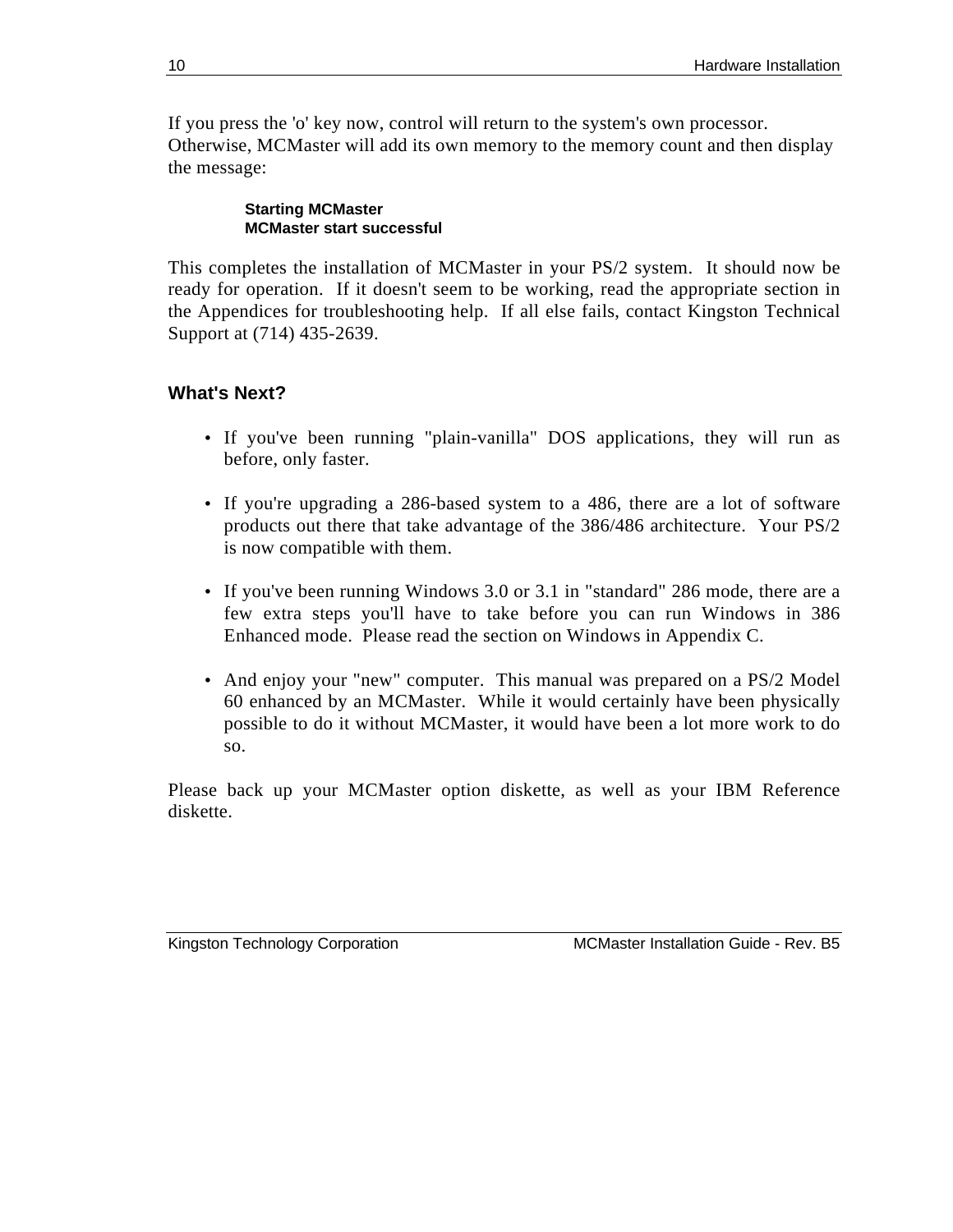# **Appendices**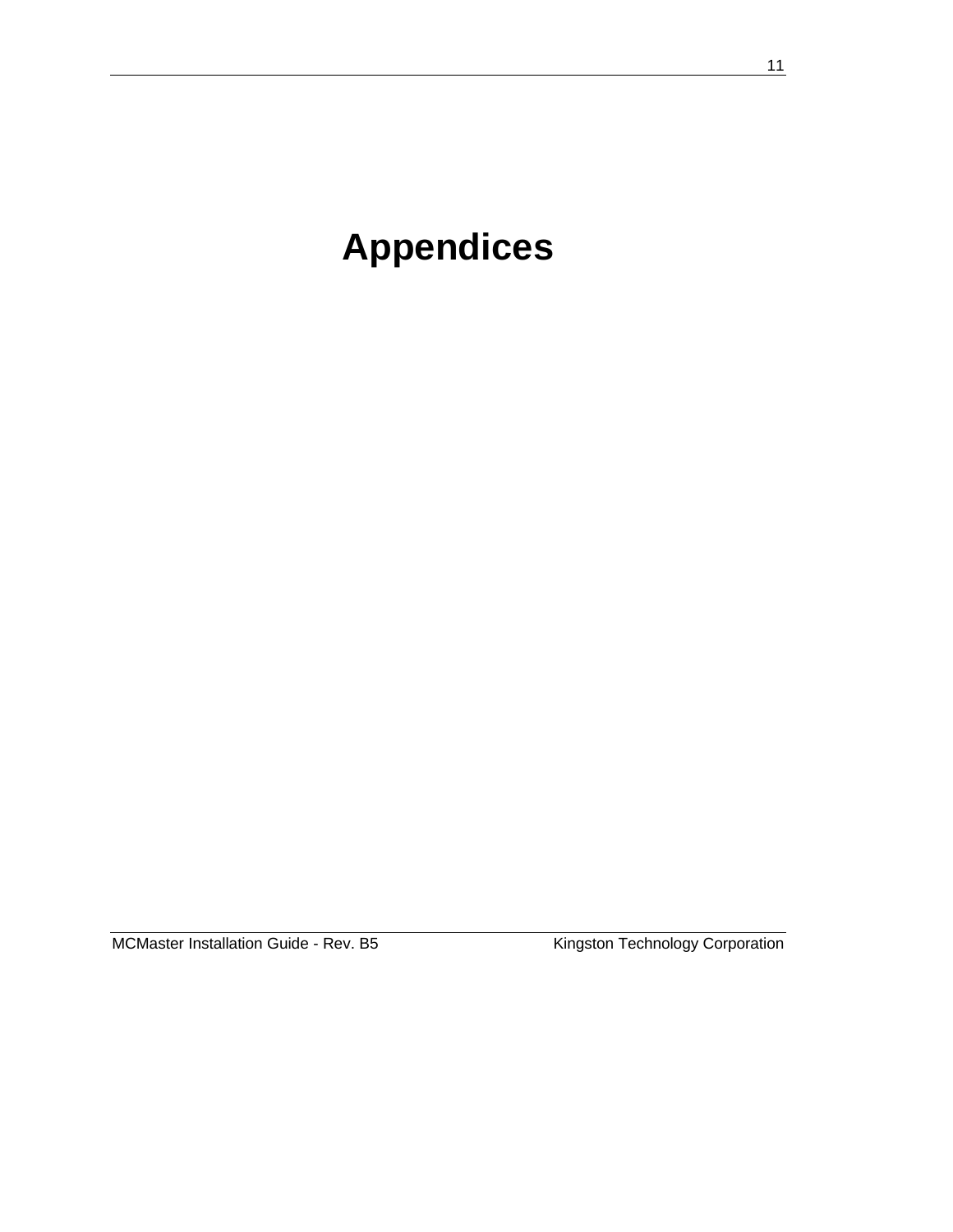## **Appendix A Manual Configuration Options**

For most installations the automatic configuration will suffice. However, in order to make the MCMaster work properly in other circumstances, you may have to go to the configuration screen and set some options by hand. This section describes the MCMaster configuration options in detail.

If you are running the Set Configuration program with the MCMaster already installed, reboot the system and **press the [o] key (to return to the original processor)** when the Kingston logo appears.

The configuration program will not work properly with the MCMaster's processor controlling the system. This problem is compounded by the fact that the configuration program appears to work correctly. There's no warning until you reboot the system and discover that the configuration hasn't changed!

### **Operating Mode**

#### **Default: Standard Option: INITPROG or IDD**

By default, the MCMaster takes control of the system immediately after POST (Power On Self Test) is completed and becomes, for all practical purposes, the main system CPU. This is Standard mode.

The MCMaster can also be set to delay its startup until it is started by a Track 0 initializer (INITPROG) or an installable device driver (IDD.) This is required to accommodate some third-party memory boards that start with an installable device driver or an initializer on the system's boot track. Since the MCMaster installs its memory at the top of the memory map (from the host's point of view) a memory board that is unaware of the MCMaster might conflict with the MCMaster's memory. With this option set to "INITPROG or IDD" the MCMaster won't add its memory to the system total until its device driver or boot track initializer is loaded.

If the device driver is loaded in the CONFIG.SYS file after the memory board's driver, or the boot track initializer comes after the boot track initializer for the memory board, the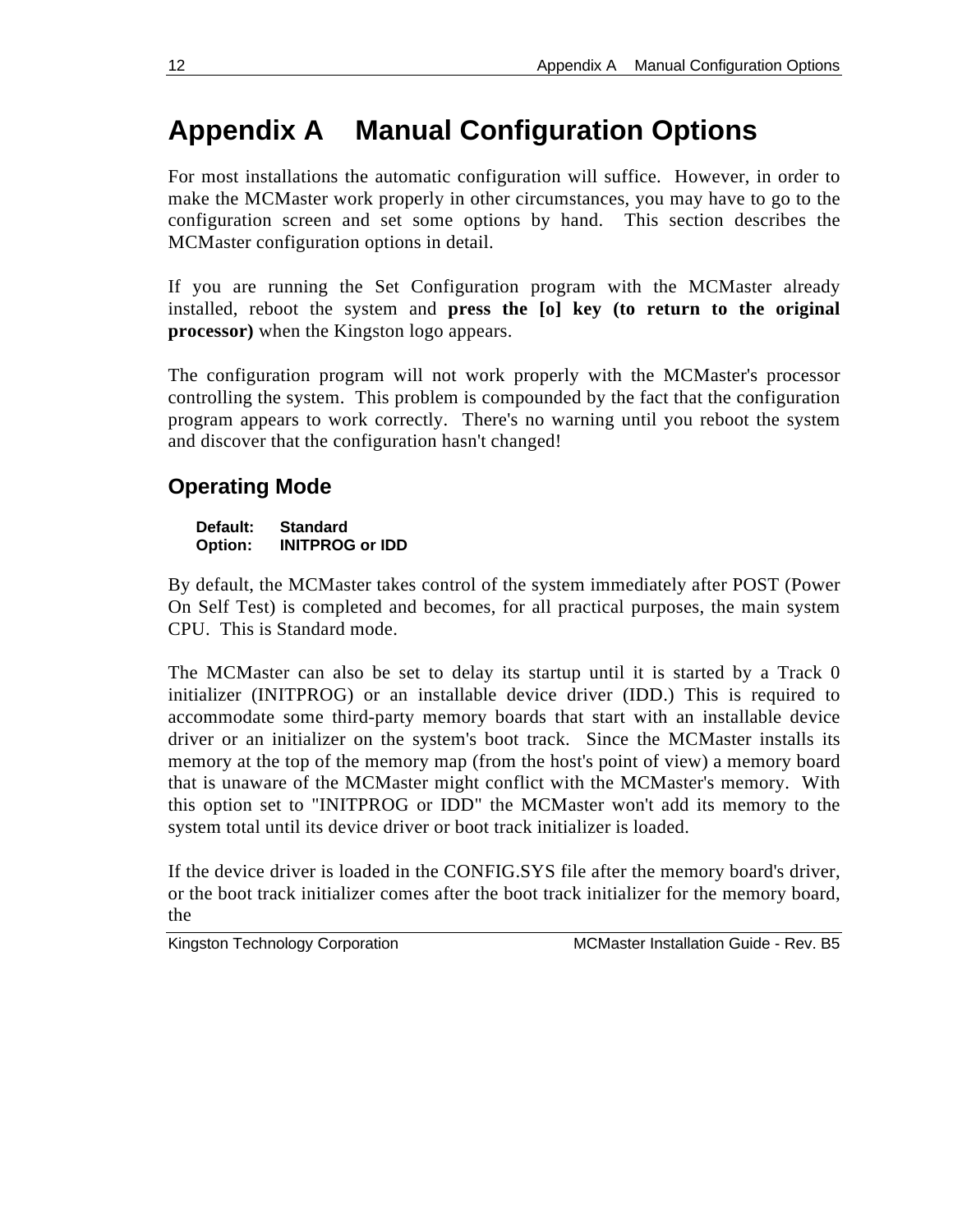MCMaster will be aware of the third-party memory and install its own memory above the third-party memory. The installable device driver is on the MCMaster option disk. It's called MMPIDD.SYS.

If you use the MCMaster driver, place it after the driver for the memory board in your CONFIG.SYS file. For example:

#### **DEVICE = [Memory board driver].SYS DEVICE = MMPIDD.SYS**

Early versions of the Intel Above Board implement the INITPROG option in a different manner. For these boards, Intel provides a program called SOFTSET. If you are using the MCMaster with one of these Intel Above Boards, please read "The MCMaster and the Intel Above Board" contained in Appendix C. Later versions of the Above Board use an Installable Device Driver; for these boards, the instructions here will suffice.

If you need to use the INITPROG option, make sure that you have a version of the IBM Set Configuration program that supports this feature. Older versions may not. The newer versions of the Set Configuration program prompt you to use [F3] rather than [ESC] to exit the program. If you need the newer Set Configuration program, contact your IBM service representative. Assuming that you have the proper configuration program, you must first edit the MCMaster's ADF file to enable the INITPROG feature of the Set Configuration program. To do so:

- 1. Boot up the system if it is not already running.
- 2. Insert the Reference diskette into the floppy drive.
- 3. Ensure that the second required ADF file is also on your Reference disk. To do this, use the DOS DIR command:

#### **C:\>dir a:?008E.ADF**

You should see something like:

**I008E.ADF @008E.ADF 2 files found**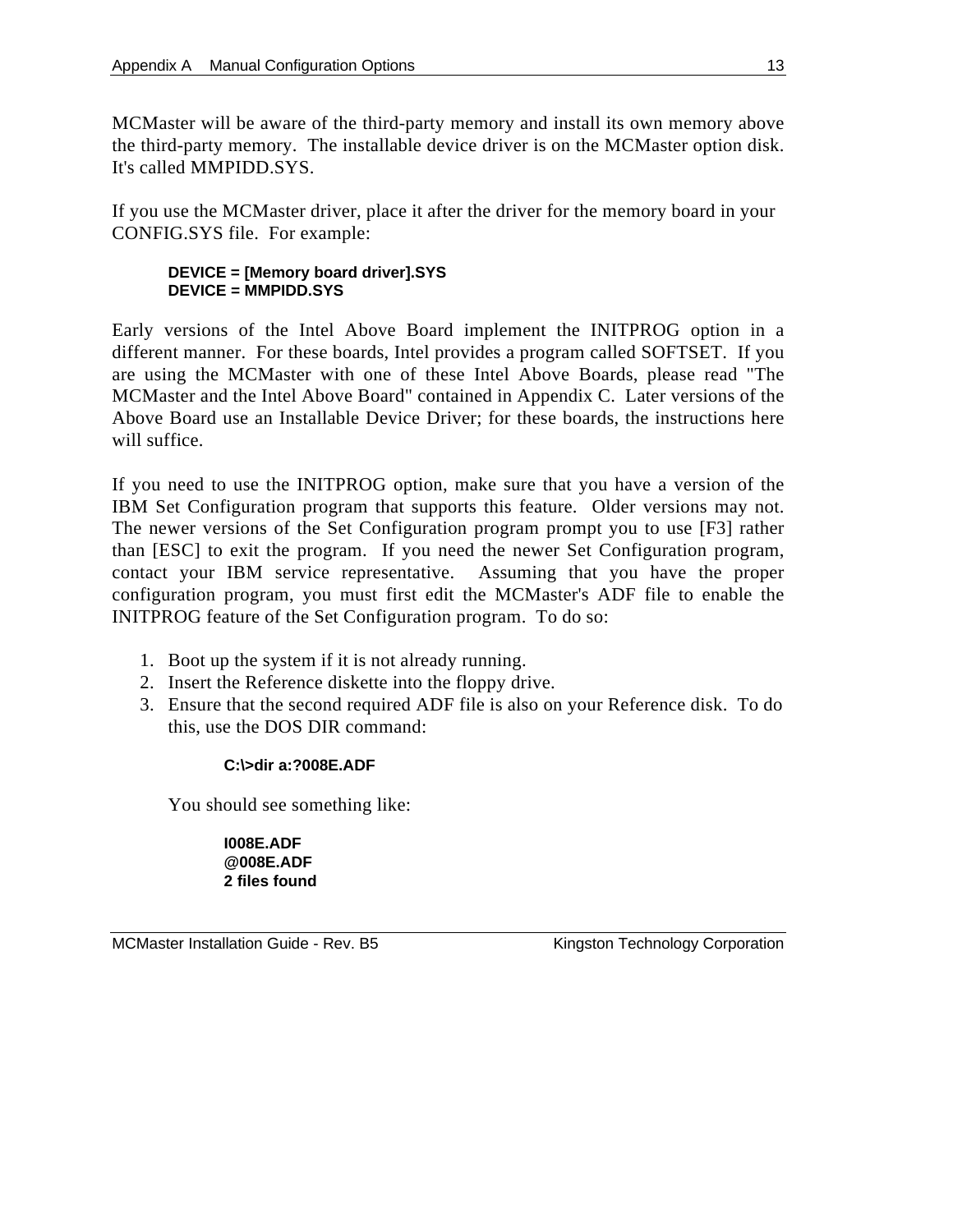If you don't find I008E.ADF, copy it from the option diskette onto the Reference diskette before proceeding any further.

4. Load the file A:@008E.ADF into your favorite text editor or EDLIN. At or near lines 12 and 13, you will see:

> **;remove semicolon from next line ;if you wish to use INITPROG ;initprog 80**

Edit the line with "initprog 80" to delete the semicolon. The two lines should now read:

**;remove semicolon from next line ;if you wish to use INITPROG initprog 80**

- 5. Save the ADF file back out to the disk.
- 6. Exit the editor.

Now you can run the Set Configuration program and set the Operating Mode to "INITPROG or IDD." The program will automatically install the initializer onto your hard disk.

### **I/O selects**

**Default: 390h Options: Too numerous to list here**

This is the base I/O address for the MCMaster's own control ports. The Set Configuration program will display an asterisk next to this address if there is a conflict with a previously installed adapter. Press [F6] until you see an address that does not conflict.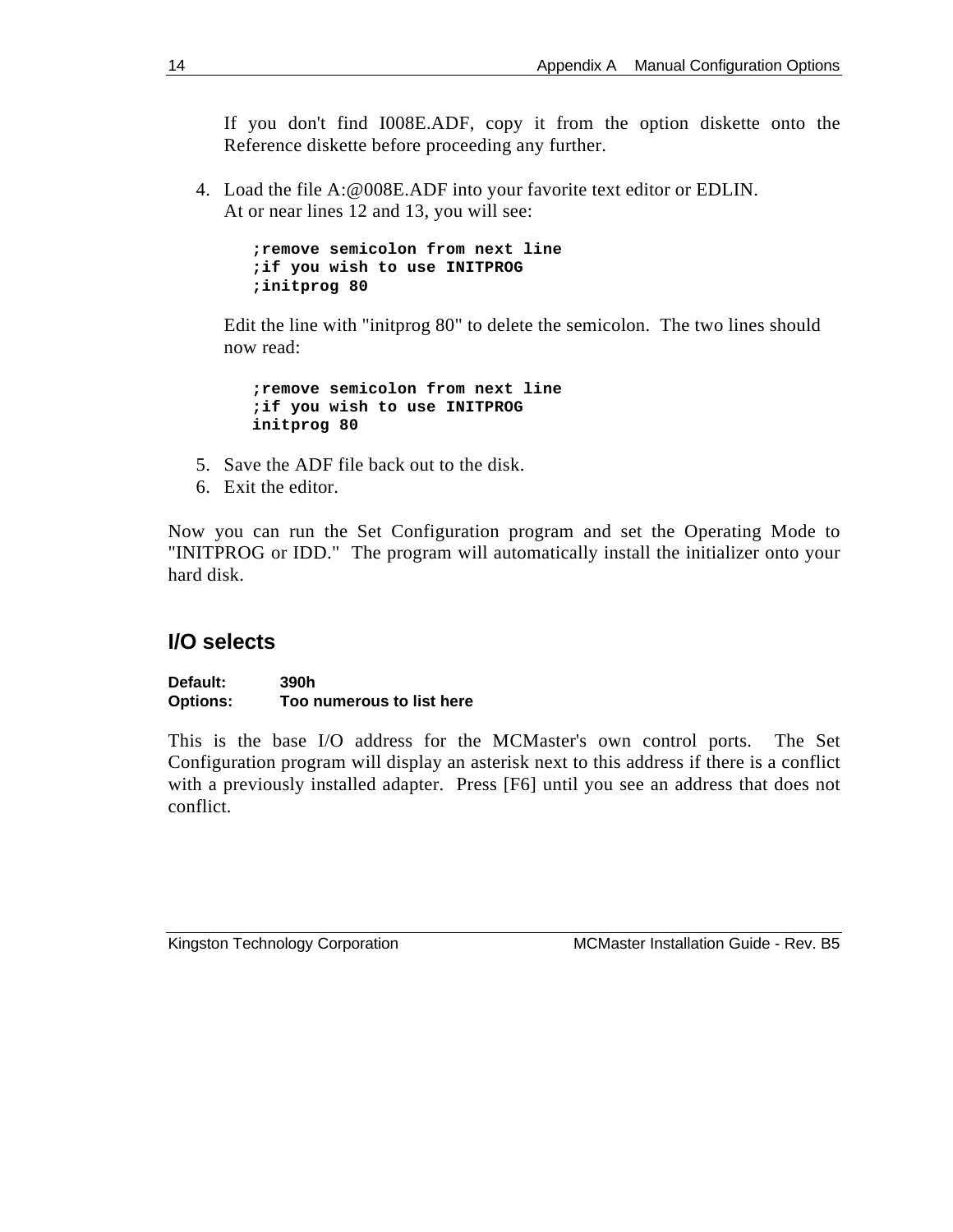### **Arbitration Level**

| Default:        | Level 14                 |
|-----------------|--------------------------|
| <b>Options:</b> | Level_0 through Level_13 |

The Micro Channel includes logic to arbitrate bus requests among multiple adapters: each adapter card must have its own arbitration level. If this level conflicts with another adapter, you can change it to any other level.

### **Interrupt Level**

| Default:        | Level 15 |
|-----------------|----------|
| <b>Options:</b> | Level 10 |
|                 | Level 12 |

This selects the hardware interrupt level that the MCMaster uses. There's no reason to select a level other than 15, unless this conflicts with another adapter already in the PS/2 system.

### **Option ROM Address**

| Default:        | <b>D0000-D3FFF</b> |
|-----------------|--------------------|
| <b>Options:</b> | C8000-CBFFF        |
|                 | D8000-DBFFF        |
|                 | "Disable board"    |

The MCMaster has an option ROM (Read Only Memory) that contains program code to control the MCMaster's startup and operation. This entry allows you to change the address to prevent conflicts with other adapters' option ROMS. Note that the option ROM only takes up 16K (16384 bytes) of option ROM space, even though its base address must be on a 32K boundary.

The "Disable board" option renders the MCMaster's ROM invisible to the Micro Channel bus: don't select this option unless instructed to by Kingston Technical Support for diagnostic purposes.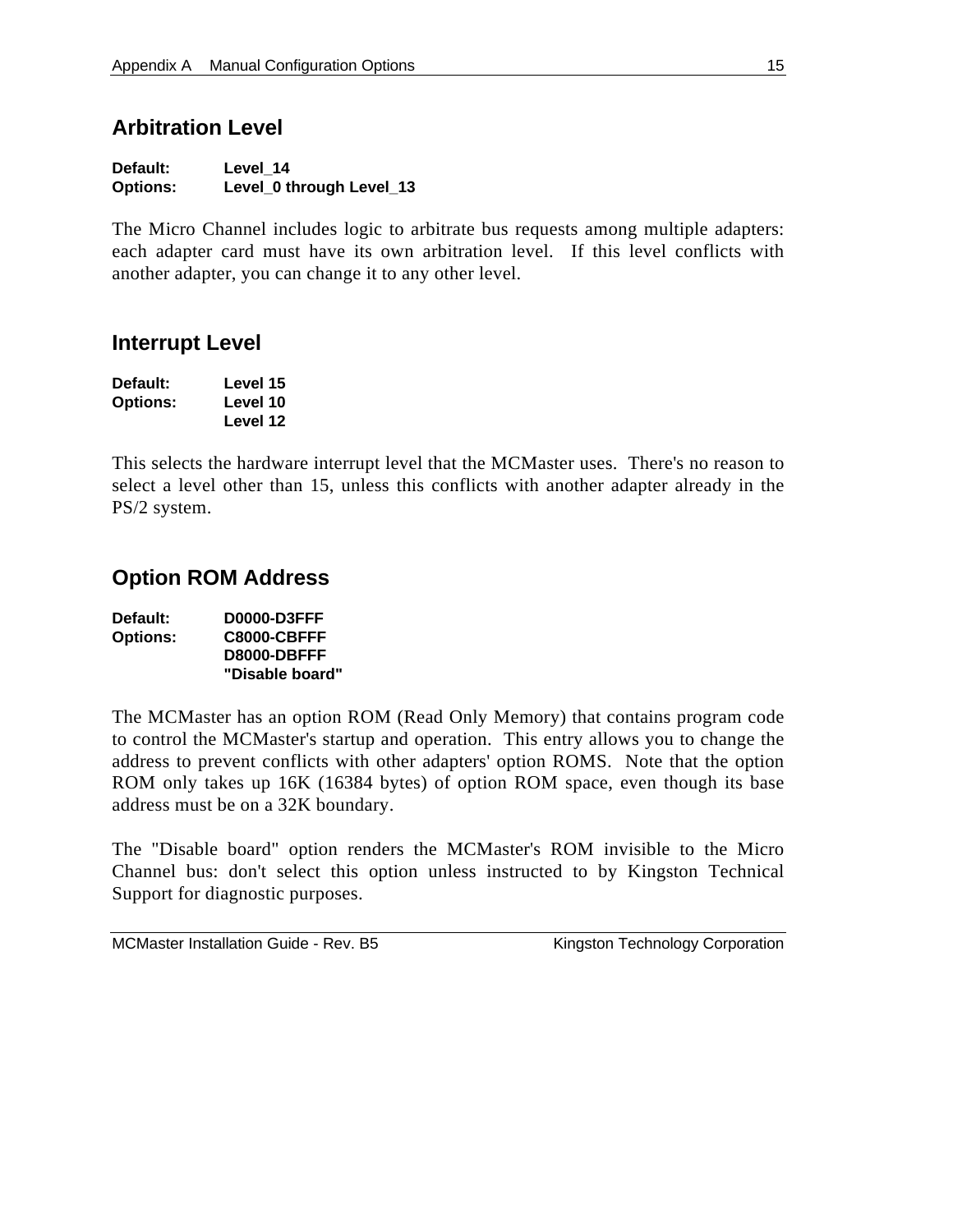### **Model 80 ID (AIX)**

| Default: | Nο  |
|----------|-----|
| Option:  | Yes |

The AIX operating system does a system check (INT 15h, Function C0h) at boot time. In a Model 50 or 60, it will "think" that it is in an 80286-based system, and not boot. Selecting "YES" causes the MCMaster to return the system ID of a PS/2 Model 80.

### **Flush Mode**

| Default: | Mode 1 |
|----------|--------|
| Option:  | Mode 2 |
|          | Mode 3 |

This option controls the method that the MCMaster uses to maintain hardware cache coherency when the MCMaster is being used with other busmaster adapters including a number of SCSI disk controllers.

For most installations where there are no other busmaster adapters in the system, Mode 1, the default, will function perfectly well. If another busmaster is present, select Mode 2. IBM SCSI controllers require Mode 2. In a small number of cases, if Mode 2 does not perform correctly, use Mode 3.

### **Keyboard Emulation**

**Default: Hardware Option: Software**

The MCMaster incorporates hardware emulation of the system's keyboard controller. Since this is a new feature, we have included the option to disable this hardware emulation and use the same software emulation that was used on previous generation busmaster upgrade products. This is strictly a precaution against unforeseen circumstances. In our testing, we have not yet found this to be necessary. However, if your application experiences unexpected keyboard behavior, try switching to software emulation.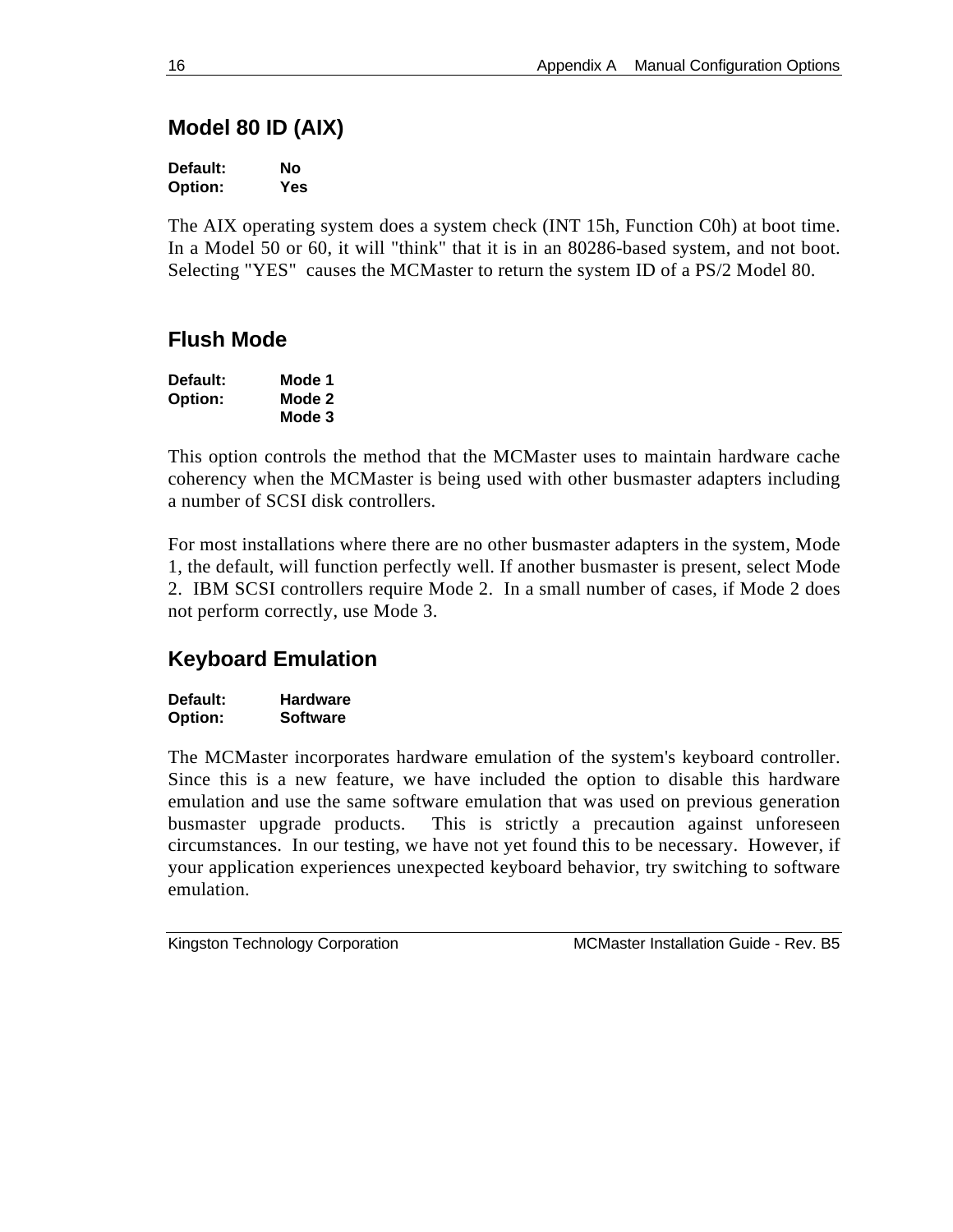### **Memory Options**

| Default:        | Mapped, report all            |
|-----------------|-------------------------------|
| <b>Options:</b> | <b>Unmapped</b>               |
|                 | <b>Report MCMaster memory</b> |
|                 | Mapped, Report all, <16M      |
|                 | Unmapped, <16M                |
|                 | Mapped, report MM, <16M       |

#### **Mapped, report all**

In this configuration, the MCMaster remaps memory so that, from the MCMaster CPU's point of view, its own memory appears "first." This means that DOS applications that run in low memory will be running in the MCMaster's onboard 32-bit memory. Planar memory, and any other memory boards, are mapped above the MCMaster's memory.

The disadvantage of mapping is that another busmaster adapter in the system sees memory from the host system's point of view, while the MCMaster has its own viewpoint. We supply drivers to allow mapping to work under Windows 3.0/3.1 or OS/2 1.2/1.3 with busmastering SCSI controllers. Their use is explained in "Special Drivers for SCSI Adapters."

#### **Unmapped**

"Unmapped" mode is just what it says. If you select "Unmapped," the MCMaster's memory is at the top of the memory map from its own point of view as well as from the host point of view, thus eliminating the need for special drivers.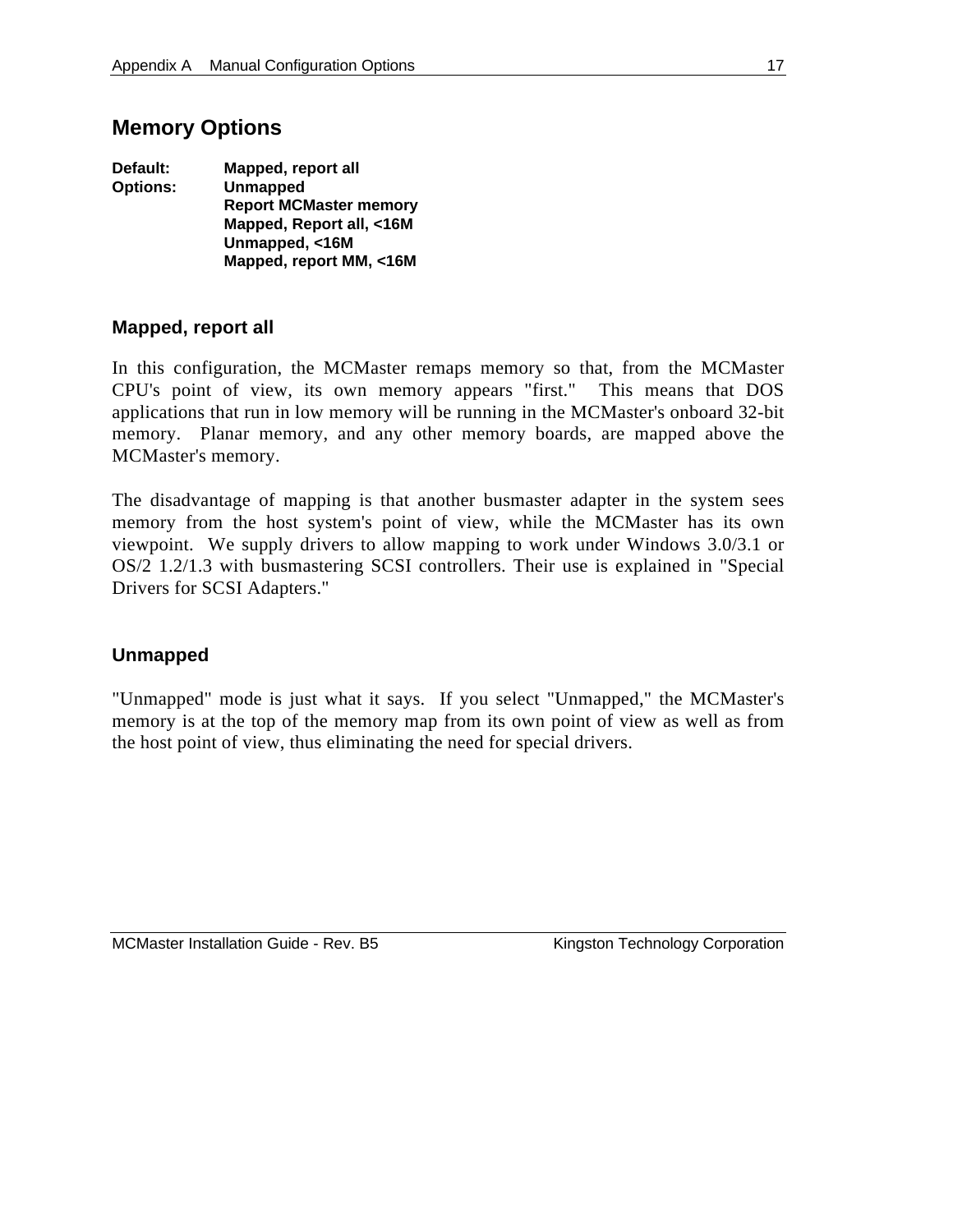### **Report MCMaster Memory**

If you select "Report MCMaster memory," any memory other than the MCMaster's memory is ignored by both the MCMaster and the host CPU. This combines the benefits of "Mapped" and "Unmapped" modes. Your applications are guaranteed to be running in the MCMaster's 32-bit memory, and the MCMaster's memory starts at address 0000 from both the MCMaster and the host point of view.

The disadvantage is that you can't have any other memory boards in the system. If your system has only 1 megabyte on the planar, this is not a great loss. However, if you have a lot invested in Micro Channel memory boards, you probably want to keep using them. To use this other memory, you need to select "Mapped" or "Unmapped."

Note: In some systems, the MCMaster cannot disable motherboard memory. If the MCMaster signs on with "Hardware Rev 00.11," you have one of these systems. In this case, the MCMaster behaves as it would in "Mapped, Report All" mode except that the MCMaster uses only its own memory. The host CPU (and any other busmasters) still see system memory first, followed by MCMaster memory.

### **Mapped, report all, <16meg**

This works the same as "Mapped, report all" except that system memory is limited to 16 Megabytes regardless of how much memory is physically installed in the system. This is required in a 32-bit system (e.g. Model 70, 80, 95) with 16-bit adapters installed.

The 16-bit version of the Micro Channel bus allows only 24 bits of addressing. If a DMA device, such as the floppy disk controller, attempts to write past the 16 meg boundary, errors can occur due to this limitation.

#### **Unmapped, <16M**

This works the same as "Unmapped," but with the same 16 Megabyte limit as described above.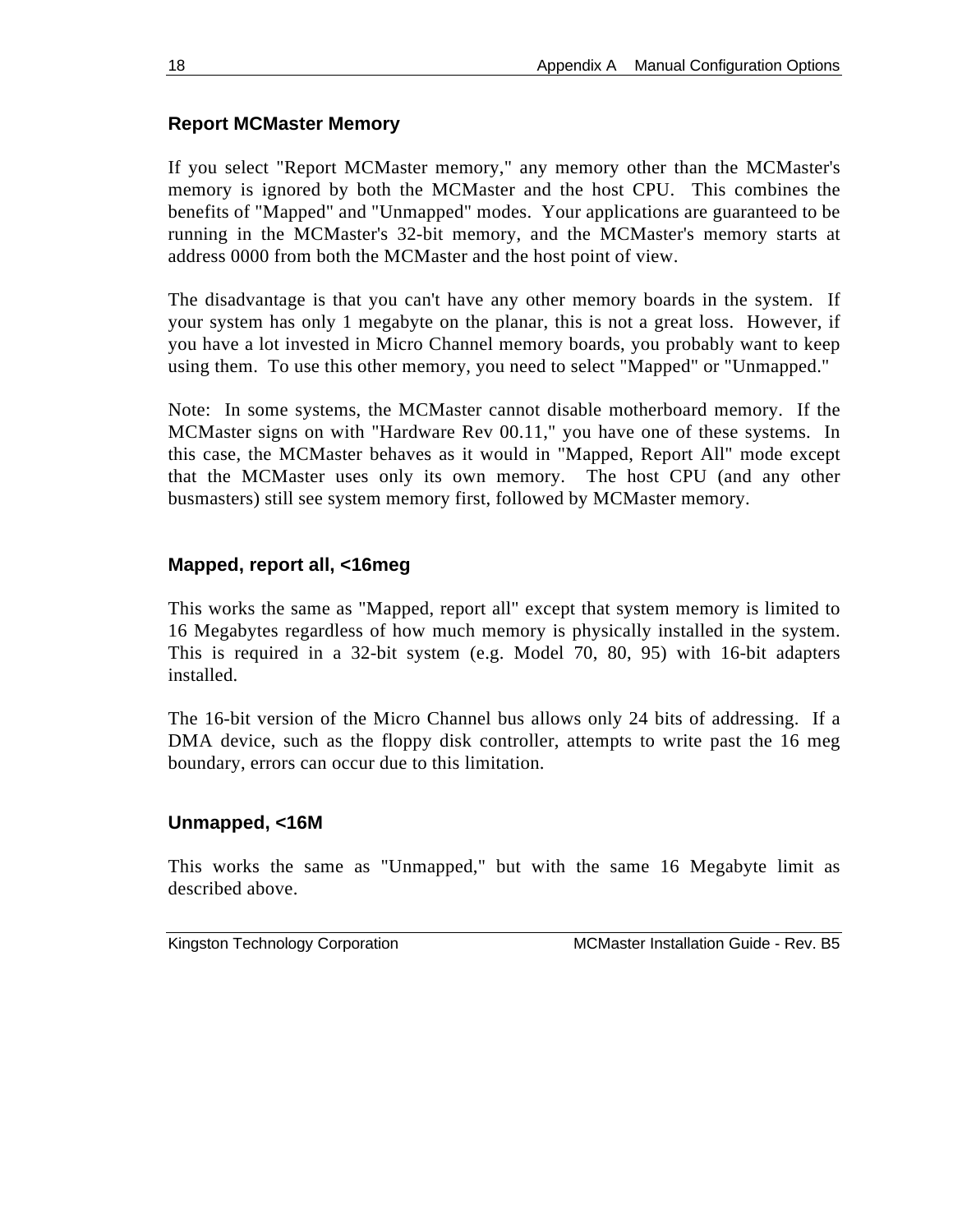#### **Mapped, report MM, <16meg**

This is not the same as "Report MCMaster memory." In this mode, planar memory is still visible from the host point of view, and the same advantages and disadvantages of "Mapped, report all" apply.

### **Summary**

This table does not cover every possibility, but it should be helpful in selecting memory options based on your system's configuration.

| <b>System</b> | "Plain" system        | <b>Other Busmaster</b> | <b>16MB Total System</b> |
|---------------|-----------------------|------------------------|--------------------------|
|               |                       |                        | <b>Memory</b>            |
| <b>DOS</b>    | Mapped, report all or | Unmapped or            | Mapped, report all, <16M |
|               | Report MM memory      | <b>Report MM</b>       |                          |
| Xenix/ Unix   | Report MM memory or   | Unmapped or            | Mapped, Report MM,       |
|               | Unmapped              | <b>Report MM</b>       | $<$ 16M                  |
| $OS/2$ 1. $x$ | Report MM memory or   | Unmapped or            | Mapped, Report MM,       |
|               | Unmapped              | <b>Report MM</b>       | $<$ 16M                  |
| OS/2 2.x      | Unmapped              | Unmapped               | Unmapped, <16M           |

OS/2 1.2/1.3 or Windows 3.0/3.1 can work "mapped" with a busmaster SCSI controller using the drivers described in "SCSI Drivers." Also, OS/2 2.0 and higher is "aware" of the MCMaster and will load itself into its onboard memory regardless of the memory configuration.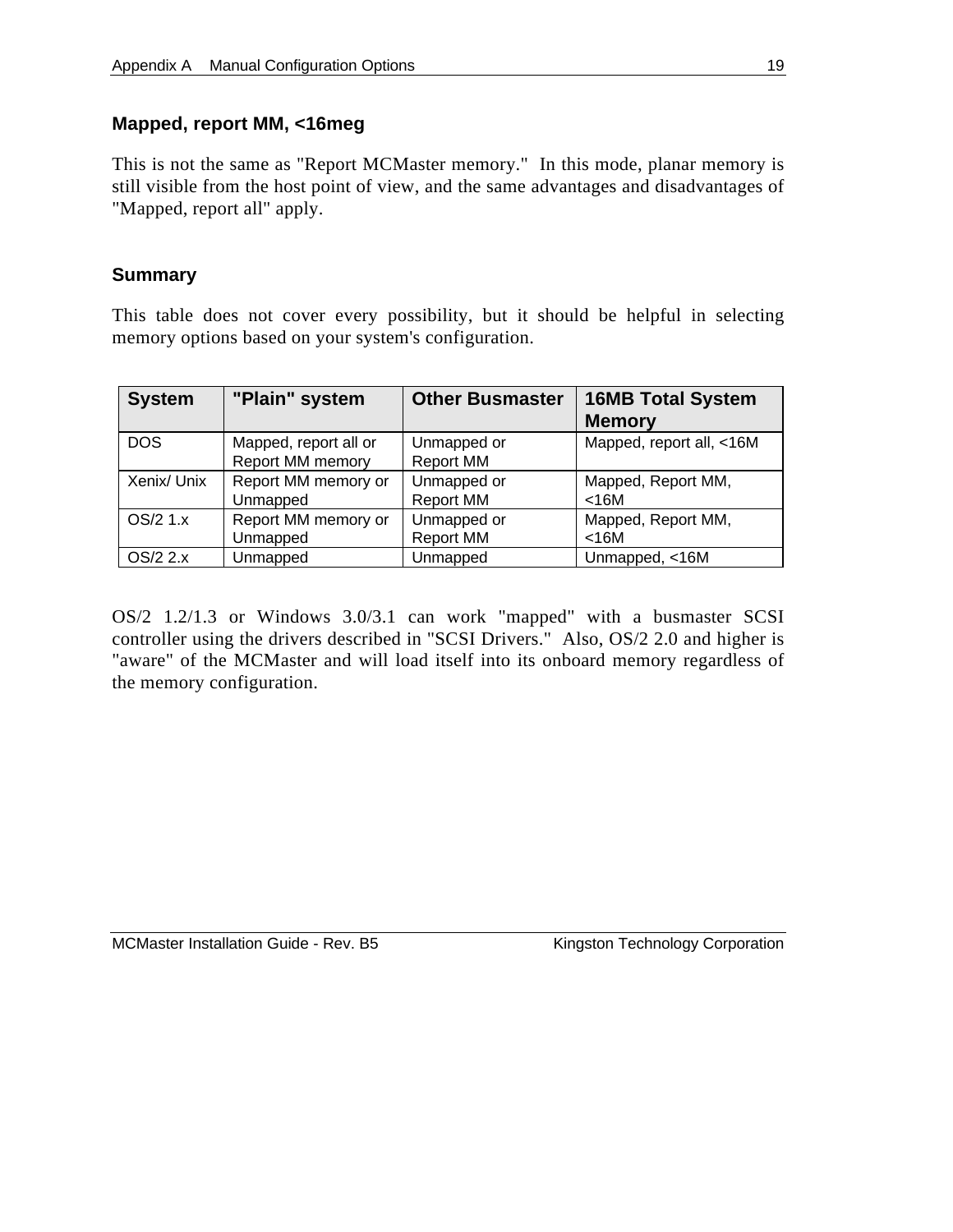## **Appendix B MCMaster Software Utilities**

The MCMaster is designed to function as a self-contained product. In most installations, all the special program code required to make the MCMaster function is contained in its option ROM. However, your MCMaster option disk does include a few utilities to help maintain and configure the board, along with a few drivers for specific situations. This appendix describes these utilities and drivers.

### **EPROM.EXE ROM update program**

The MCMaster's Option ROM is an EEPROM (Electrically Erasable Programmable Read Only Memory.) This technology makes it possible to update the MCMaster's option ROM without removing the board from the host system.

The EPROM.EXE utility is provided for just this purpose on the MCMaster option disk.

**CAUTION:** Only run EPROM.EXE in a "plain-vanilla" DOS environment. Don't run it under QEMM, 386MAX, EMM386, or any other protected-mode environments, including Windows 3.0 or 3.1. These programs use the 386/486 processor's memory mapping capabilities to enhance memory space for their own purposes. An unfortunate side effect of this is that writes to the MCMaster's EEPROM can go astray, garbling the EEPROM's contents. You **MUST** disable any memory management software before running EPROM.EXE.

**Note: EPROM must be run with the original processor in control of the system.**

**Note:** EPROM will work in an OS/2 DOS window, but not in a Windows 3.0/3.1 DOS window.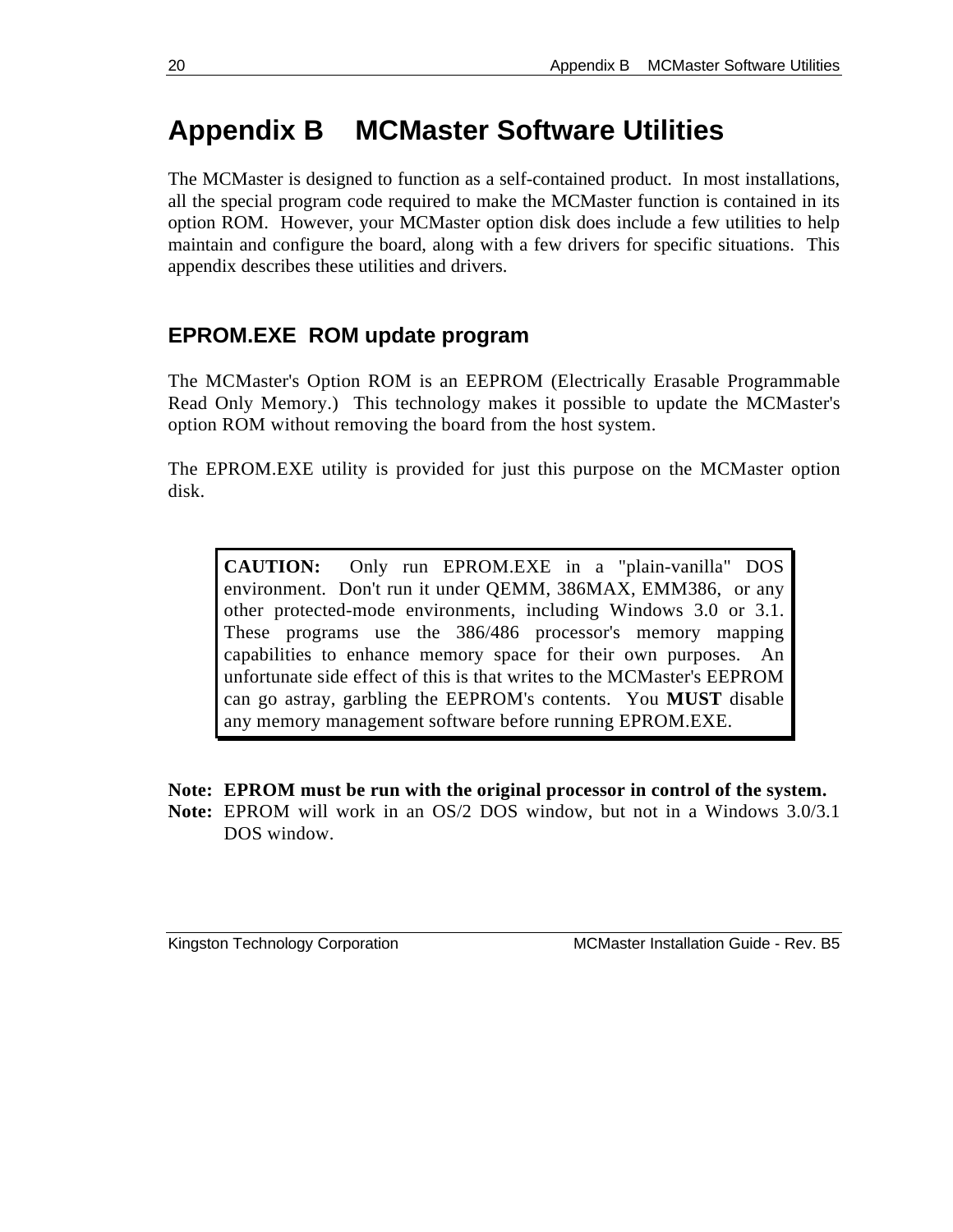### **MMUPD.BAT Automatic EPROM Update**

If the new code is supplied to you on a diskette or if you download the new code from the Kingston BBS (which comes in the form of a self-extracting executable file), there will be a file, MMUPD.BAT. This batch file will run EPROM.EXE with the appropriate switches and load the current HEX file automatically. Follow the EPROM instructions below, but type **MMUPD** at Step 5 to run the ROM update automatically.

There might also be a new ADF file with the ROM update. If this is the case, copy the new ADF file onto your PS/2 Reference diskette and your MCMaster option diskette. Copy the new HEX file onto your option diskette. Run EPROM.EXE this way:

- 1. Power up the system.
- 2. At the Kingston copyright notice, press the [o] key to return to the original processor. EPROM.EXE WILL NOT OPERATE PROPERLY IF IT IS EXECUTED BY THE MCMaster's ONBOARD PROCESSOR.
- 3. Insert the backup copy of the option diskette into the floppy drive, log on to the disk and run EPROM by typing:
- 4. **\>A: [ENTER]**
- 5. **\>EPROM -f=mmxxx.hex [ENTER]**
- 6. After the program loads and executes, you will see this screen (or something very similar):

```
EPROM v 4.1
Copyright Kingston Incorporated, 1989-1991.
All rights reserved
28F256 & 28F256A EPROM access program. 91/03/09
Loading hex file MM202.HEX into temporary storage
File version 2.02
Successfully read 2051 lines of hex code from MM202.HEX
28F256 found.
Conditioning Eprom OK
Erasing Eprom OK
Programming Eprom OK
```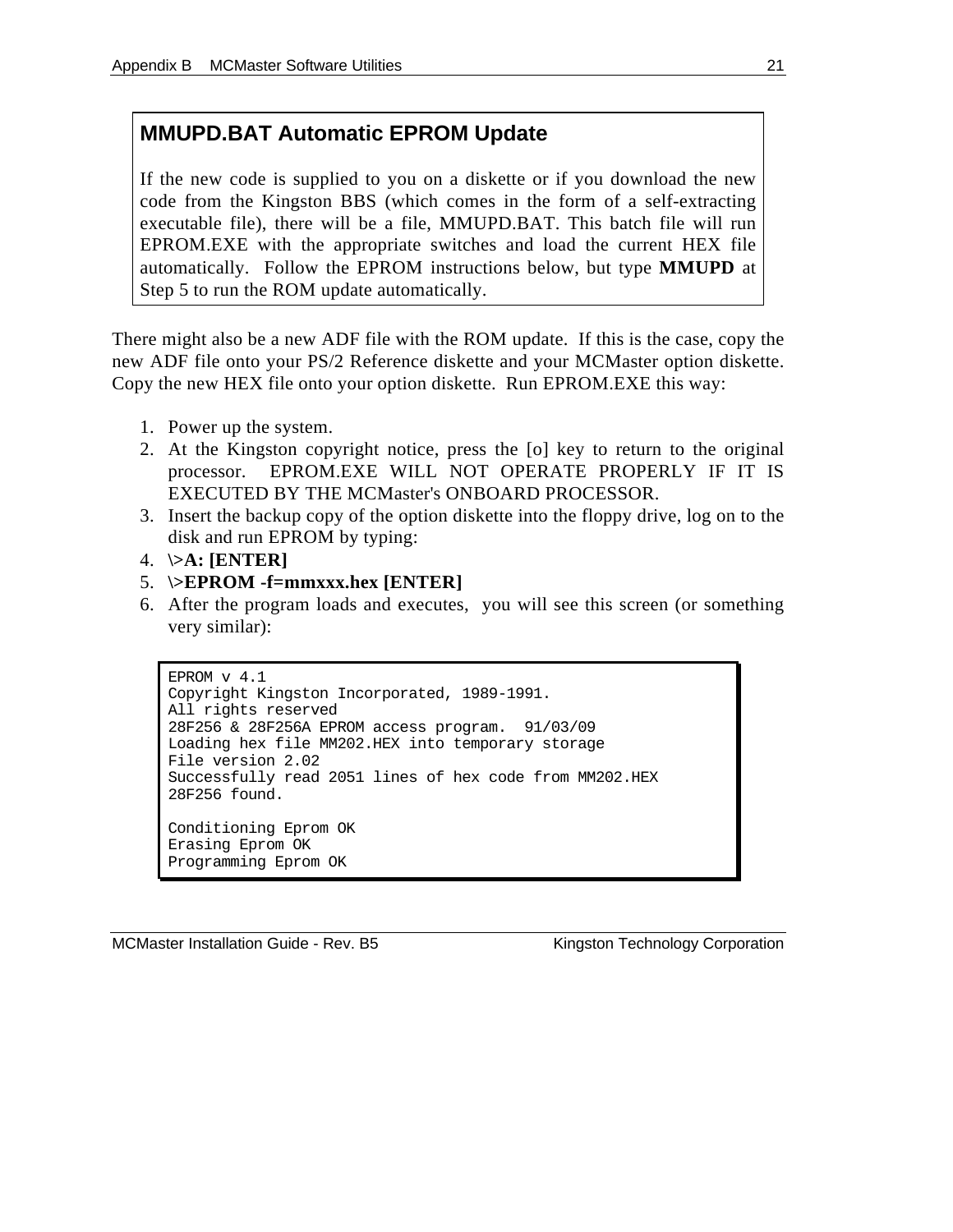- Don't power off the system while the program is running. EPROM.EXE notifies you as it completes various steps of its operation, but it is not finished until it says so. If you power off in the middle of EPROM.EXE the contents of the EEPROM may get erased or garbled.
- When the program is done, you will be returned to the DOS prompt.
- If you also received a new ADF file, reconfigure the system following the procedure listed previously.
- Reboot the system so that the MCMaster will be properly initialized with the new ROM code. If your update includes a new ADF file, it's a good idea to force reconfiguration even if you don't intend to change anything.

You can force reconfiguration by running configuration, changing any option and changing it back again. When you save the configuration, the new ADF information gets stored in the system's nonvolatile memory.

If, for some reason, the new code doesn't work as expected, you can recover the old code by running EPROM.EXE again with the old hex file. You can find the ROM code your MCMaster was shipped with on the option disk that came with your system.

### **MMPIDD.SYS MCMaster Device Driver**

The chief use for this device driver is to allow a "delayed" startup of the MCMaster in conjunction with a third-party memory board. There are also several command-line options. They are:

- **i** Install a cache toggle. Pressing the [SYSRQ] key will turn the MCMaster's onboard cache off or on.
- **r** Relocate resident interrupts. Interrupts 15h, 13h, 75h, and 4Bh get moved from the top of conventional memory to lower memory in the device driver. This is helpful with some programs, such as Windows, that have trouble dealing with memory between the end of low memory and the extended BIOS data area. It also looks for EMM386 and, if it finds it, allows it to work properly with INT 4Bh calls. This switch may also be required if the MCMaster is being used with other busmastering adapters. Contact Kingston for details.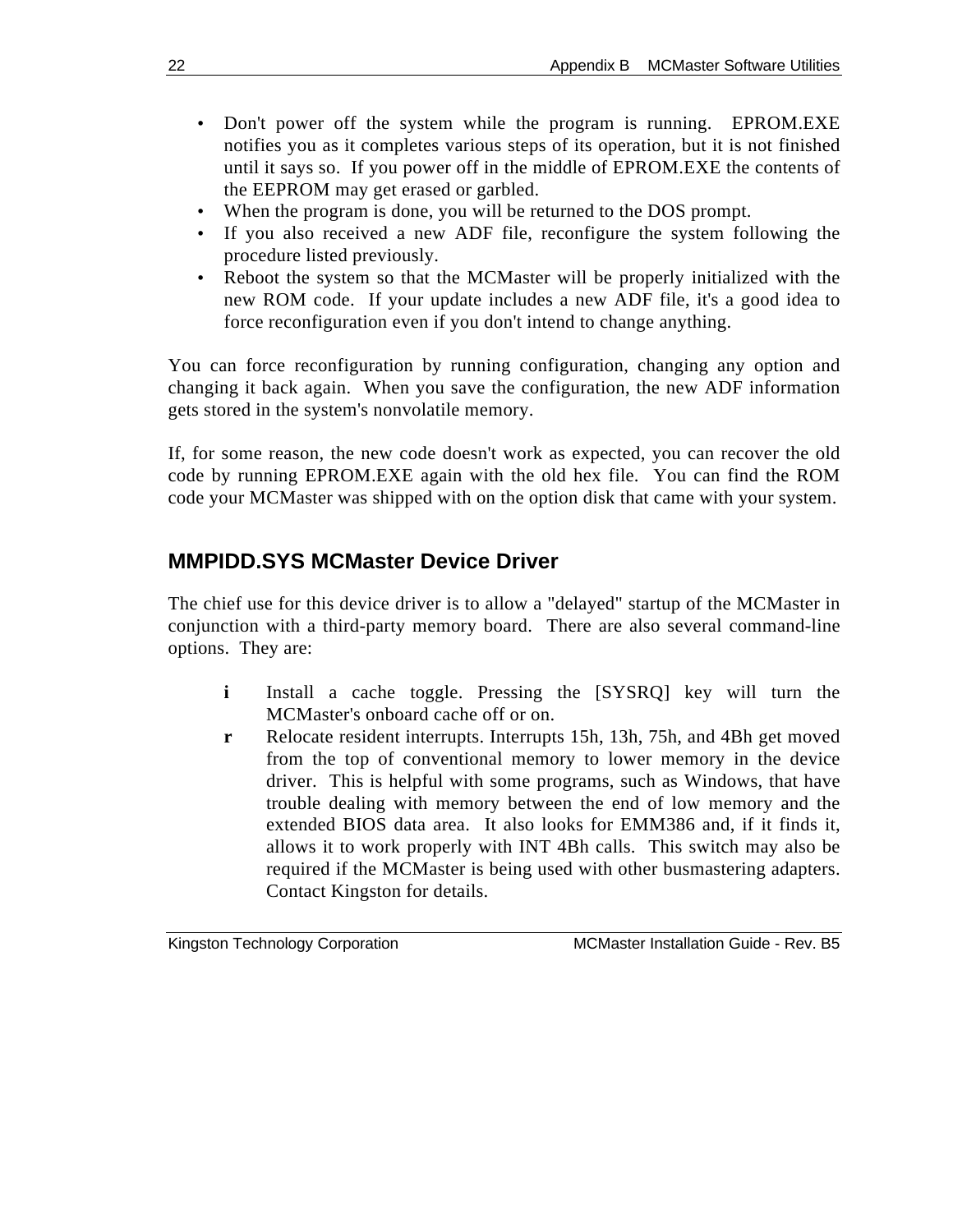**s** Start MCMaster (in connection with one of the other switches).

If the i or r options are used and the Device Driver is being used to start up the MCMaster, the s option must also be used. If the MCMaster is started in Standard mode (see page 12) and the Device Driver is being used for other options, the s option is not required. Some example uses are:

### **device=c:\Kingston\mmpidd.sys r i**

will replace the resident interrupts and enable the cache toggle. Assumes the MCMaster was started in Standard mode.

#### **device=c:\Kingston\mmpidd.sys i s**

starts the MCMaster and enables the cache toggle.

### **Special Drivers for SCSI Adapters**

In some configurations, the MCMaster alters the system's memory map. If you're running plain DOS, or using a standard disk controller, this mapping is transparent. However, if you're running Windows 3.0 or 3.1, OS/2 1.2 or 1.3 and your system is equipped with a busmaster SCSI controller, you may need a special driver to translate addresses from the system's view of memory to the MCMaster's view. You can sidestep the whole issue by selecting either the "Unmapped" or "Report MCMaster memory" options. If this is not convenient for one reason or another, you'll need one of the drivers described below.

### **Windows 3.0 and 3.1**

To run Microsoft Windows 3.0 or 3.1 in 386 Enhanced Mode with busmaster SCSI adapters, you will need to install a replacement driver. You can do this from within Windows, if you're running Windows in Standard Mode, or you can use any text editor that reads and writes ASCII files:

1. Copy the file MMVDMAD.386 from the MCMaster option diskette into your \WINDOWS\SYSTEM directory.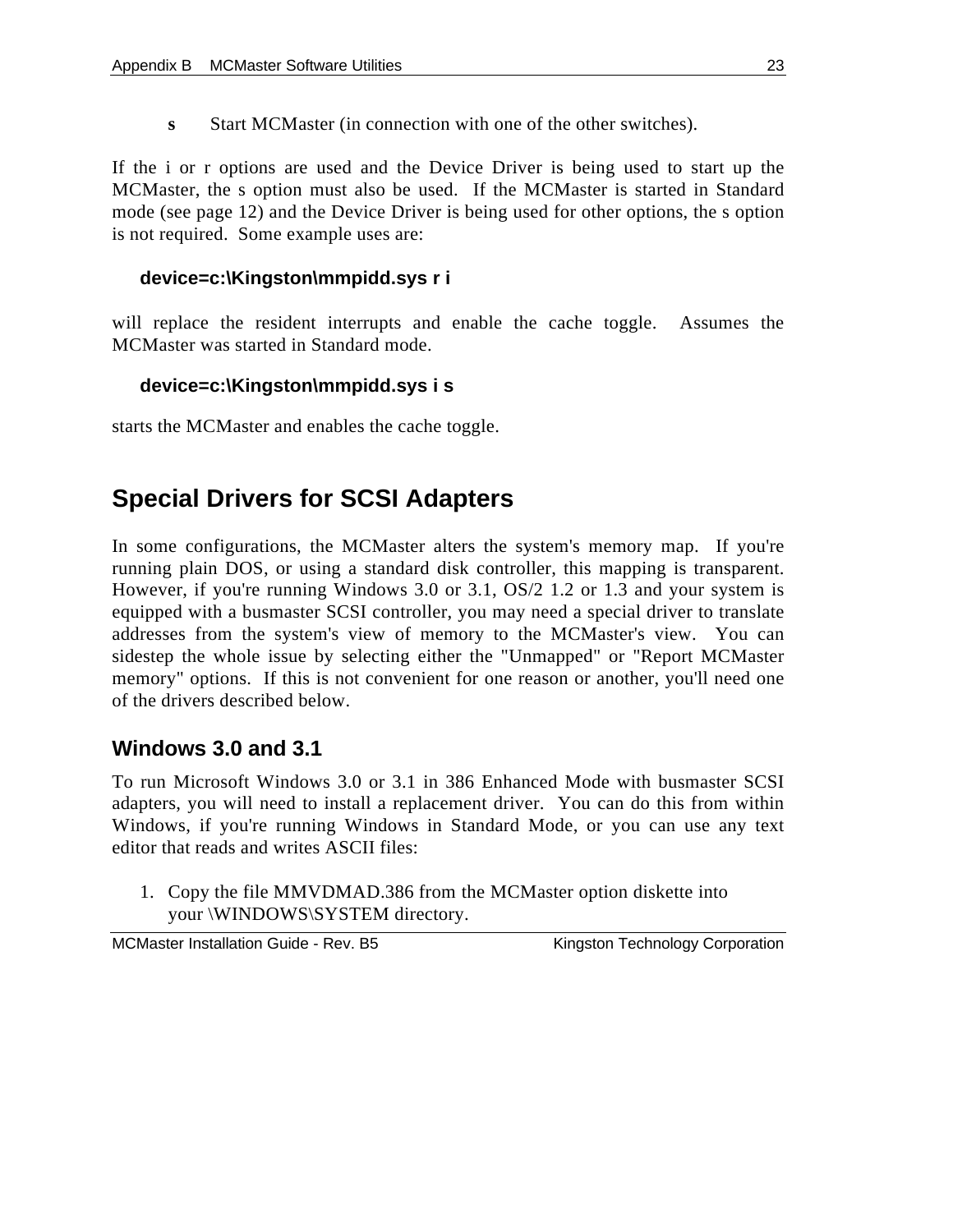- 2. Edit the file SYSTEM.INI in your \WINDOWS directory. (Find SYSTEM.INI with the Windows File Manager and double-click on the filename. SYSTEM.INI will load into the Windows Notepad.)
- 3. Find the line that reads:

#### **device = \*VDMAD**

4 Change it to read:

#### **device = mmvdmad.386**

5. If you are in Windows, exit Windows and re-start. Otherwise, simply start Windows. You don't need to reboot the system. Just restart Windows. Windows will read the edited SYSTEM.INI file and load the new driver.

A previous version of MMVDMAD.386 was released prior to the release of Windows 3.1. This version is dated 8/28/90 and will only work with Windows 3.0. If you're using Windows 3.1, make sure you have the latest version of the driver, dated 4/29/92. If you don't have it, contact Kingston Technical Support.

### **OS/2 1.2 and 1.3**

There are two drivers to allow OS/2 to work with the MCMaster in "Mapped" mode and busmastering SCSI adapters. Which one to use depends on what release of OS/2 you have.

- OS/2 version 1.2, and releases of OS/2 version 1.3 with a copyright date previous to 1991, require the driver DISK02.SYS.
- Releases of OS/2 with a copyright date of 1991 or later require the driver OEMXLAT.SYS. It is important that you use the correct driver.

OS/2 displays the copyright date in the first screen, before the Presentation Manager screen opens up. For either one of these drivers, you should either: (a) install the correct driver before you install the MCMaster; or (b) press the [o] key to disable the MCMaster, booting OS/2 on the original processor.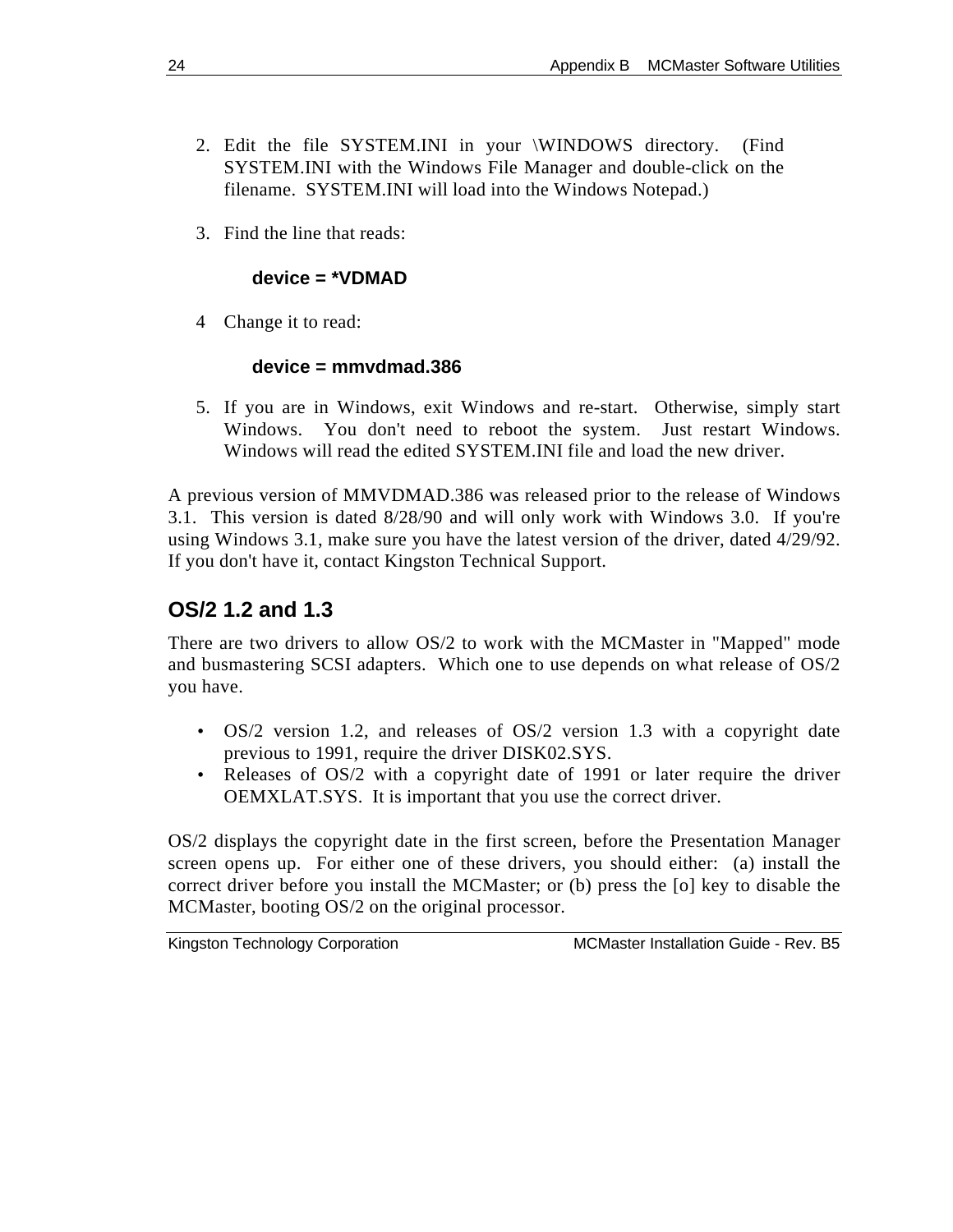#### **For OS/2 1.2 and pre-1991 OS/2 1.3**

DISK02.SYS is a replacement for the driver supplied with OS/2. If you're not absolutely certain which driver you need, it would be a good idea to copy the DISK02.SYS file now on your hard drive onto a floppy for safekeeping. Install the new DISK02.SYS file by just copying the file DISK02.SYS from the MCMaster option diskette into the root directory of your boot drive. When you reboot OS/2, the driver will load automatically.

#### **For OS/2 1.3 with a copyright date of 1991 or later**

Leave the existing DISK02.SYS in place. Copy the file OEMXLAT.SYS from the MCMaster option diskette into the root directory of the boot drive. This version of OS/2 automatically looks for the driver at boot time and, if it finds it, loads it.

### **OS/2 2.0 and higher**

With  $OS/2$  2.0 and higher  $(2.x)$ , IBM has built-in support for the MCMaster so that the kernel finds MCMaster memory and locates itself there, regardless of where the MM memory is in the map. For this reason, the performance of "Mapped" and "Unmapped" will be about equal under OS/2 2.x.

When installing OS/2 2.x on a PS/2 Model 50 or 60 and the OS/2 installation "chokes" on the second diskette, use INSTOS2.EXE contained on the Kingston MCMaster diskette.

Follow the steps below to use INSTOS2:

- 1. Boot into DOS (any version) from a hard disk or floppy diskette. Be sure to boot DOS without EMM386 or any other memory manager.
- 2. Insert the MCMaster option disk into the floppy drive.
- 3. Run the program by typing: **A:INSTOS2** [ENTER]
- 4. Your screen should display the following:

```
This program is used to modify the way the floppy slowdown is down
to assist in installing certain versions of OS/2 on some machines.
Copyright Aox Inc. 1993. All rights reserved
OS/2 is a trademark of IBM.
Put OS/2 install diskette in and press ENTER key to boot, or
Esc to exit.
```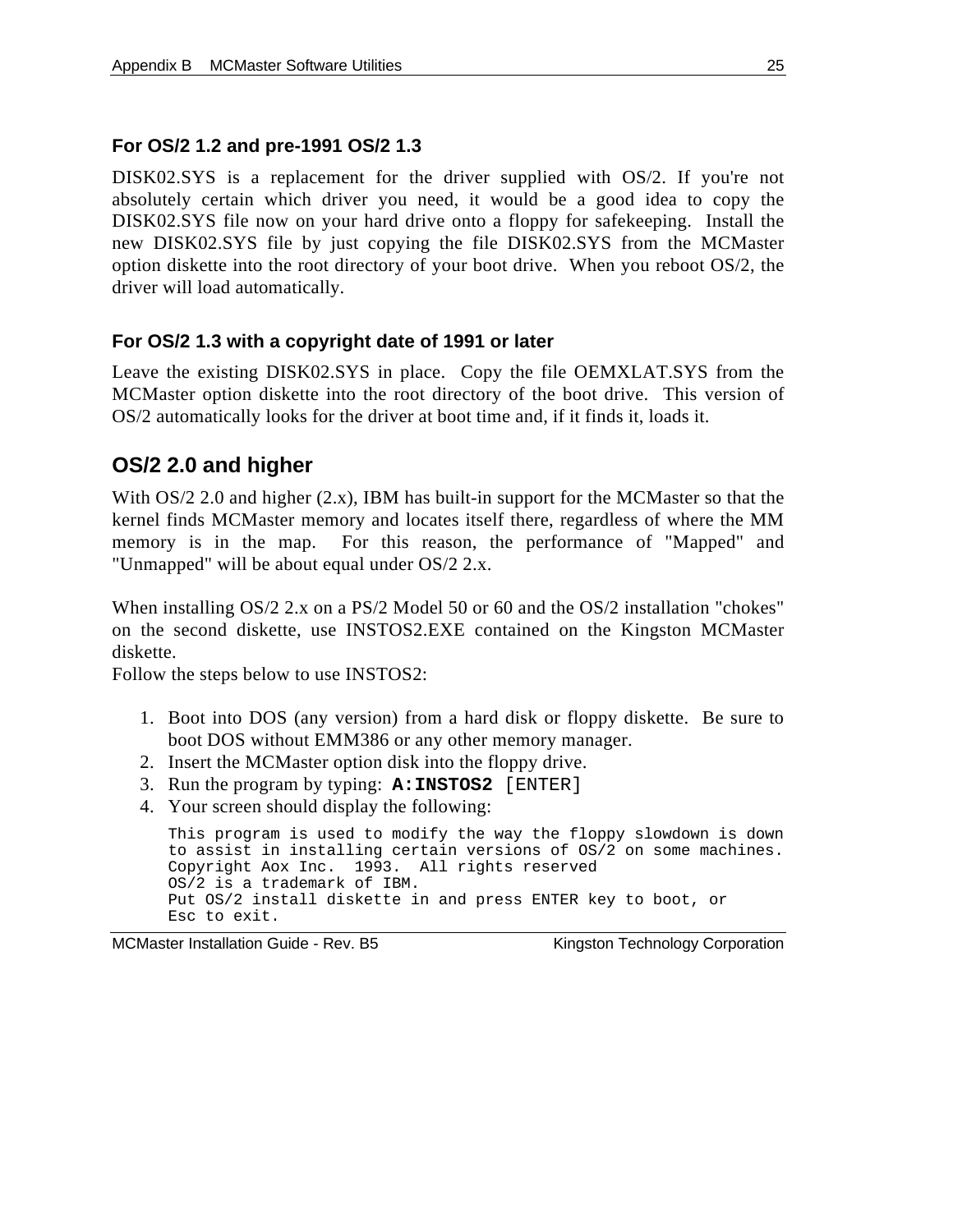5. Insert the OS/2 Install diskette and press [ENTER]. Installation will proceed normally.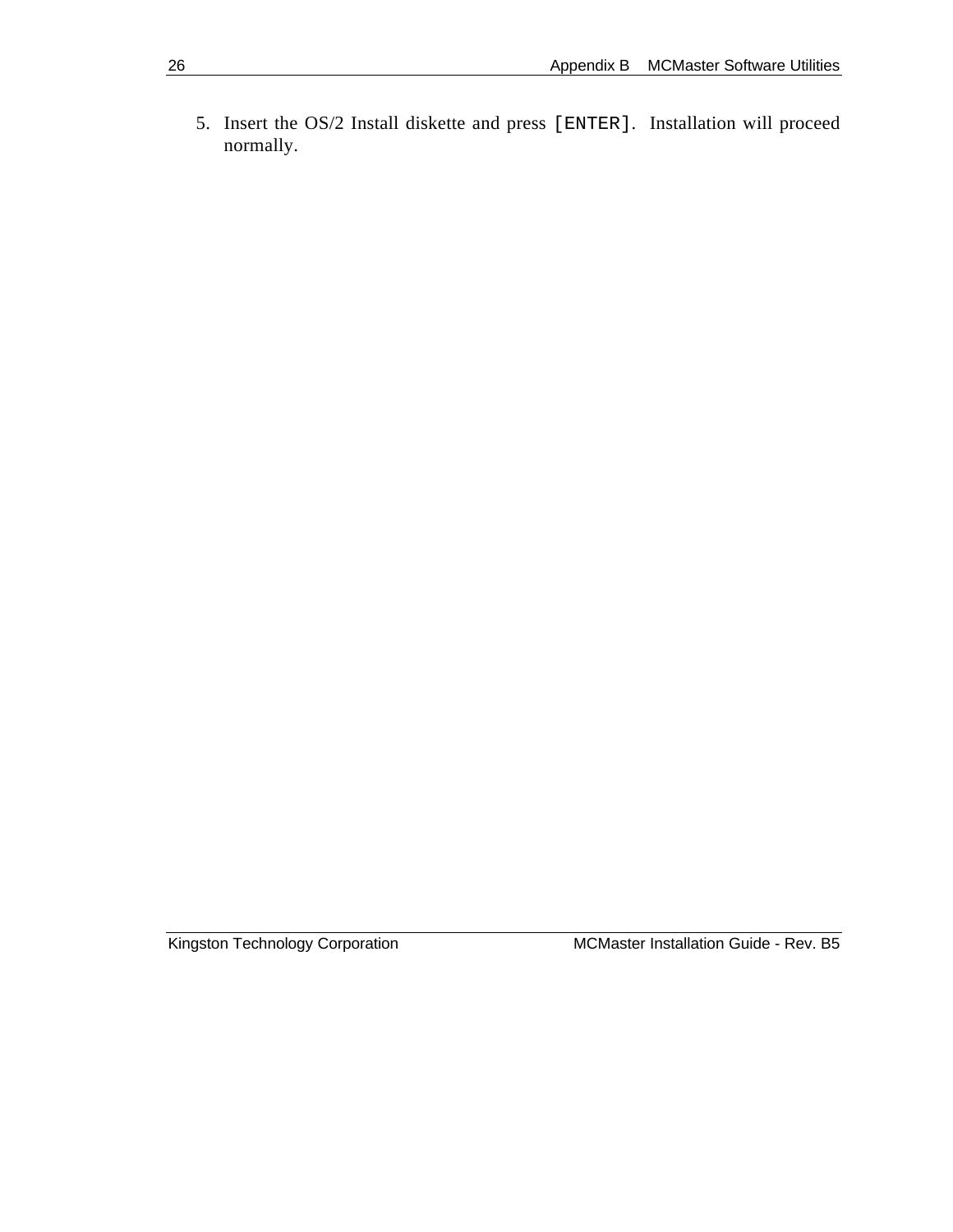## **Appendix C Troubleshooting**

We have made every effort to make the MCMaster as easy to install as possible. Nevertheless, problems do sometimes occur. If you have problems, first review the steps outlined in the installation and configuration chapters and make sure that each step was completed correctly.

### **Configuration Problems**

Some installation problems are caused by hardware conflicts between the MCMaster and other adapter boards plugged into the system. If the Automatic Configuration fails, or if it seems to work but the board does not function, you can use the Set Configuration program on the PS/2 Reference diskette to try to solve the problem. Don't chase conflicts that don't exist! In most cases, the Automatic Configuration program is "smart" enough to identify and eliminate these conflicts. In the manual configuration, offending entries are marked with an asterisk (**\***).

**Note:** Remember that the Set Configuration program needs to be run from the original processor. If you need to run the Set Configuration with the MCMaster installed, reboot the system and press the [o] key when the MCMaster logo appears.

### **MCMaster Fails to "Sign On"**

As explained in "Configuration Options", sometimes the PS/2 Automatic Configuration program will be unable to make room for the MCMaster's Option ROM, and will select "Disable Board" by default. If this happens, you will have to run the Manual Set Configuration and move ROM addresses around to make a space for the MCMaster's Option ROM.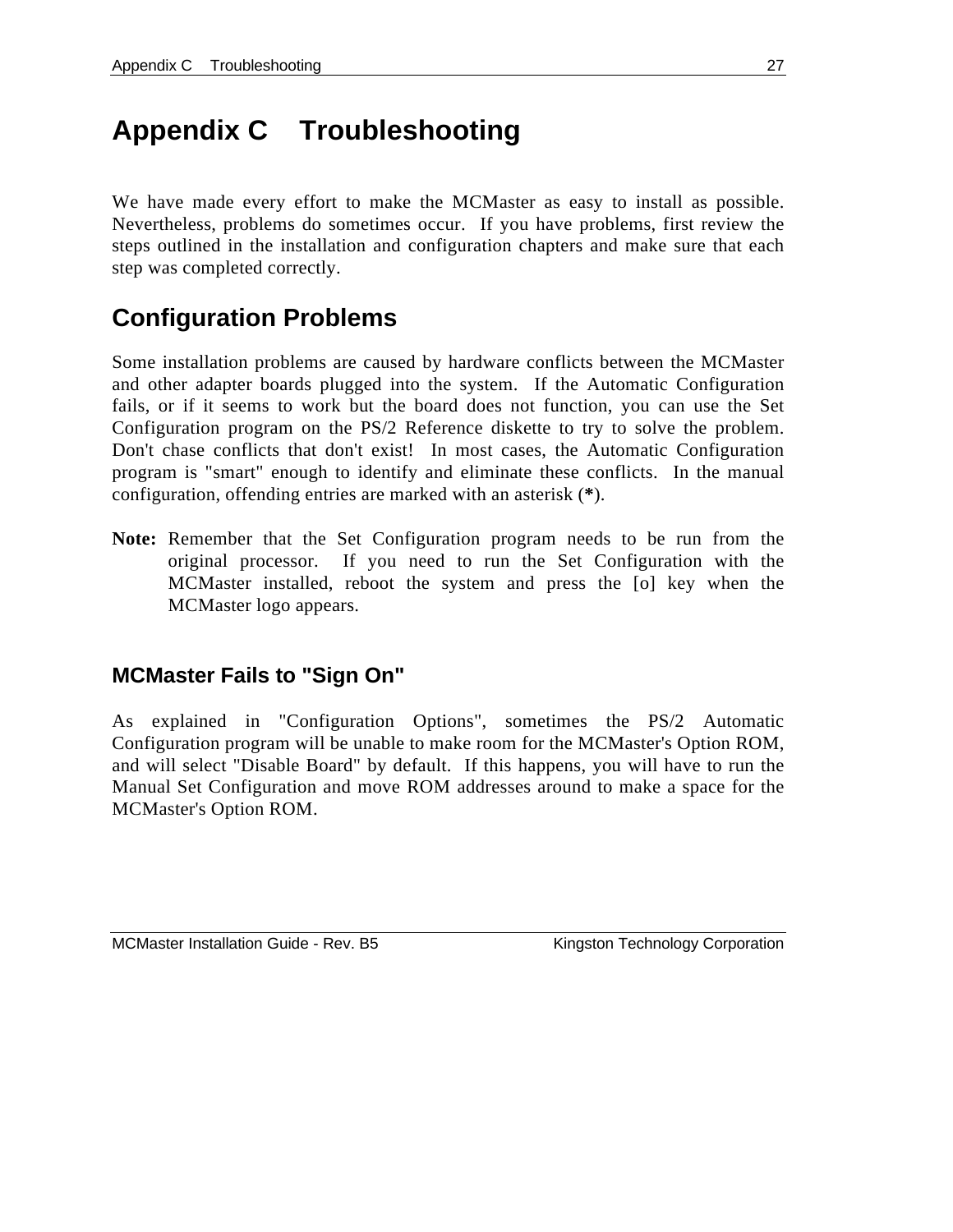### **MCMaster Error Messages**

The MCMaster Option ROM displays one of several error messages when it encounters a hardware problem. The ROM will display one of these error messages and halt the system to prevent data corruption.

### **MCMaster Error 01: DMA Set to greater than 16Meg**

The DMA Controller on the PS/2 Motherboard is limited to 24 bits of addressing, imposing a 16 Megabyte limit on the address range in which DMA transfers can take place. If the system tries to do a DMA transfer beyond this range, data can be corrupted. If this error occurs, reconfigure the system, selecting one of the "<16M" memory options.

### **MCMaster Error 02: DMA Set for non-contiguous boundary crossing**

This error occurs when memory regions that appear contiguous from the MCMaster's point of view are not contiguous from the bus's point of view. This is most likely to occur if you attempt to boot OS/2 with the memory option "Mapped, Report ALL" selected. To fix the problem, select "Report MCMaster" or "Unmapped."

### **MCMaster Error 03: Invalid Status**

This message might indicate a hardware error on the MCMaster. If you see this error message, it will also display a group of numbers. Make a note of the numbers, and contact Kingston Technical Support.

### **MCMaster Error 04: Bus Timeout**

This message indicates that an adapter on the Micro Channel bus is holding the bus too long, causing problems for the MCMaster. If you see this message, take note of what adapters are in the system and contact Kingston Technical Support at (714) 435-2639.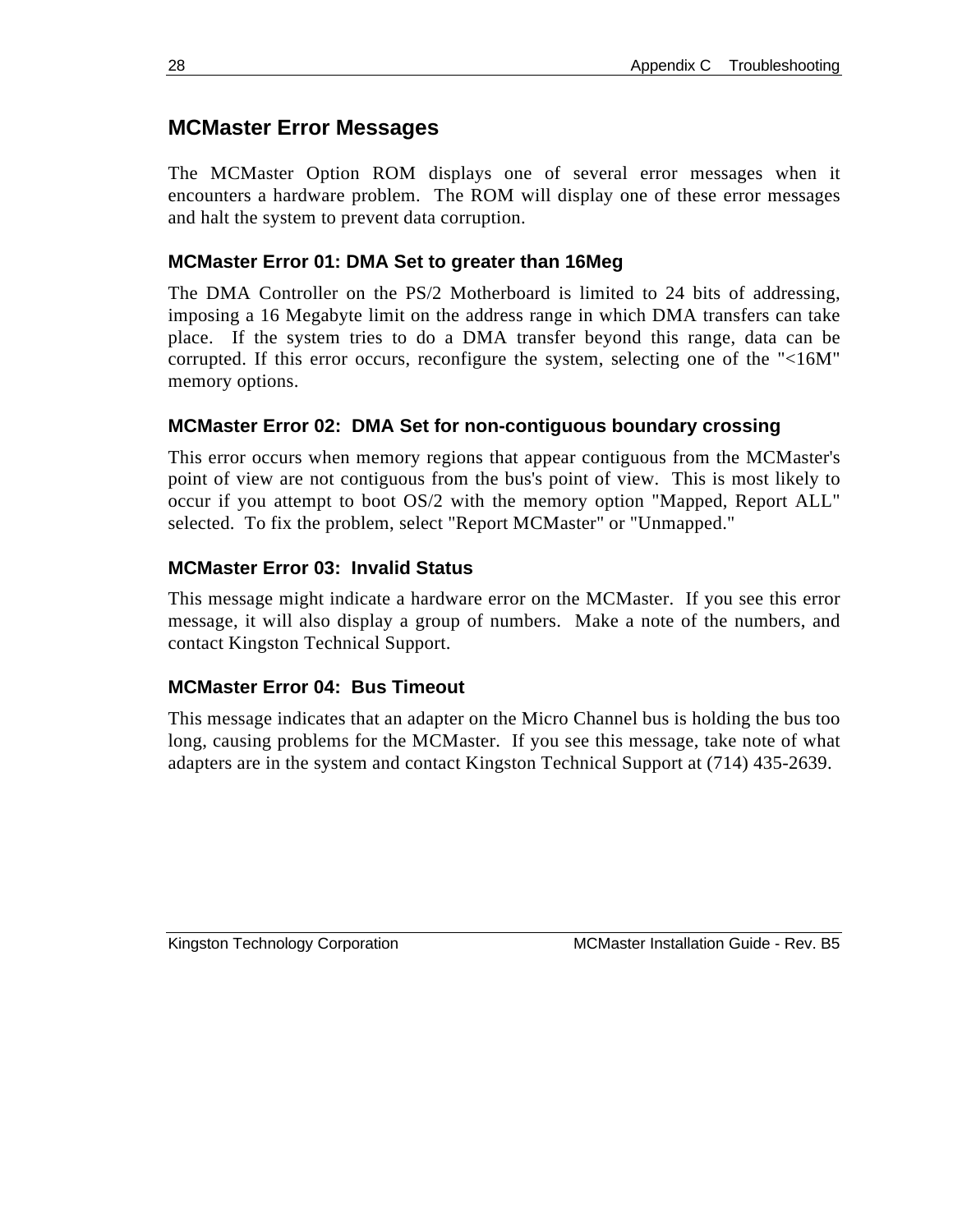### **How to isolate problems**

If you have a problem with one particular peripheral or program, you may want to isolate the problem to determine if the problem is caused by interaction between the MCMaster and a particular piece of hardware or software.

- 1. Power up the system with the MCMaster installed. When the Aox logo appears, press the [o] key to return control to the original processor.
- 2. Retry the operation that failed with the original processor in control. If it still fails, power down the system and remove the MCMaster board.
- 3. After reconfiguring the system, try the operation with the MCMaster not installed in the system.

If the problem operation fails in step 2 and not in step 3, it's reasonable to conclude that the problem might be caused by the MCMaster. In the case of 80386-specific software such as EMM386.EXE that you can't try without the MCMaster, try the same software on another 386 or 486-based system if you can.

If you have concluded that the MCMaster is causing the problem, review the next two sections for advice on specific problems. If none of these help, then you should contact your dealer or, if the dealer cannot solve your problem, contact Kingston Technical Support at (714) 435-2639.

If you need to contact IBM for questions, file updates, or ECA's (engineering change announcements), their support number is (800) 772-2227. For free driver updates and information, dial the BBS at (404) 835-6600.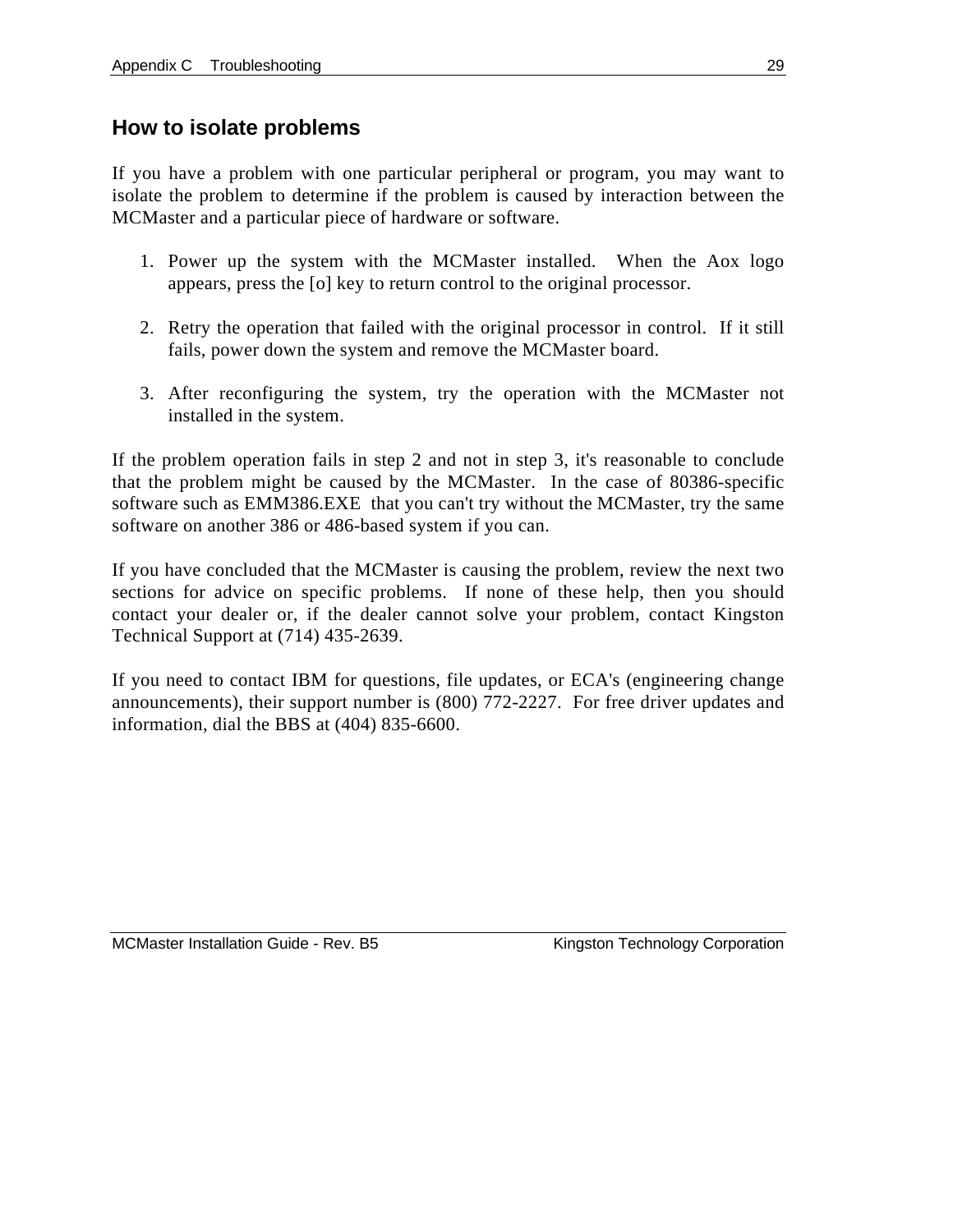#### **Using the MCMaster Diagnostic**

Kingston provides a diagnostic program, MMDIAG.EXE, for the MCMaster. The purpose of the diagnostic is two-fold: First, it allows MCMaster users or dealers to test any new memory that they might install on the MCMaster; Second, it will allow Kingston Technical Support personnel to help diagnose some problems over the telephone. The diagnostic is menu-driven, and most of the tests are self-explanatory.

For most of the tests, the original processor has to be in control of the system, not the MCMaster. Also, if you want to test memory with the MCMaster diagnostic, you'll need to remove any Extended or Expanded memory drivers from your CONFIG.SYS file. The easiest way to do this is to create a bootable diskette with no CONFIG.SYS or AUTOEXEC.BAT files, and boot from that floppy. To run the diagnostic:

- 1. Reboot the system [CTRL]-[ALT]-[DEL] if it's already powered on.
- 2. After a few seconds, the MCMaster sign-on message will appear.
- 3. Press the [o] key to return to the original processor.
- 4. After the system boots up, place your backup copy of the MCMaster option diskette into the floppy drive.
- 5. Start the diagnostic by typing:
- 6.  $\triangleright$ A:[ENTER]
- 7. \>MMDIAG[ENTER]
- 8. After the program loads, you'll see this screen:

```
This menu is available at other times by pressing F1
To RUN THE DEFAULT TESTS: - Just hit "A".
To RUN ALL TESTS OVERNIGHT: - Just hit "O".
To RUN A SINGLE TEST ONCE:
Position the highlight bar using the cursor up and down keys over the test
 you wish to run and press enter. The test will be run regardless of
  attributes.
To RUN A SINGLE OR MULTIPLE TESTS MULTIPLE TIMES:
Position the highlight bar using the cursor up and down keys to be over the
 test you wish to change the attributes of.
Attributes are SELECTED and LOOPING. Once you have positioned the
  highlight bar over the test you wish to select or loop on
  The attribute may be changed using the following Keys:
 L - Toggles Looping on and off.
 S - Toggles Selection on and off.
Note that the Looping attribute overrides the selected attribute
And that activating Looping implies selected
To STOP TESTING - press any key.
To QUIT THE PROGRAM - press ESC or "Q".
```
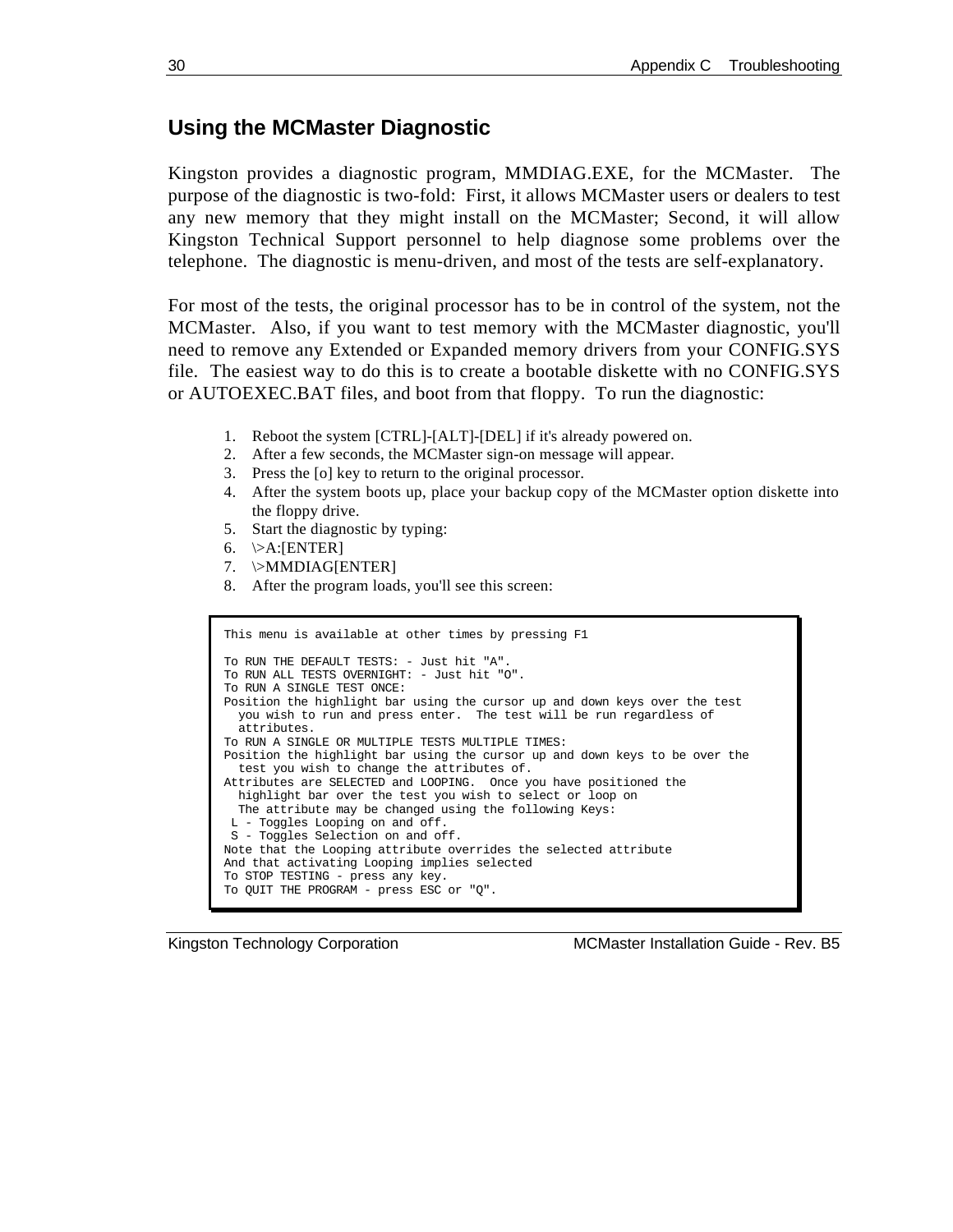- 9. MMDIAG will automatically load the appropriate tests for the version of the MCMaster you have installed.
- 10. As it says, press any key to continue. At this point, the main diagnostic screen will appear:

|                                                                                                                                                                                                                                                                                                       |            |                          | $(C)$ 1993 Kingston. | MCMaster 486 Diagnostics. Ver. x.xx                  |                                                                                  |
|-------------------------------------------------------------------------------------------------------------------------------------------------------------------------------------------------------------------------------------------------------------------------------------------------------|------------|--------------------------|----------------------|------------------------------------------------------|----------------------------------------------------------------------------------|
| Test<br>Test Board ID<br>Test POS data lines<br>Test SRAM data lines.<br>Test SRAM address quick.<br>Running in a Model 60.<br>Setting max slots to 08<br>MicroChannel IS Implemented.<br>MCMaster Environment:<br>Hardware $Rev = 000000$<br>Code Rev = $01.00$<br>$10 \text{ base address} = 0.390$ | Active Sel | Sel<br>Sel<br>Sel<br>Sel | Loop                 | Pass<br>UNTESTED<br>INTESTED<br>INTESTED<br>INTESTED | Fail<br><b>INTESTED</b><br><b>INTESTED</b><br><b>INTESTED</b><br><b>INTESTED</b> |

Notice that the display is divided into three windows. At the top is the Kingston copyright notice and revision level of MMDIAG. The middle window contains a portion of the list of tests to be performed. This test list is scrollable. The green highlight bar (shown here as an underscored line) is used in conjunction with other keys to select tests. The up and down arrow keys move it. If the test list is longer than four tests, the list will scroll up and down in the window as required. The bottom window is the status window. As the diagnostic runs, it will show its results in the status window. If any tests fail, the program will display error messages in red.

The test list is divided into columns. The column headings, across the top of the window, mean:

**Test:** The name of each test to be performed. If some of the test names are unfamiliar, don't worry. They test specific sections of the MCMaster hardware.

**Active**: As each test is running, the diagnostic will place a flashing asterisk in this column. This keeps you notified of the diagnostic's progress.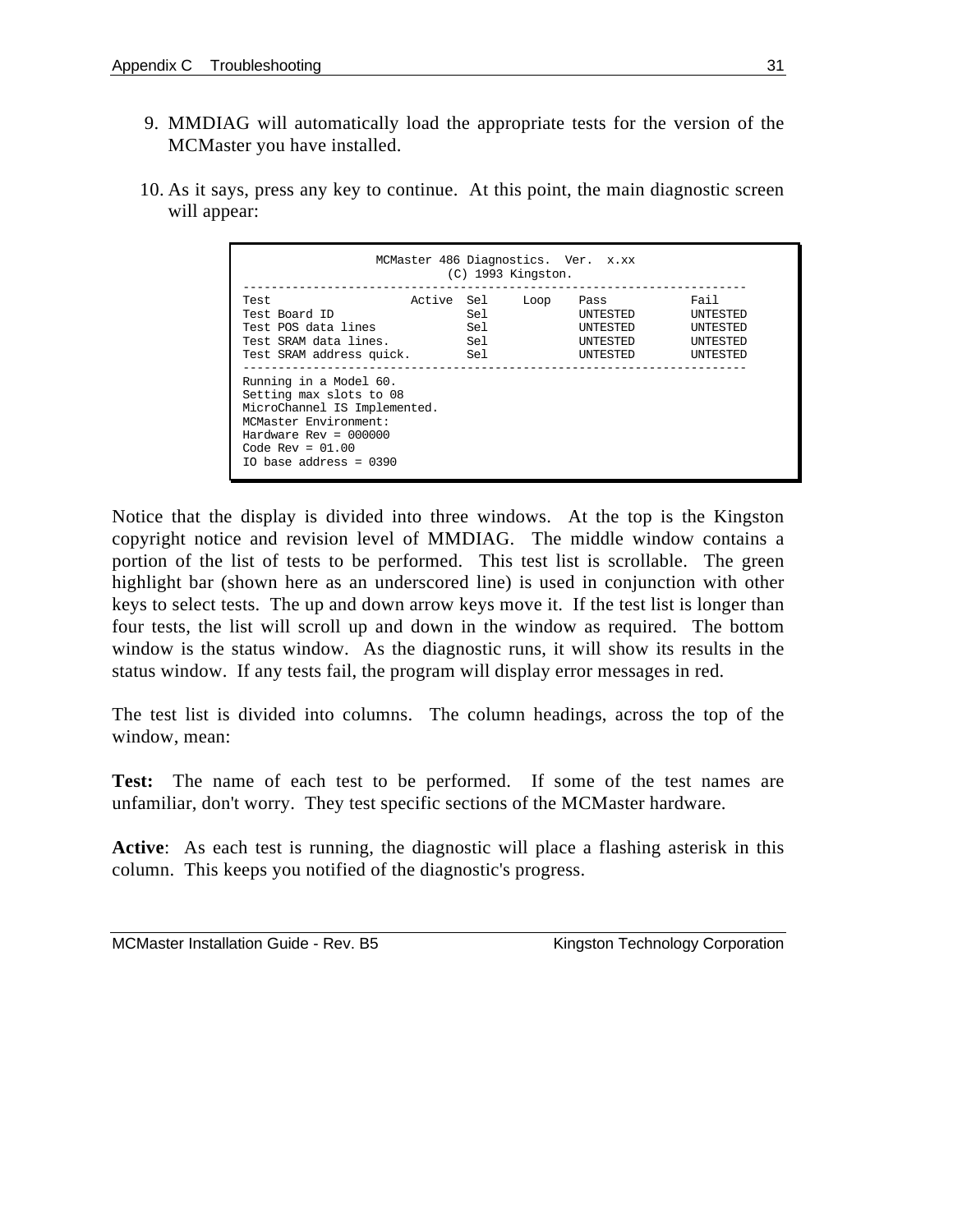**Sel:** You have the option to enable or disable individual tests. If a test is enabled or "selected," it is marked "Sel" in this field. If the test is disabled or deselected, it will be marked "Dsel" in this field.

By default, MMDIAG starts up with almost every test selected. Only a few timeconsuming tests are left disabled.

**Loop:** You have the option to make the diagnostic perform tests repeatedly. If you select this option for an individual test, the word "Loop" will be shown in this field.

**Pass and Fail:** Before a test runs at all, these columns are marked "UNTESTED." Each time a test runs, either the Pass or Fail total will be incremented by one. For example, if you run the Board ID test once, the Pass and Fail columns will contain 1 and 0, respectively.

### **Running All Tests**

The simplest way to use the diagnostic is to press the [A] (All) key and allow all of the selected tests to run. Each test in turn will be highlighted as it runs, and the results will be posted in the status window.

### **Running All Tests Repeatedly**

You can also run all of the tests repeatedly by pressing the [o] (Overnight) key. When you do this, all of the tests will be selected, set to LOOP, and run indefinitely until you press a key to stop them.

### **Selecting Individual Tests**

As we mentioned above, all but the most time-consuming tests are selected when the diagnostic starts up. If you want to select one of these tests, move the green highlight bar down to that test and press [S] (Select). To deselect a test, simply press [S] again.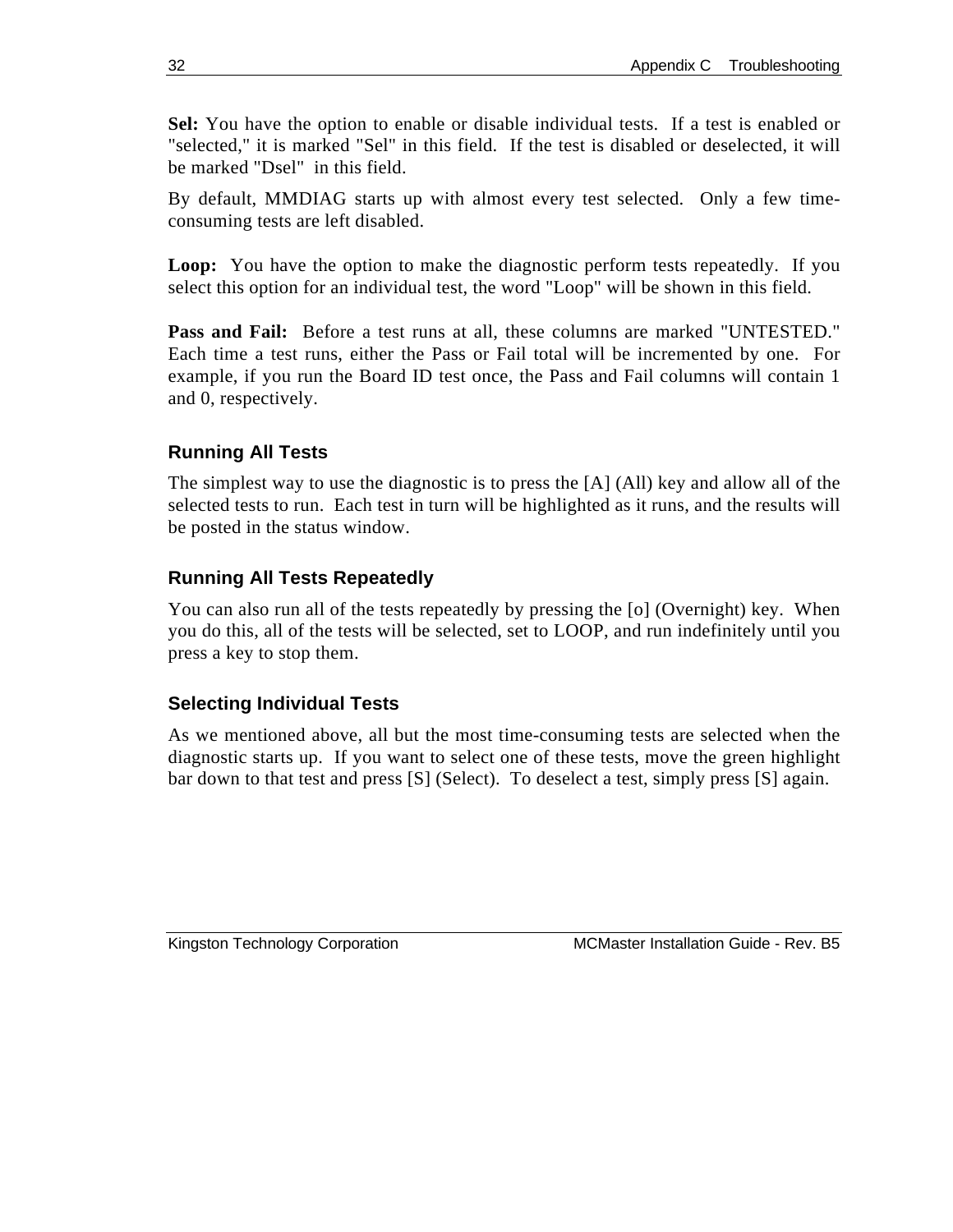### **Running Individual Tests**

To run an individual test, simply point to the test by moving the green highlight bar to that test, and press [R] or [ENTER]. This will cause the test to run once.

#### **EEPROM Test**

If you run the EEPROM test, you will be prompted for the hex file name. Make sure that the appropriate hex file is available on the same disk or directory: for example, if your ROM code revision is 2.00, the appropriate hex file is MM200.HEX.

### **Looping on Tests**

To run a test repeatedly, select that test by moving the green highlight bar and press the [L] (Loop) key. The word "Loop" will appear in the "Loop" column, and all other tests will be deselected. To select another test for looping, move the green highlight bar down to that test and press [L] again. After you have all the tests selected that you want to loop on, press [A]. This will run all selected tests indefinitely, until you press a key to stop it.

### **Testing from the MCMaster side**

There are several tests that can run with the MCMaster in control. Specifically, the DRAM memory tests will run from the MCMaster. This can be helpful in diagnosing problems that might cause the MCMaster's processor to have difficulty reading and writing memory.

#### **RAM Test**

Some device drivers reserve extended memory for themselves by "hiding" it from BIOS. HIMEM.SYS, for example, takes all of extended memory, and then allocates it using its own protocol. If the memory test reports less memory than you expect to see, temporarily remove any such drivers from your CONFIG.SYS.

To test from the MCMaster side, just boot the system normally. Instead of pressing the [o] key, let the MCMaster take control of the system. When you run MMDIAG,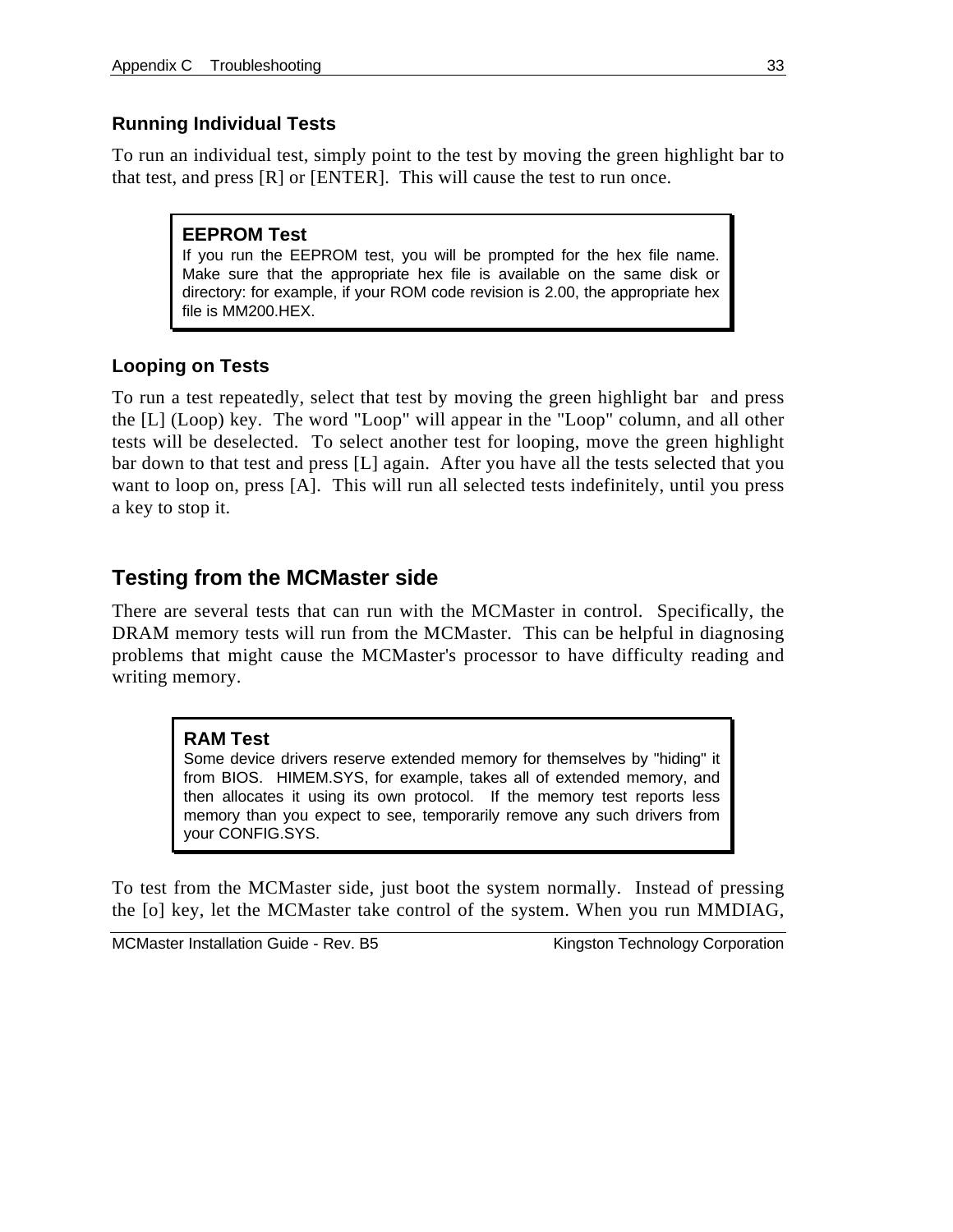only a few tests will be loaded. The rest of them won't run correctly from the MCMaster's processor, and can only be run from the original processor as described in the previous section.

The tests that can run from the MCMaster side are:

- Test Board ID
- The three DRAM tests.

Use the same commands described in the previous section to run these tests.

### **Command Line Switches**

Some features of MMDIAG are available as optional command line switches. To invoke one or more of them, you would start the diagnostic like this:

```
MMDIAG [/switch /switch...]
```
For example, you could run the diagnostic unattended and come back later to test the results by typing:

MMDIAG /errexit

and then pressing the [o] key to run the tests overnight. Any command line switch can be entered in upper or lower case. The command line switches are:

### **LOGFILE**

Forces MMDIAG to send most of its error and status messages to a log file, called MMDIAG.LOG. The status window will continue to display data.

### **LOCKON**

Attempts to lock onto intermittent errors. If MMDIAG encounters an error on one part of a test, it will repeat that test indefinitely until the [ESC] key is pressed.

### **ERREXIT**

This will cause MMDIAG to exit in case of errors. This is particularly helpful if you are running the diagnostic with the logfile enabled, so that if an error occurs the logfile won't expand to fill up your entire disk. ERREXIT automatically enables the logfile.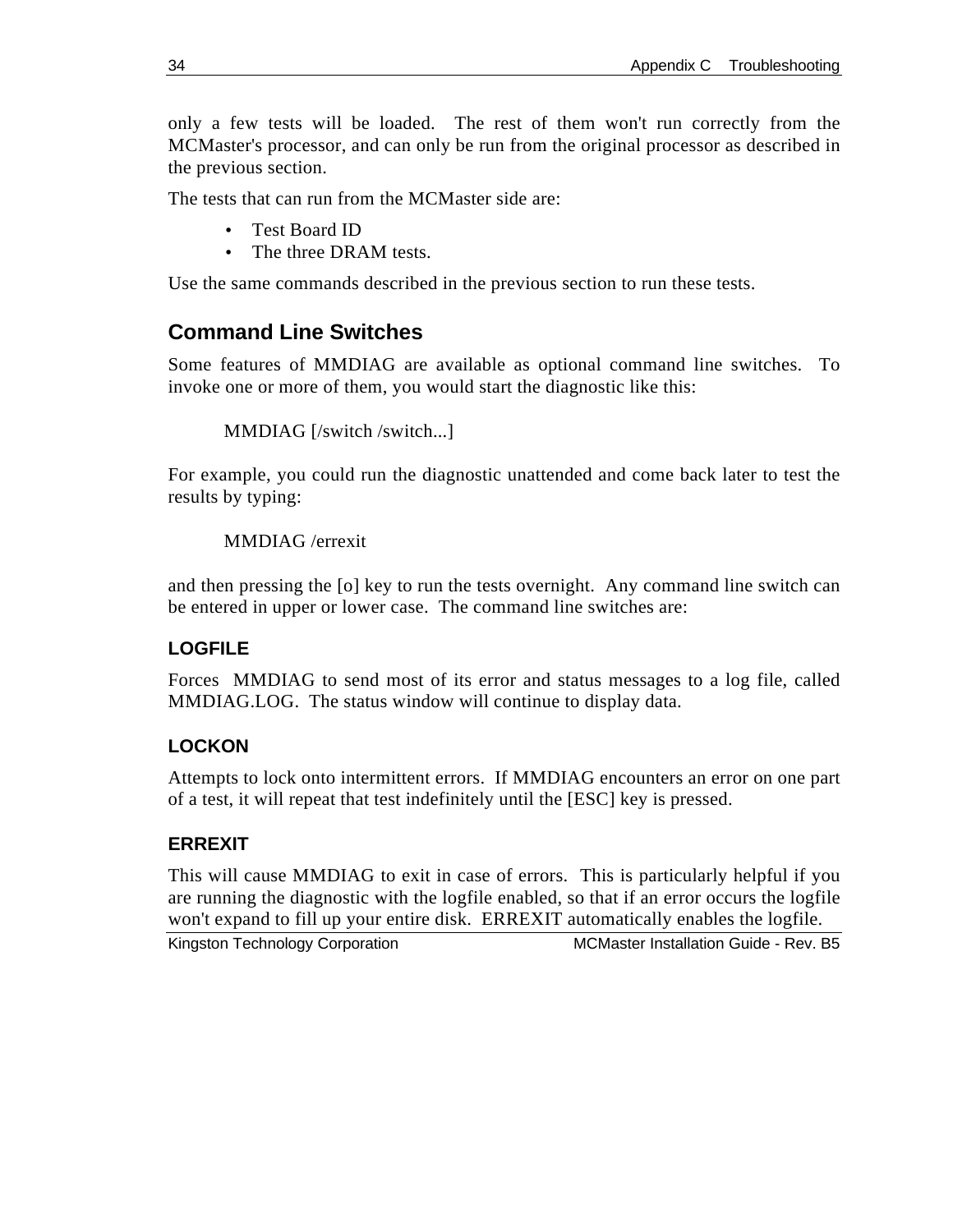### **Interpreting the Results**

If the board fails the EEPROM test, try reprogramming the EEPROM using the EPROM.EXE program supplied with the MCMaster option disk. If you do this, and the test still fails, contact your dealer or Kingston Technical Support for further assistance.

If the POS Register test fails, the MCMaster is for some reason not supplying the correct ID to the Micro Channel bus. You can try inserting the MCMaster into another slot if one is available.

If this fails, inspect the card-edge connector for contamination and clean it if necessary. The easiest way to do this is by gently rubbing the contacts with a pink eraser until they are restored to a shiny gold color. Several commercial cleaners are also available specifically for cleaning gold contacts.

If neither of these actions corrects the problem, contact your dealer or Kingston Technical Support.

If one of the Memory Tests fails, try replacing one or both installed memory modules. If one SIMM is defective and the other is not, you'll be able to determine which by a process of elimination. Remember if you go through the swapping process that a single SIMM has to go into the slot closest to the planar board.

If any of the other tests fail, something on the board has malfunctioned that probably cannot be corrected in the field. Contact your dealer or Kingston Technical Support for information on getting the board repaired.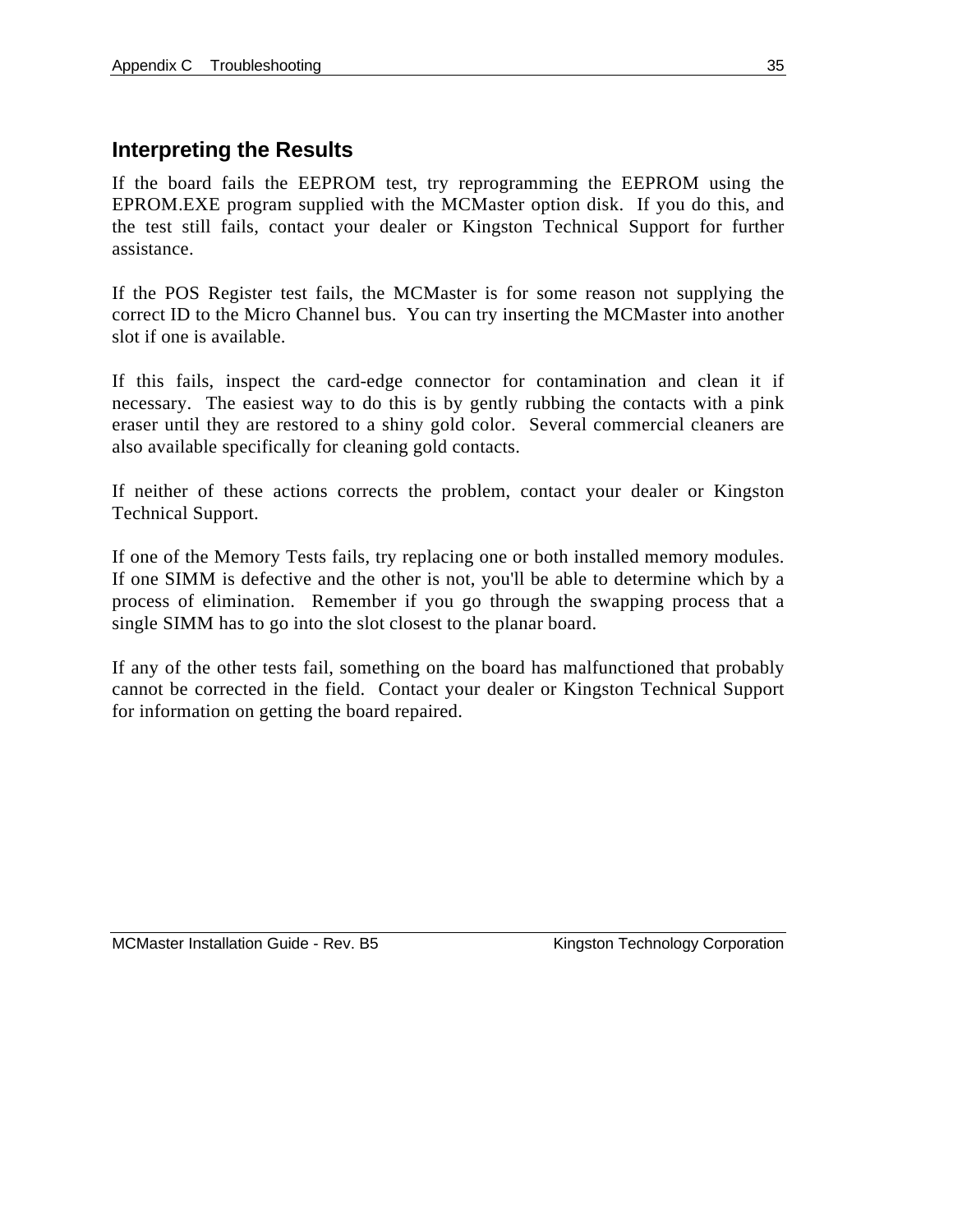### **Hardware Issues**

In the several years that the MicroMaster, and now, the MCMaster product line have been in existence, we've accumulated a fair amount of experience with what problems might arise. While no manual can cover every possible contingency, we can cover the most frequently encountered problems here.

### **System Compatibility Issues**

This section describes known problems with various PS/2 systems, and fixes.

#### **Model 80 -- 20 MHz**

Some early Model 80 planars do not support busmastership. Needless to say, this creates problems for the MCMaster. IBM has issued two different ECA's (engineering change announcements) ECA #048 and ECA #031, which cover a specified range of planars. Customers who have any of these systems should contact either their dealer or IBM service and have updated planars installed.

Problem 20 MHz systems can be identified in two ways:

**By System Board part number:** System boards FRU number (part number) 90X7390 or 33F8415, or with no FRU number label, will have the problem. (The FRU number is located near the rear edge of the system board near slots 3 and 4.)

| <b>Model</b>                            | System serial number |
|-----------------------------------------|----------------------|
| Systems manufactured in the U.S.        |                      |
| 8580-111                                | 72-6101500           |
| 8580-121                                | 72-9015000           |
| 8580-311                                | 72-6553500           |
| 8580-321                                | 72-9215500           |
| Systems manufactured in Australia.      |                      |
| 8580-121                                | 90-3100250           |
| 8580-321                                | 90-3400600           |
| <b>Systems manufactured in Scotland</b> |                      |
| 8580-M21                                | 55-00LFVW0           |
| 8580-X21                                | 55-00WMZ45           |
| 8580-111                                | 55-00F6001           |

**By System Serial Number:** Systems with serial numbers equal to or below the following: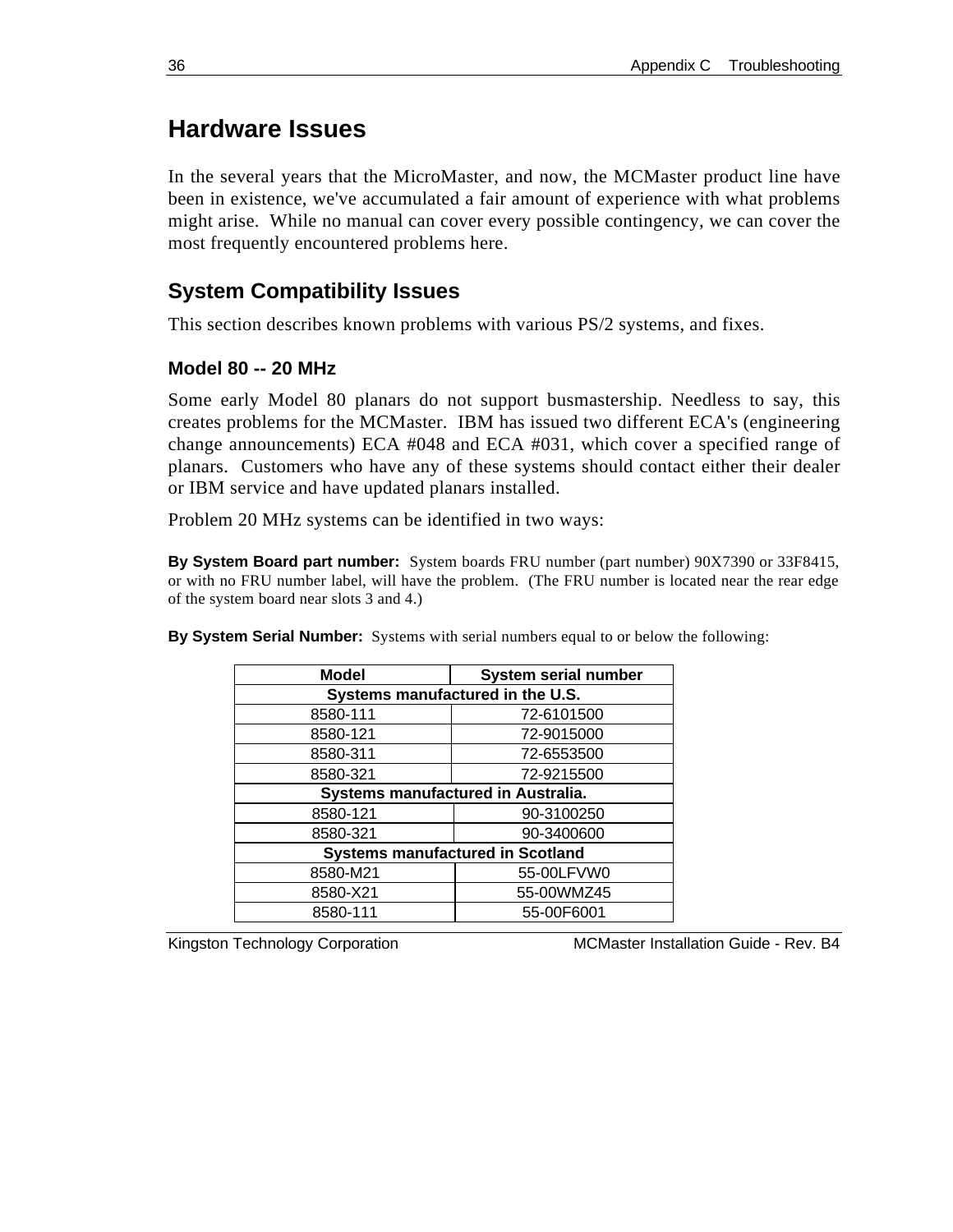### **IBM 386 Enhanced Memory Adapter**

This adapter comes in two types. One uses a track 0 initializer, and the other has a ROM. To determine which is which, boot from your Reference diskette and go to the configuration screen. The adapter with a ROM will be identified as such in the configuration screen. The adapter with a ROM will work with the MCMaster without any special attention. To work with the other type, the MCMaster operating mode will have to be set to "INITPROG or IDD." Refer to the Appendix A "operating mode" section for details on using either initprog or installing the IDD, MMPIDD.SYS.

### **IBM SCSI Adapters**

There is an IBM ECA (number 032) on certain SCSI adapters found primarily in Model 80 25Mhz and Model 95 machines This SCSI controller appears to be very noise sensitive. If the SCSI adapter is FRU part number 15F6561, it must be replaced with FRU part number 85F0002.

### **IBM SCSI Adapters with Cache**

If you are using the IBM SCSI adapter with cache and aren't connecting any external SCSI devices, you may need an external SCSI terminator. Please refer to the documentation supplied by IBM with the SCSI adapter for details.

### **About Third-party Memory Boards**

The IBM PS/2 systems feature built-in BIOS support for most IBM memory boards. Some third-party memory boards use installable device drivers in the CONFIG.SYS file. You will note in *"Appendix A Manual Configuration Options"* that there is a device driver for the MCMaster to work with these memory boards.

Other memory boards add a small configuration program to the boot track of your hard drive. Such a program is called a TRACK0 INIT. To support this feature, IBM has a new version of the Set Configuration program, SC.EXE. If you've already installed a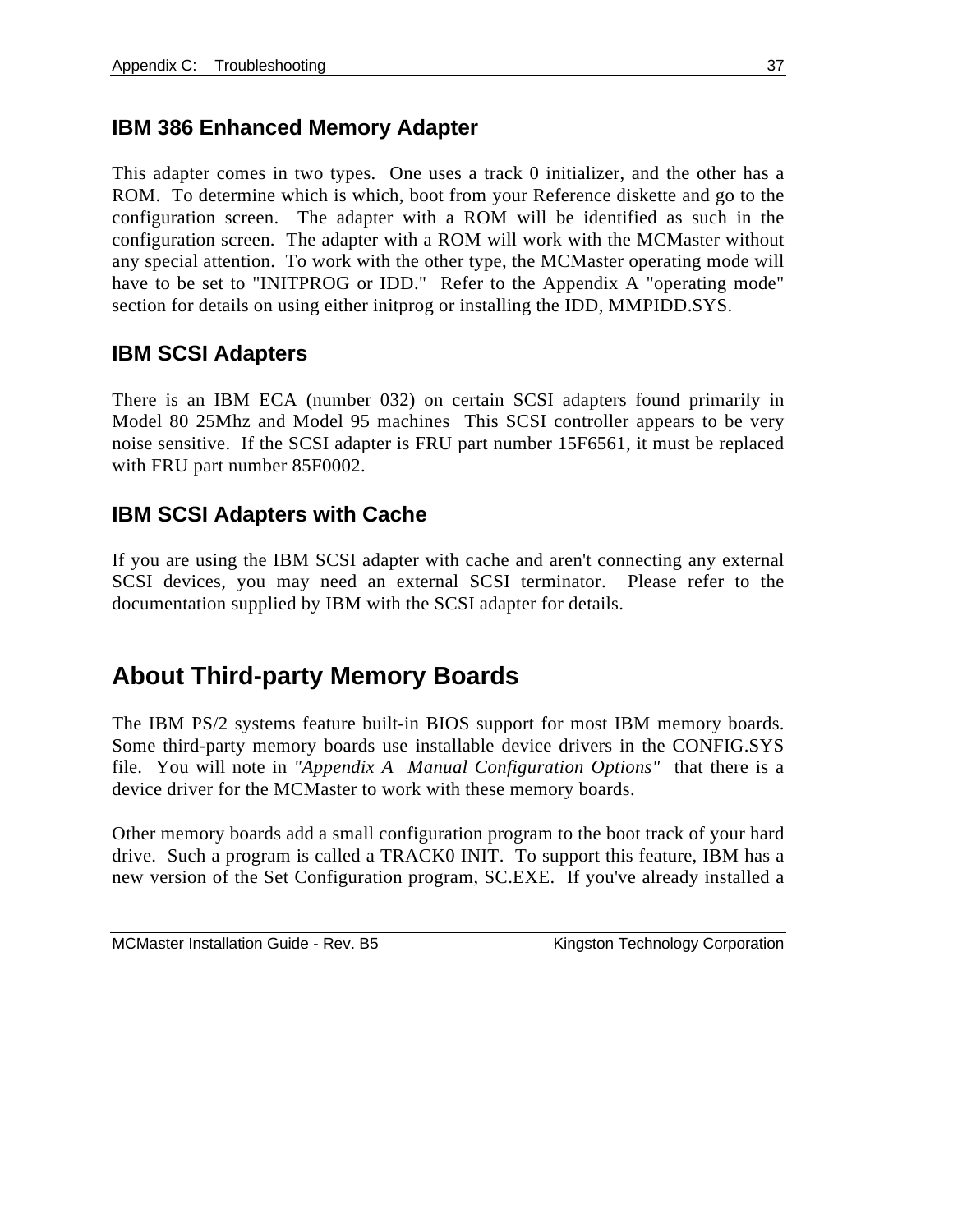board that uses this feature, you probably already have the new SC.EXE. You will find detailed instructions for using it with the MCMaster under the heading "Operating Mode." If you haven't installed such a memory board, you don't need to worry about this feature.

If you are using a third-party memory board that allows you to configure the board as either EMS or Extended Memory, we recommend configuring the board as Extended memory, and using a driver like BlueMAX (from Qualitas) or QEMM-386 (from Quarterdeck) to obtain your Expanded (EMS) memory.

### **Software Issues**

If you're using the MCMaster to upgrade a 286-based system to a 486, you will have more software options available to you. This chapter summarizes some of the benefits, and some of the potential pitfalls, of upgrading.

### **DOS 5.0**

If you installed DOS 5.0 on your system while it was still an 80286 system, there are a few more benefits you might gain with the 80386/486 architecture. This section mentions them briefly: for a more detailed discussion, please consult your DOS documentation.

MS-DOS 5.0 contains a number of advanced features to take advantage of the architecture of the 80286 and 80386 processors. HIMEM.SYS, the XMS (Extended Memory Specification) driver, can take advantage of the 286 or 386 processor to allow DOS and other drivers to reside in the HMA (High Memory Area), a 64K block of memory immediately above the 1 Meg limit of the older 8086/88 processors.

EMM386.EXE is an Expanded and Extended Memory Manager supplied with DOS 5.0. As you might guess from its name, EMM386 requires a 386 or 486 processor to be useful. EMM386 provides two additional features: (1) LIM 4.0 Expanded memory support and (2) UMB's (Upper Memory Blocks). UMB's are "spare" memory slots between the 640K DOS limit and the start of the ROM-BIOS area. Traditionally, this area is reserved for option ROMs and video RAM, and whatever space went unused was wasted. EMM386 and other memory managers such as BlueMAX and QEMM take advantage of the 486 processor's memory mapping capabilities to map memory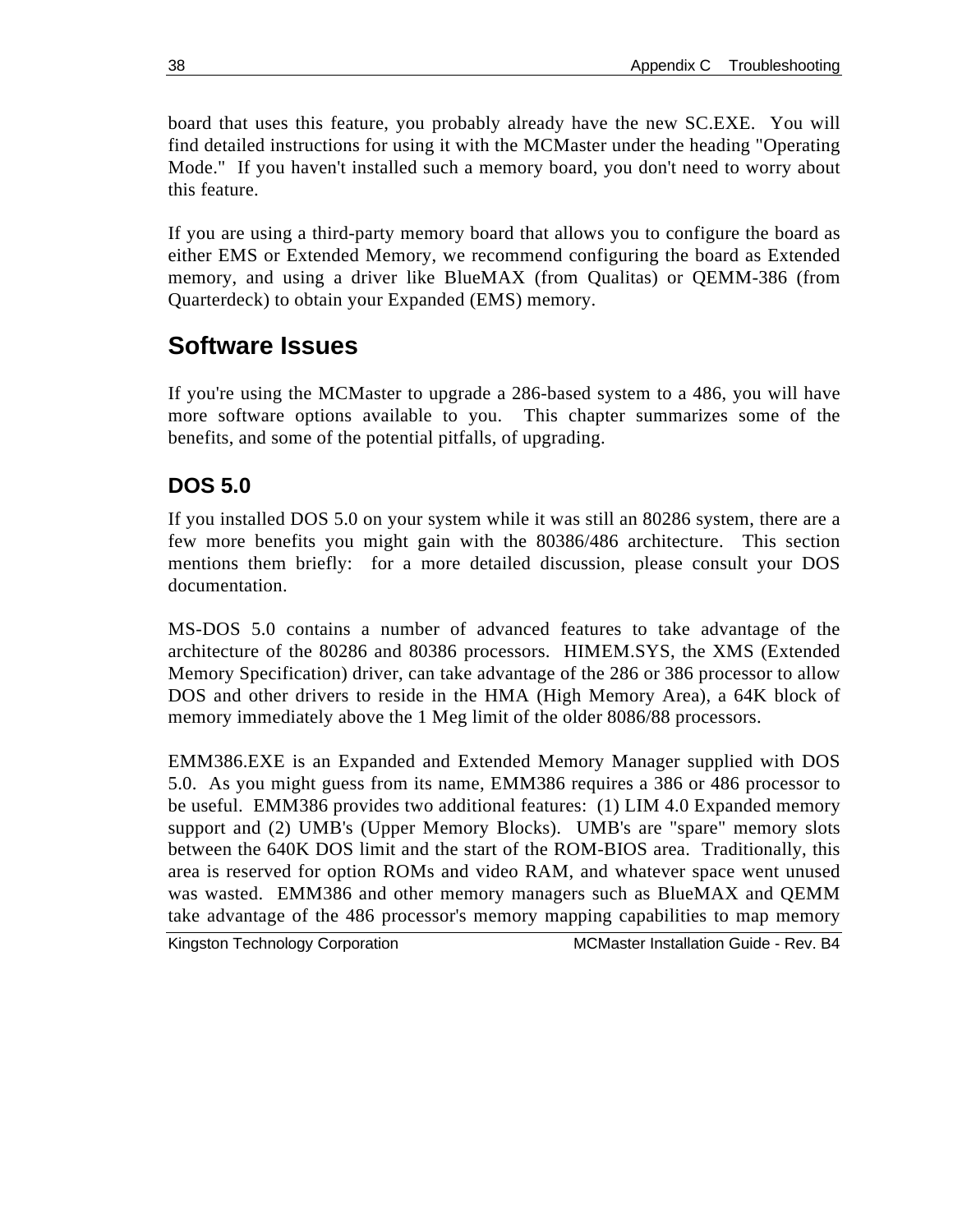into unused areas, freeing up more conventional memory (below 640K) for DOS applications.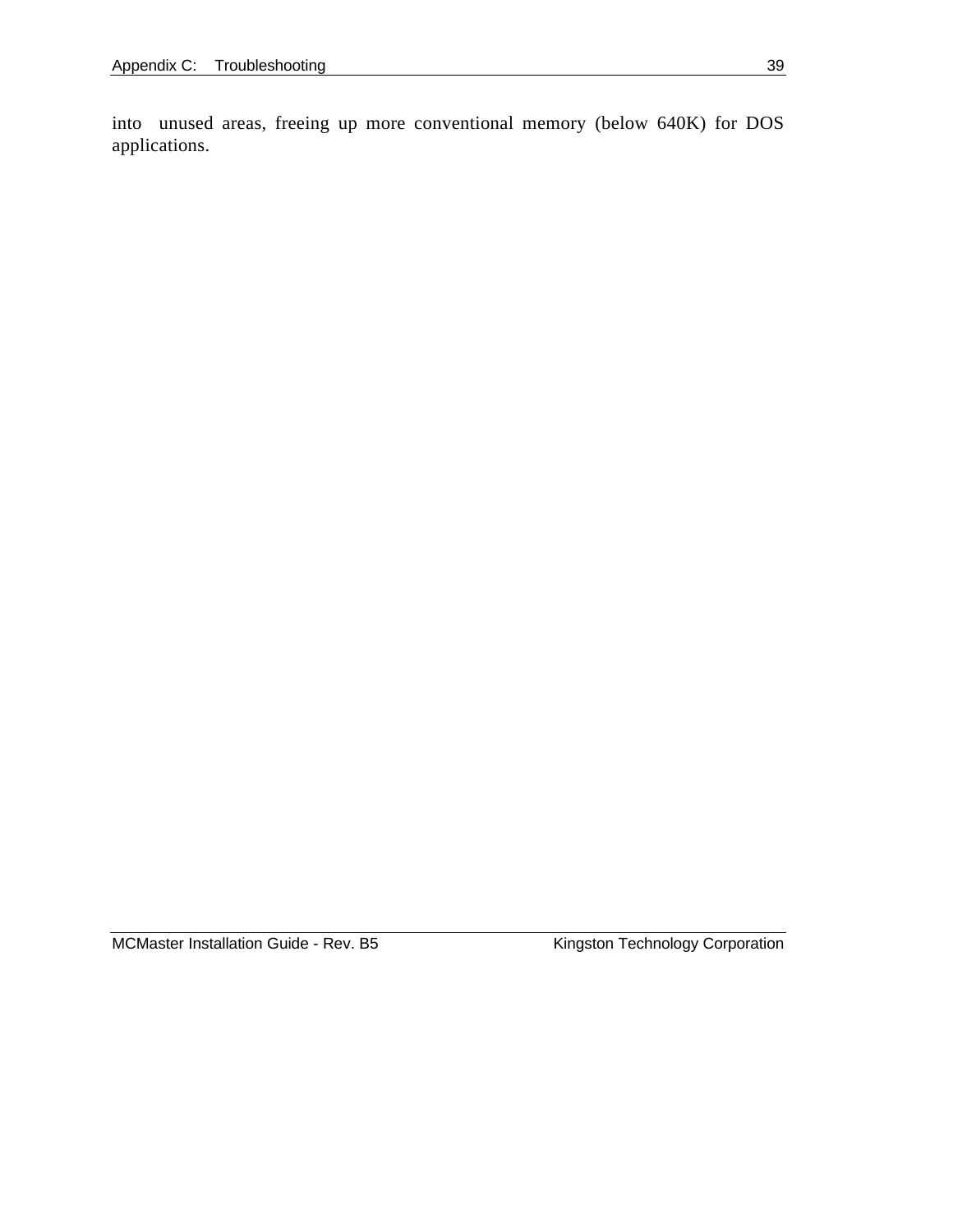If you upgrade your system to a 486 after installing DOS 5.0, there are a few steps you can take to take advantage of these features.

- 1. Insert a call to EMM386.EXE in your CONFIG.SYS file. Consult your DOS documentation for details.
- 2. If you intend to run Windows in 386 Enhanced mode, copy the file WINA20.386 from the DOS distribution diskettes into the root directory of your boot drive. This file is in compressed format. Use the DOS EXPAND command to uncompress it.

Performing these actions will allow you take advantage of the 486 architecture, gaining more than just speed from your new 486 CPU.

### **Windows and the MCMaster**

There are a few items to note with regard to Windows and the MCMaster. These are not fatal problems, but they can affect Windows' performance. "Reinstalling Windows" applies to Windows 3.0 or 3.1. "Configuring SMARTDRV.SYS" applies only to Windows 3.0.

Also, if your system contains a SCSI disk controller, you might need to use the driver described in "Special Drivers for SCSI Adapters".

#### **Re-installing Windows for the 386**

At installation time, Windows checks the environment it's going into and, if it doesn't detect a 386 processor, doesn't install the 386 Enhanced Mode files. This means that if you install the MCMaster in a 286-based machine such as a Model 60 after installing Windows, you'll have to reinstall Windows to take advantage of Windows' 386 mode.

#### **Configuring SMARTDRV.SYS**

With the release of Windows 3.0, Microsoft made dramatic improvements in the installation procedure.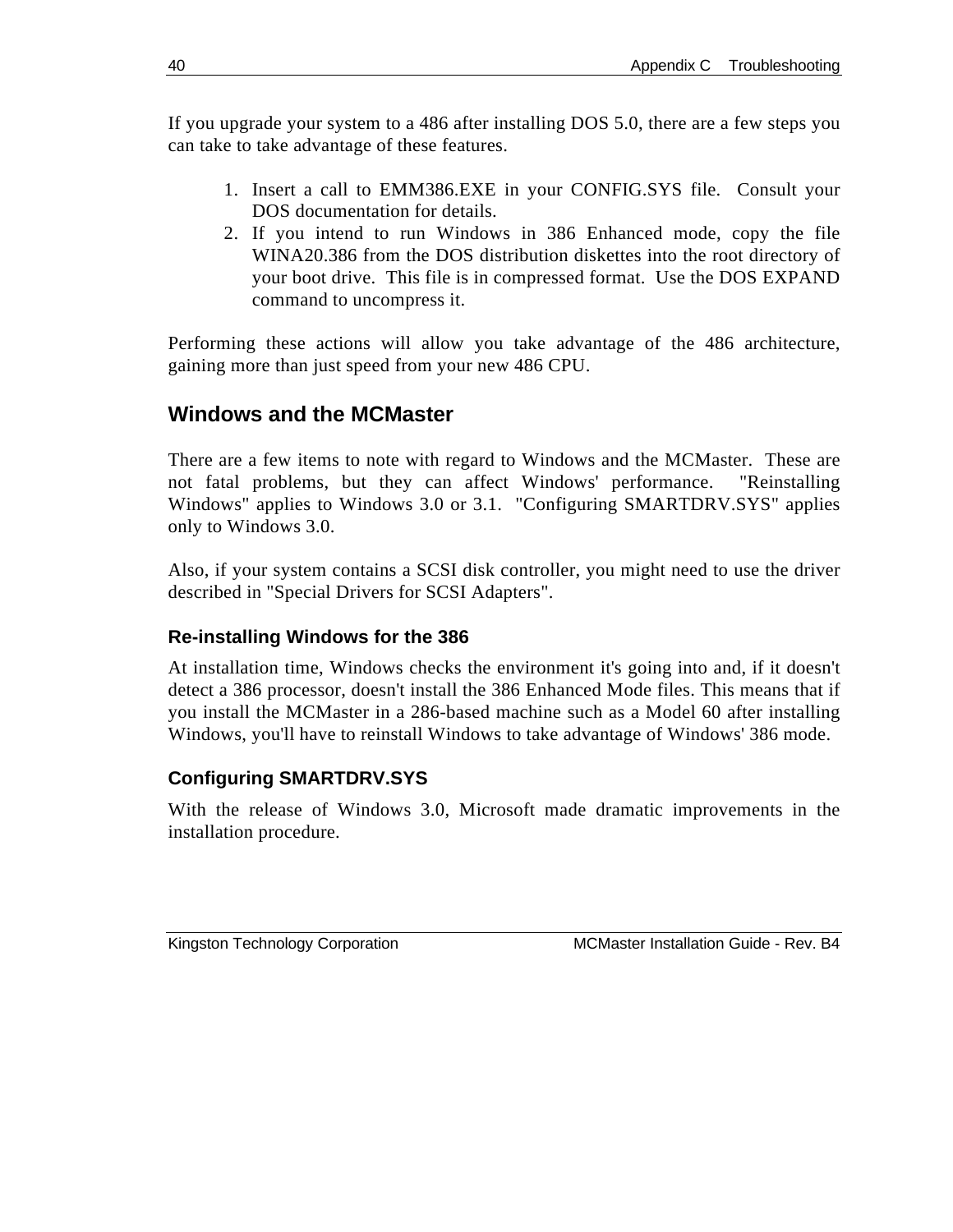One of the improvements, however, is that examining system memory is no longer a separate step. Therefore, when you install Windows 3.0 on a system with a MCMaster, Windows' SETUP program doesn't "see" the MCMaster memory, and sets the disk cache to a much smaller size than it would if it knew about the MCMaster memory. This results in a lot more disk reads than are necessary, degrading performance significantly.

### **The Solution**

The solution is to edit your CONFIG.SYS after the installation is done. Make the disk cache about half the size of the MCMaster memory.

Version 3.0 of SMARTDRV does not need to be as precisely "tuned" as it used to need to be. Previously, you had to balance the size of the disk cache against the memory needs of your Windows applications. (Microsoft's MEMSET did this for you.) With Windows 3.0, in 386 Enhanced Mode, Windows and SMARTDRV will share the memory dynamically, depending on current conditions. If Windows needs to grab more memory for other uses, it will be able to. To read more about this, consult your Windows 3.0 documentation.

For a MCMaster with 4 MBytes, the entry might read:

```
DEVICE = C:\WINDOWS\SMARTDRV.SYS 2048 512
```
The first parameter specifies a maximum cache size of 2 Megabytes; the second specifies a minimum of 512K. This should work for most users.

### **OS/2 2.0 and higher**

For OS/2 2.x to work correctly with the MCMaster, the MCMaster's memory configuration must be set to "Unmapped." Since OS/2 2.0 is "aware" of the MCMaster and will load itself into the MCMaster's 32-bit memory, this does not cause the performance problems that it would with other operating systems. For more information on MCMaster memory modes, read "Memory Options".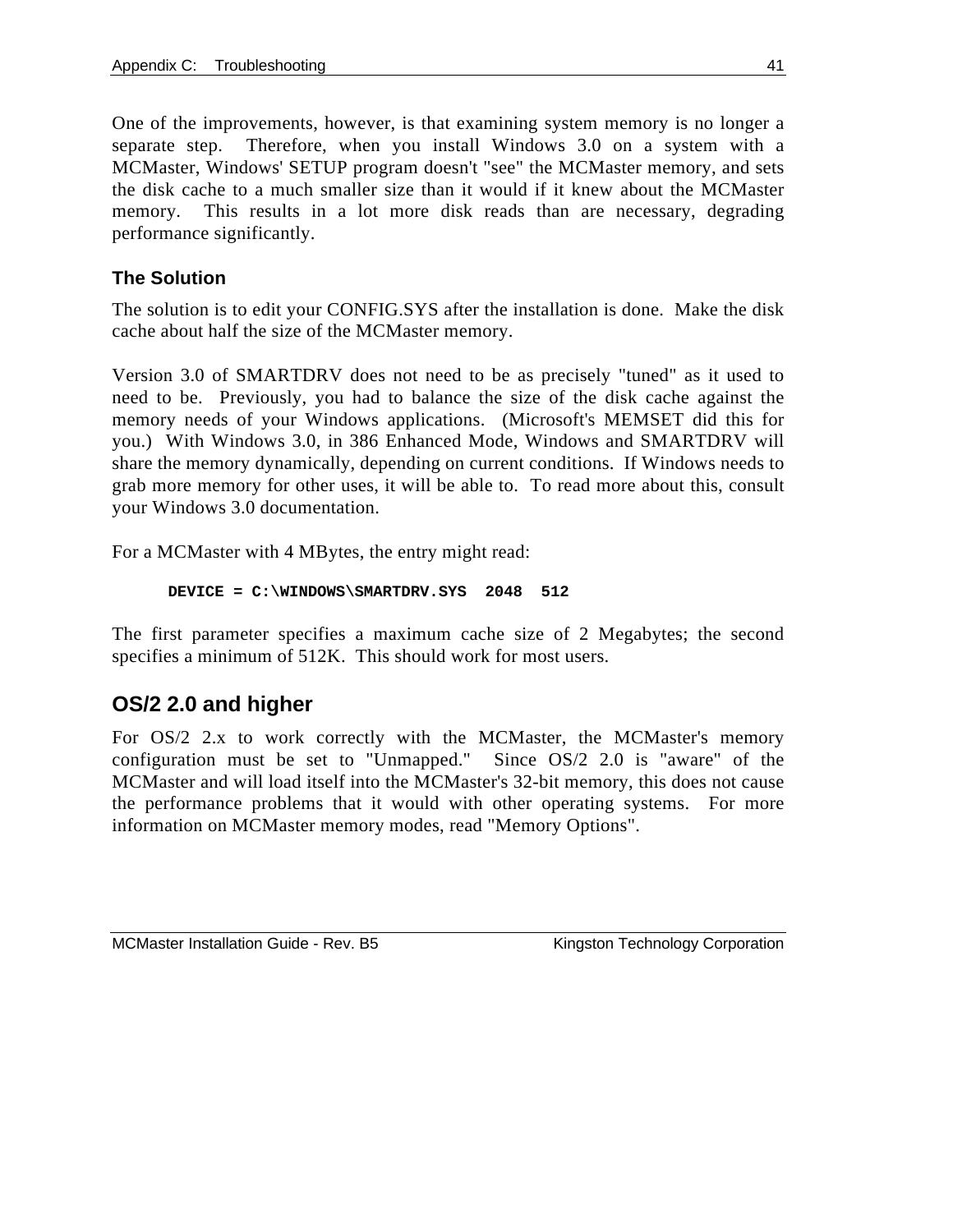### **QEMM-386**

If you are using QEMM version 5.0 or higher, there is a file called MCA.ADL that QEMM uses to identify option ROMs in the system. To make QEMM aware of the MCMaster's Option ROM, you should edit MCA.ADL to contain the following lines.

These entries need to be in order by board ID (the four-digit hex number before the product's name at the top of each entry), so be sure and insert these lines at the appropriate places in the ADL file.

008E Kingston MCMaster 486 X X X XX10XXXX /AROM=D000-D3FF */xst=D000* X X X XX11XXXX /AROM=D800-DBFF */xst=D800* X X X XX01XXXX /AROM=C800-CBFF */xst=C800*

**Note:** Only include the text in italics (/xst=...) if you are installing QEMM 6.0 or higher. The /xst switch is to support QEMM 6.0's Stealth Mode, as explained in the next section.

Some releases of QEMM might already include references to the MCMaster in the MCA.ADL file.

#### **QEMM 6.0 Stealth Mode**

QEMM version 6.0 has a "stealth" mode, in which it attempts to free up more upper memory blocks by hiding the ROM BIOS and option ROMs. Consult Quarterdeck's documentation for a detailed explanation of stealth mode.

Unfortunately, the MCMaster's option ROM can't be "hidden" in this way without causing problems for the MCMaster.

Quarterdeck has provided a way to exclude an Option ROM from being "stealthed." Edit the MCA.ADL file as shown on the previous page, and include the  $/xst=...$ switches as shown. When QEMM386 starts up, it reads this file and uses it to locate the MCMaster's option ROM.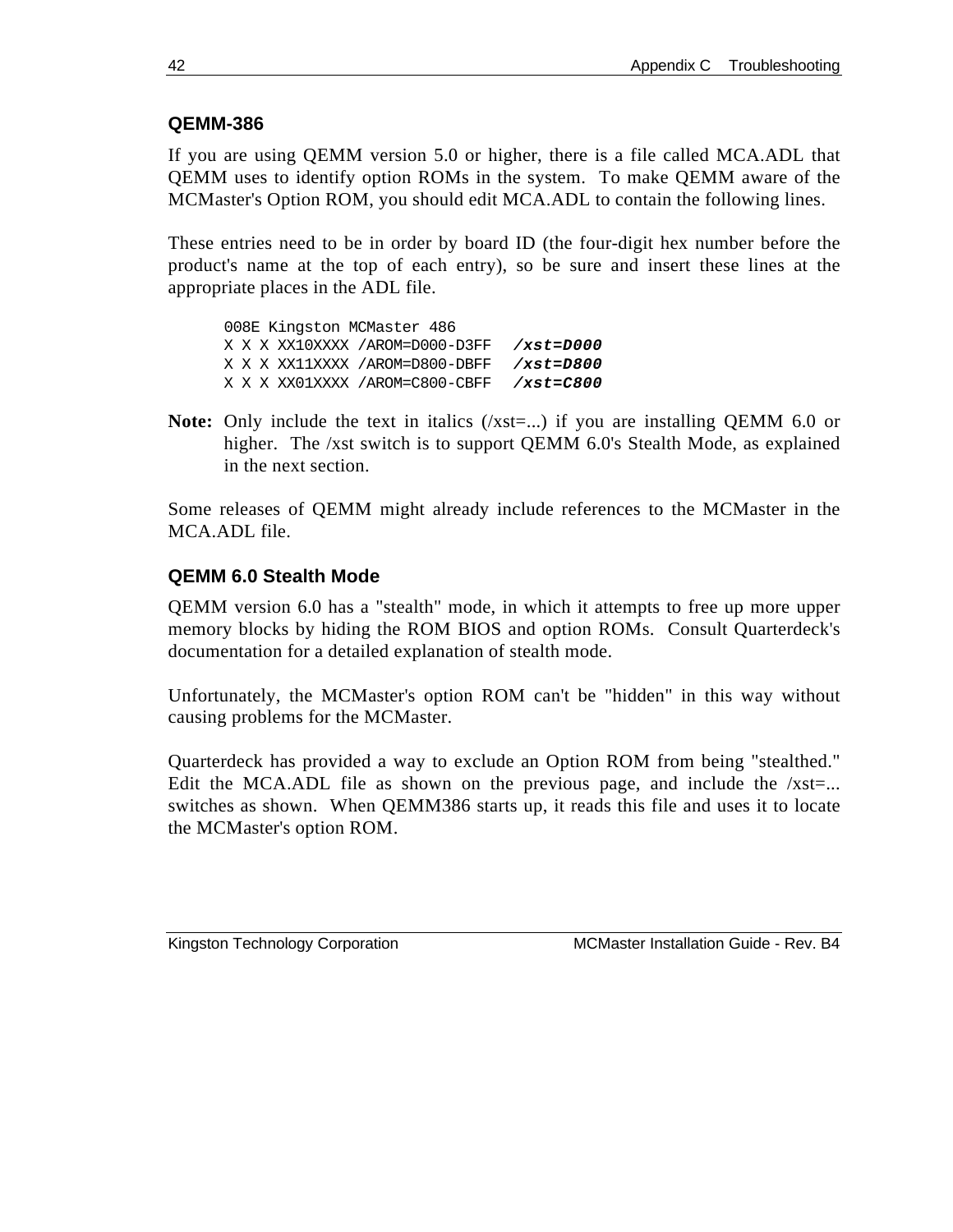### **DOS 3.3 Users:**

For the MCMaster to work under DOS 3.3 with the Stealth 'M' mode, you must include the driver QEMMFIX.SYS in your CONFIG.SYS file. This driver appears in your CONFIG.SYS before QEMM386. Copy the driver into a convenient directory on your hard drive, install QEMM, and edit your CONFIG.SYS file to call QEMMFIX.SYS like this:

> **DEVICE=C:\[path]\QEMMFIX.SYS DEVICE=C:\[path]\QEMM386.SYS [switches]**

The QEMMFIX.SYS driver is supplied by Kingston, only for the MCMaster, and only for use with DOS 3.3. In later versions of DOS, the problem that this driver corrects does not occur.

### **SCO Xenix/Unix**

SCO Xenix/Unix might report a "disk seek error" when the system is being shut down. When shutdown is executed, XENIX attempts to park the heads of the disk in a landing zone. Not all disk drives accept or require a park command; these drives automatically park the head when power is turned off. These drives are likely to report a seek error when SCO Xenix attempts to park the heads. This is not a problem or failure.

### **Running Wordperfect 5.x under Desqview 386**

#### **The Problem**

When Wordperfect is running under Desqview, the screen display becomes extremely slow, and the system appears to hang. This problem does not occur when the MCMaster's onboard cache is disabled.

#### **The Cause**

Wordperfect uses Interrupt 8 as part of their keyboard repeat speedup routine. With the MCMaster installed, the system ends up spending most of its time processing INT 8 requests.

#### **The Solution**

According to Wordperfect Corporation, this special keyboard handling can be disabled by starting Wordperfect with the /NC command line switch, like this:

**wp /nc**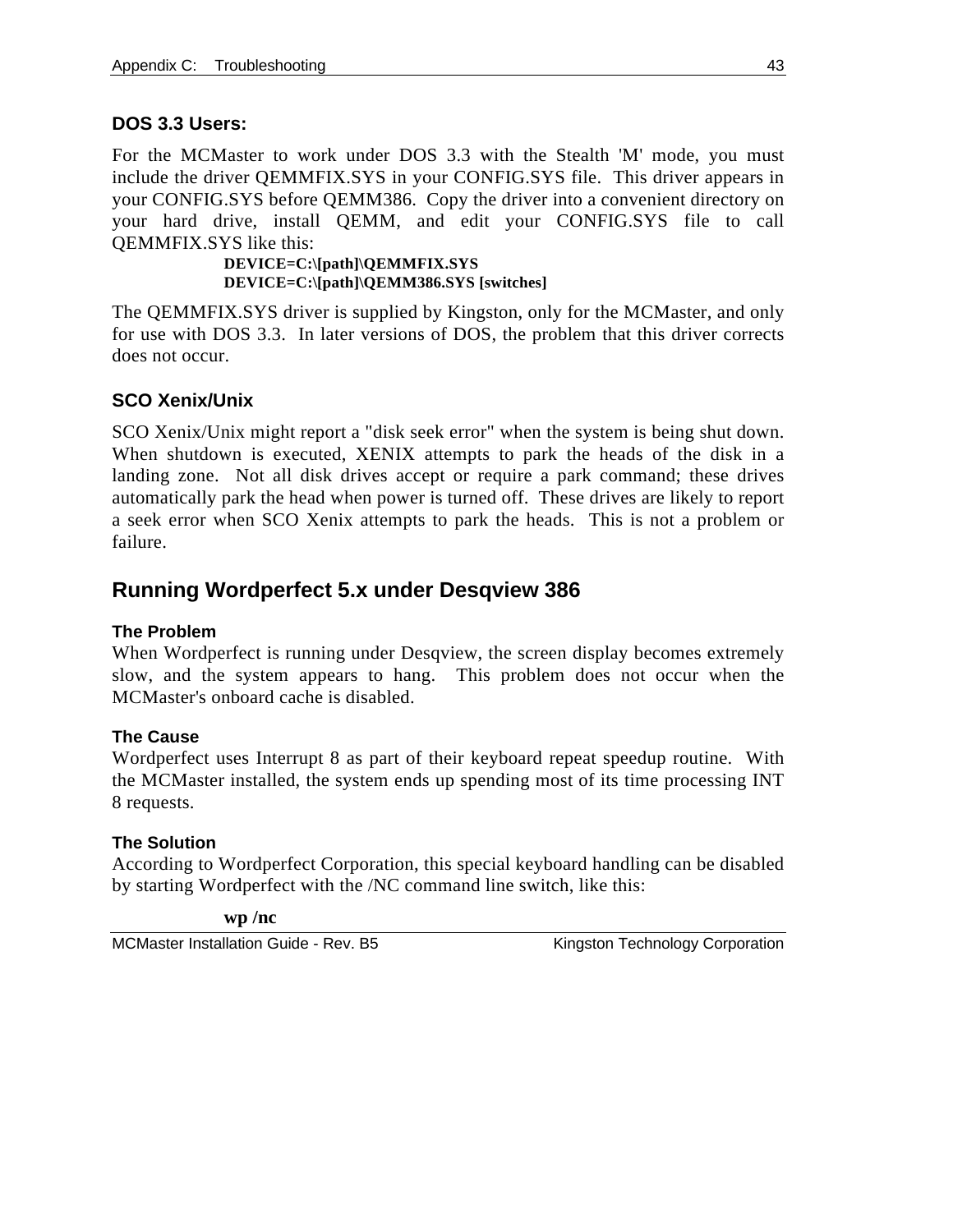### **MCMaster and the Intel Above Board**

Some versions of the Intel Above Board use a boot track initializer; this means that, in order for the PS/2 to "see" the Above Board's memory, the Above Board has to be initialized by a small program.

Later versions of the Intel Above Board use an Installable Device Driver in the CONFIG.SYS file rather than the method described here. Check your Intel documentation. If your Above Board uses the device driver, ignore this chapter and follow the directions under "Operating Mode". If you're still not sure which Above Board you have, start the procedure described

here. If the Above Board doesn't use a track 0 initializer, our SETINIT program will report that it can't find an initializer for the Intel Above Board.

This program resides in a part of the hard disk's boot track (track 0) reserved for this purpose.

This chapter is to help you install the Above Board; since the Above Board doesn't follow the standard procedure described in "Configuration Options" on page 7, we are providing four separate procedures:

- 1. Install the MCMaster with the Above Board already installed.
- 2. Install the MCMaster and Above Board together.
- 3. Install the Above Board with the MCMaster already installed.
- 4. Rerun SOFTSET (Intel's program for setting up the Above Board) after the MCMaster is installed.

Before you begin, we recommend reading the "Overview" on the next page.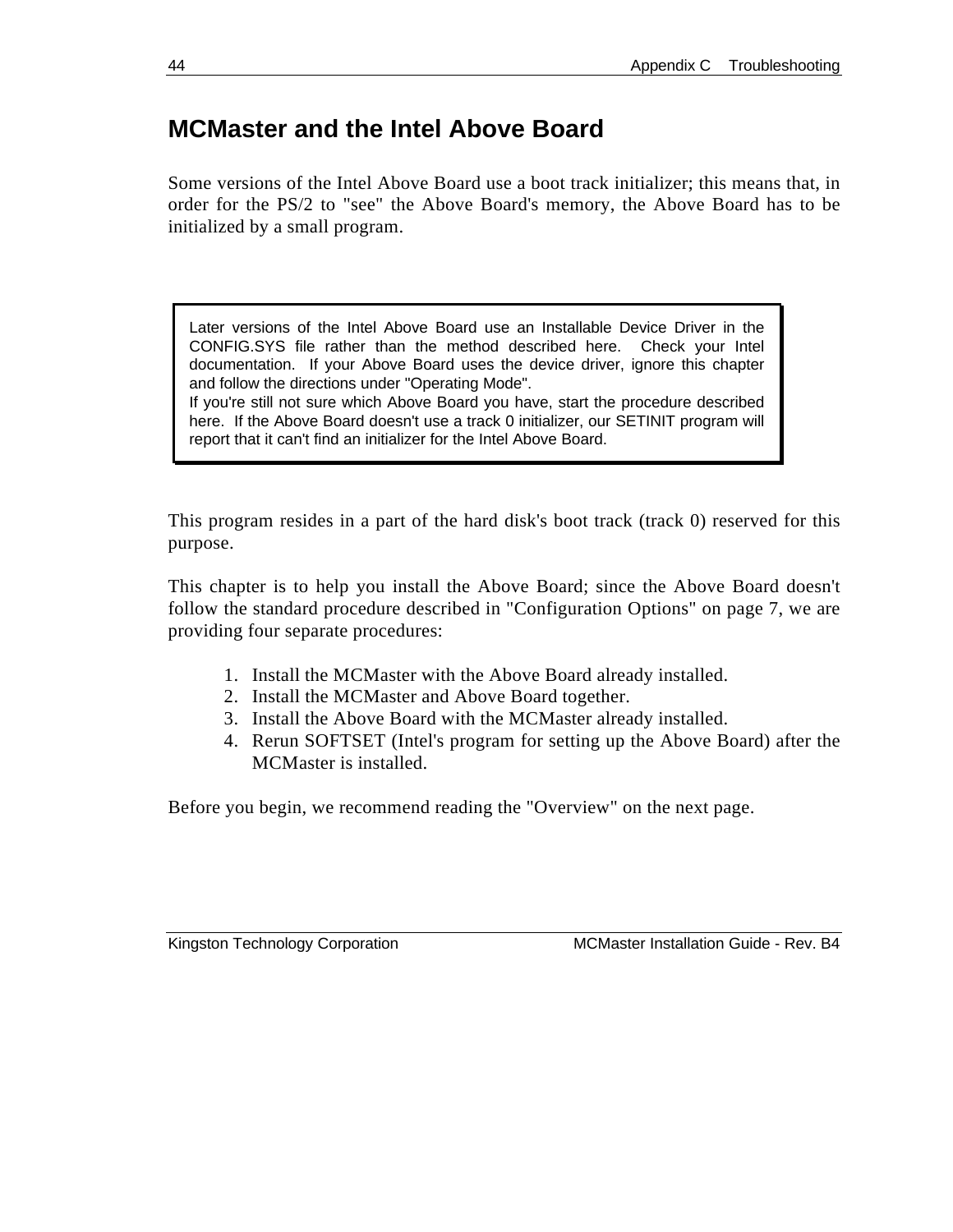### **OVERVIEW**

In the early days of the PS/2 computers, there was no easy way to install non-IBM memory adapters so that the system 'saw' the memory. IBM issued an interim method of installing an initializer program on the first track of the hard disk (track 0).

Later, IBM changed the Set Configuration (SC.EXE) program on the Reference disk to allow for installation of these initializers. However, not everyone has the new Set Configuration program. Because the Adapter Description Files (ADF) for memory adapters that use this new method contain language that would cause errors in the older SC.EXE, some vendors don't use the new method, but stayed with the older method.

Unfortunately, the new Set Configuration program also removes initializers that it does not know about. This means that if two vendors use different methods, the older method must be used after the newer method.

This causes the initializer installed later to execute later. Because the MCMaster's memory needs to be initialized after all other memory, the MCMaster's initializer must be installed last. Since the Above Board uses the old method and the MCMaster uses the new, this is going to cause problems.

For this reason, Kingston provides a program (SETINIT.EXE) which will install our initializer after any others. Intel also provides a program, SOFTSET, which, among other things, will install the initializer for the Above Board.

These procedures walk you through the process of using the two together. Note that in the following sections the Above Board must be set up in Extended Memory mode only. If you need Expanded Memory, use a memory manager or "Lim Simulator" such as the BlueMAX from Qualitas or QEMM-386 from Quarterdeck.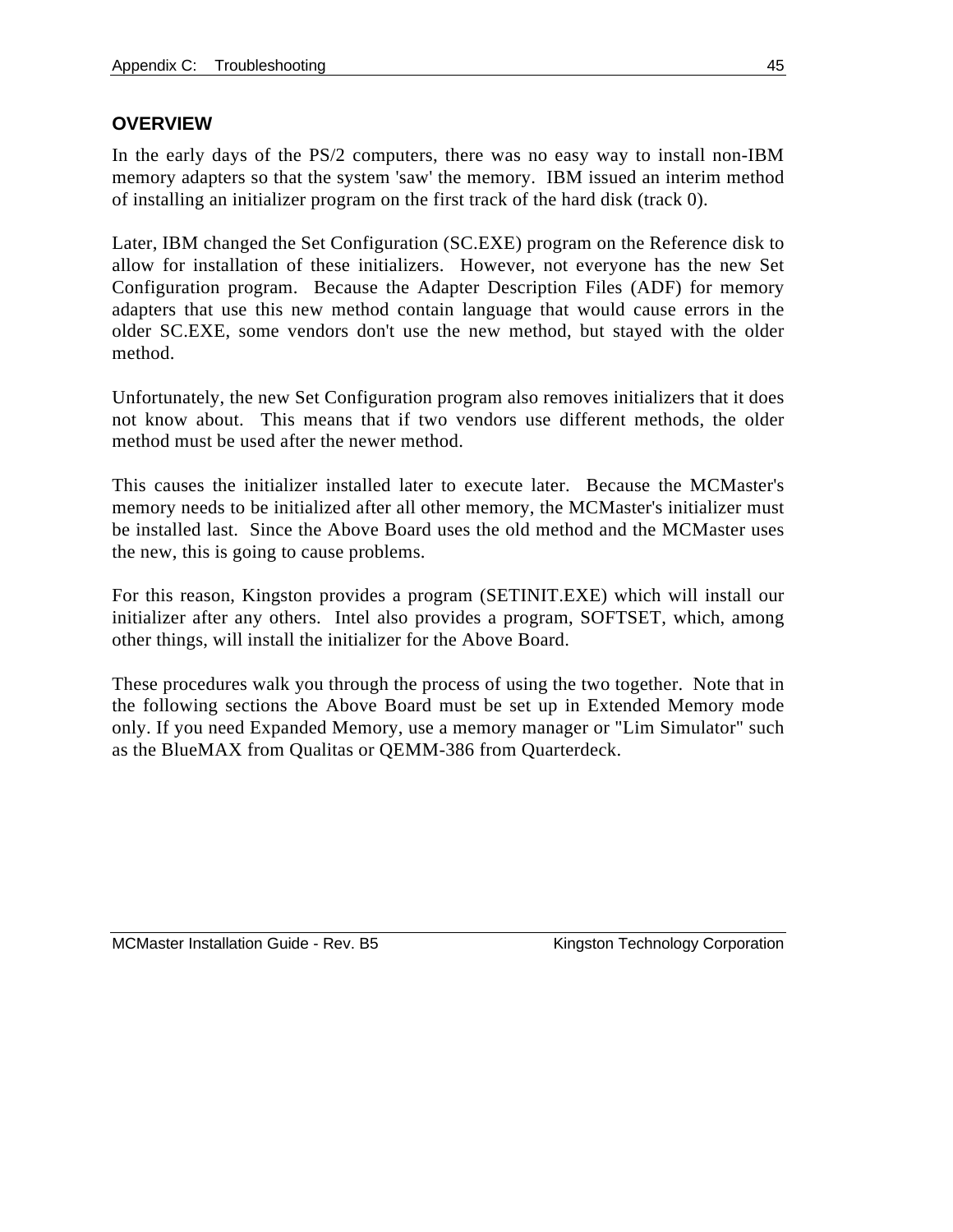### **1. Installing the MCMaster with the Intel Above Board already installed**

- 1. Remove any Expanded Memory Managers from the CONFIG.SYS file.
- 2. Run **SOFTSET** (from INTEL) and set the amount of **Expanded Memory to 0**.
- 3. Install MCMaster normally, but when you boot off of the Reference diskette, bypass Automatic Configuration.
- 4. From the main menu, select **Set Configuration**, and then select **Change Configuration**.
- 5. Change the **"Operating Mode"** field on the MCMaster to **"INITPROG or IDD"**.
- 6. Verifiy that no ROM/RAM conflicts exist.
- 7. Save the configuration by hitting **F10** and **[ENTER]**. Then exit the reference menu completely and let the system reboot.
- 8. Once the System is rebooted, insert the MCMaster diskette into Drive A: then:

Type: **A: [ENTER]** Type: **setinit I008E.ADF [ENTER]**

When finished, remove the diskette and reboot the system.

This will look for a file named I008E.ADF (which should be on the same disk) and link it into the initializers on track 0 of your hard disk. If you see an error message saying "Could not find the Intel Above Board 2 Plus initialization file," either the set configuration program removed it or you have the newer version of the Above Board. If it's been removed, rerun SOFTSET and then SETINIT to link in the Above Board and MCMaster initializers in the right order.

Changing the amount of memory on the MCMaster has no effect. However, if you change the amount of memory on the Above Board, you'll have to rerun SOFTSET.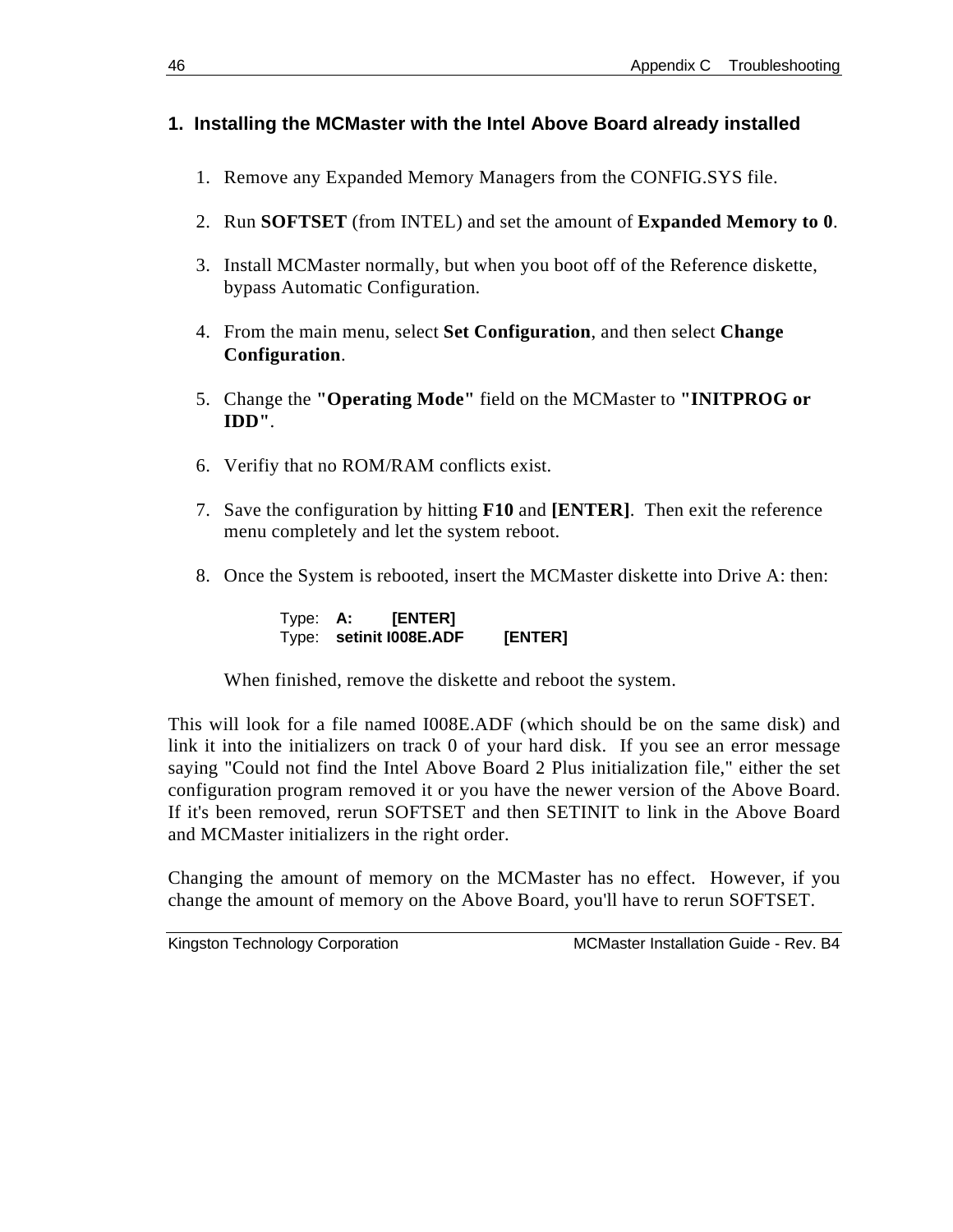### **2. Installing the MCMaster and Intel Above Board together**

It is preferred that you install the Intel Above Board first, and then install the MCMaster. To do this, see **section 1** on the previous page. If you have decided to install these boards at the same time, then follow these instructions:

- 1. Boot your system with a Backup copy of your Reference diskette inserted in Drive A:
- 2. Using the **Copy an option diskette** function, copy the ADF files from both the Intel diskette and the MCMaster diskette.
- 3. Turn your machine off and install both boards.
- 4. Insert the Backup Reference diskette in Drive A: and then boot your system.
- 5. Once the system boots, you should receive a **165** error. Bypass this by press  $F1$ .
- 6. The IBM logo will appear and ask if you wish to perform an "Automatic Configuration". Answer "**No"**.
- 7. From the main menu, select **Set Configuration** and then select **Change Configuration**.
- 8. Change the "**Operating Mode**" field on the MCMaster to "**INITPROG or IDD**".
- 9. Verify that no ROM/RAM conflicts exist.
- 10. Save the configuration by hitting **F10** and **[ENTER]**. Then exit the reference menu completely and let the system reboot.
- 11. Once the system boots, insert the INTEL option diskette and run the **SOFTSET** program. Make sure to set **Expanded Memory to 0**.
- 12. Remove the INTEL diskette and insert the MCMaster diskette. Then: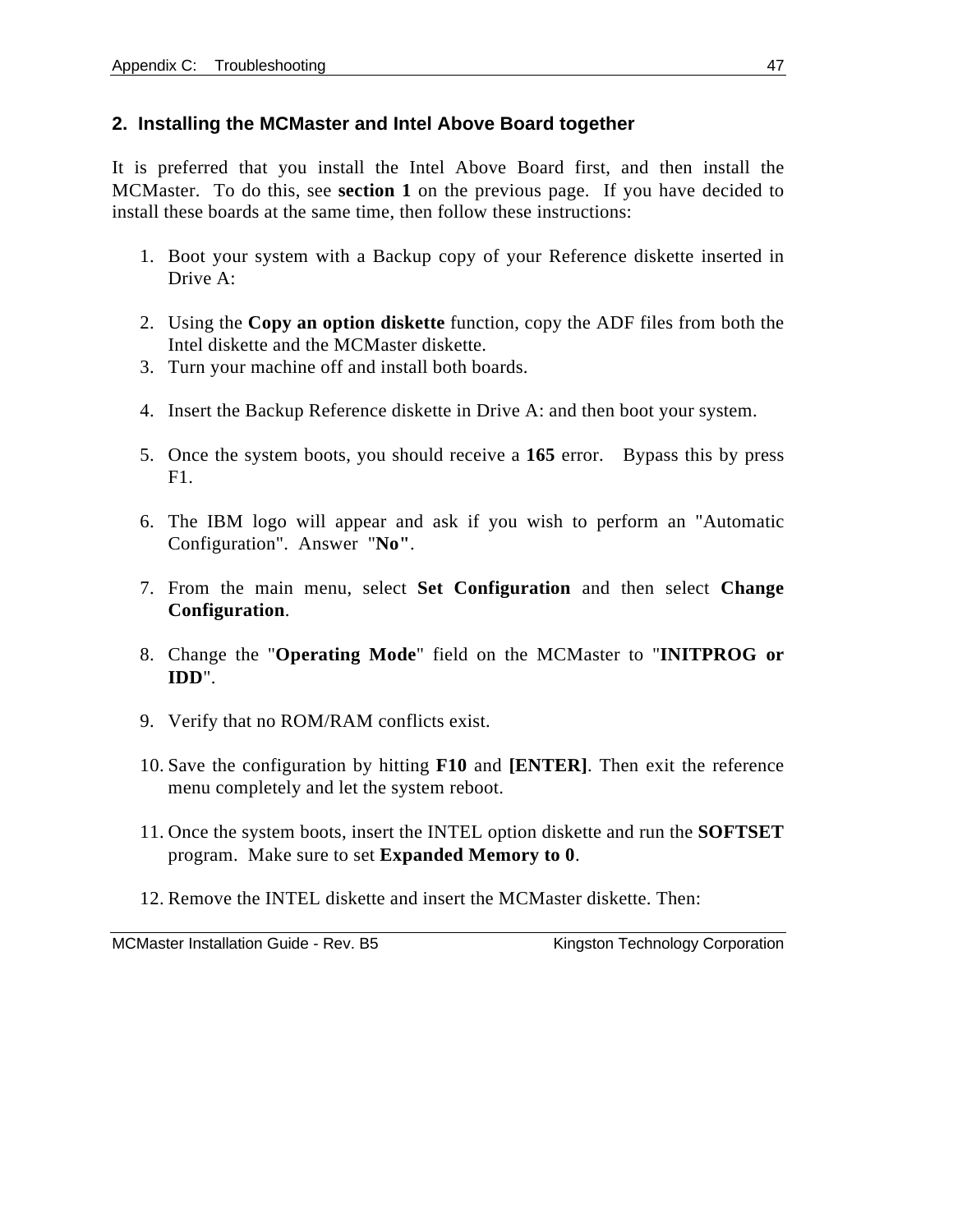#### Type: **A: [ENTER]** Type: **setinit i008e.adf [ENTER]**

Remove the diskette and reboot the system.

This will look for a file named I008E.ADF (which should be on the same disk) and link it into the initializers on track 0 of your hard disk. If you see an error message saying "Could not find the Intel Above Board 2 Plus initialization file," either the set configuration program removed it or you have the newer version of the Above Board. If it's been removed, rerun SOFTSET and then SETINIT to link in the Above Board and MCMaster initializers in the right order.

Changing the amount of memory on the MCMaster has no effect. However, if you change the amount of memory on the Above Board, you'll have to rerun SOFTSET. Please refer to section 4 below.

### **3. Installing the Above Board with the MCMaster already installed**

- 1. Boot your system with the Backup Reference diskette inserted in Drive A. During the MCMaster logo and sign-on, Press the "**o**" for original processor.
- 2. From the main menu, use the **Copy an option diskette** function to copy the ADF files from the INTEL diskette.
- 3. Turn you machine off and install the INTEL board.
- 4. Insert the Backup Reference diskette in Drive A: and boot your system.
- 5. Configure the INTEL board according to the instructions supplied with the board.
- 6. Once the INTEL board is configured, from the main menu, select **Set Configuration** and then select **Change Configuration**.
- 7. Change the "**Operating Mode**" field on the MCMaster to "**INITPROG or IDD.**"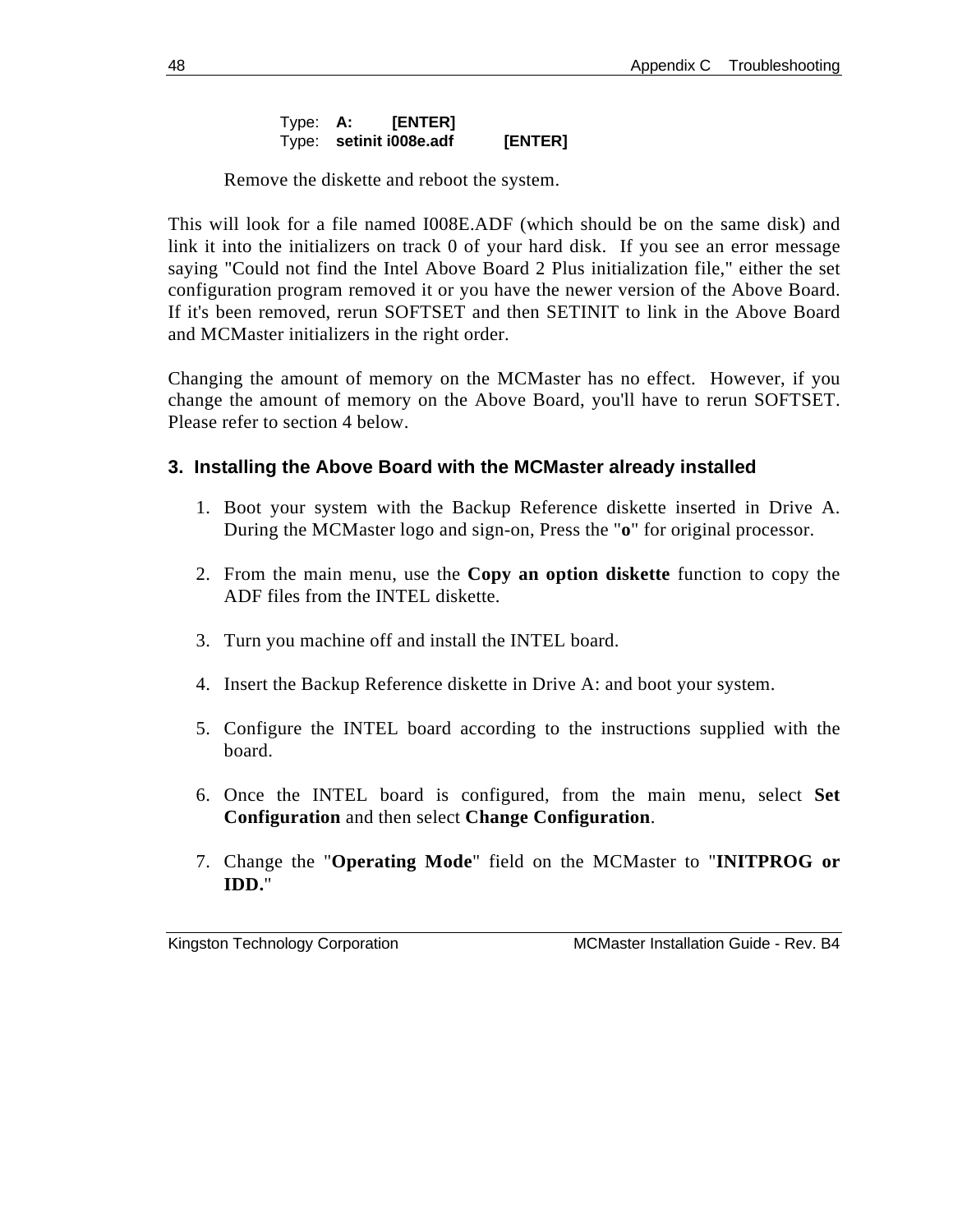- 8. Verify that no ROM/RAM conflicts exist.
- 9. Save the configuration by hitting **F10** and **[ENTER]**. Then exit the Reference menu completely and let the system reboot.
- 10. Once the system boots, insert the INTEL option diskette and run the **SOFTSET** program. Make sure to set **Expanded Memory to 0**.
- 11. Remove the INTEL diskette and insert the MCMaster diskette. Then:

Type: **A: [ENTER]** Type: **setinit i008e.adf [ENTER]**

Remove the diskette and reboot the system.

This will look for a file named I008E.ADF (which should be on the same disk) and link it into the initializers on track 0 of your hard disk.

Changing the amount of memory on the MCMaster has no effect. However, if you change the amount of memory on the Above Board, you'll have to rerun SOFTSET. Please refer to the next section.

#### **4. Rerunning SOFTSET after MCMaster installation**

Rerunning SOFTSET after the MCMaster has been installed causes a problem because SOFTSET will try to put memory it controls after other memory in the system. It will "see" the MCMaster's memory and try to put its memory after the MCMaster.

Unfortunately, the MCMaster needs to be the last in the memory map. Therefore the MCMaster must be turned off while SOFTSET is run. Just pressing the [o] key (return to original CPU) at power-on time will not work because the MCMaster's memory is still visible on the bus. Use the following procedure to rerun SOFTSET.

1. Insert the MCMaster diskette into Drive A:

Type: **A: [ENTER]** Type: **setinit -r i008e.adf [ENTER]**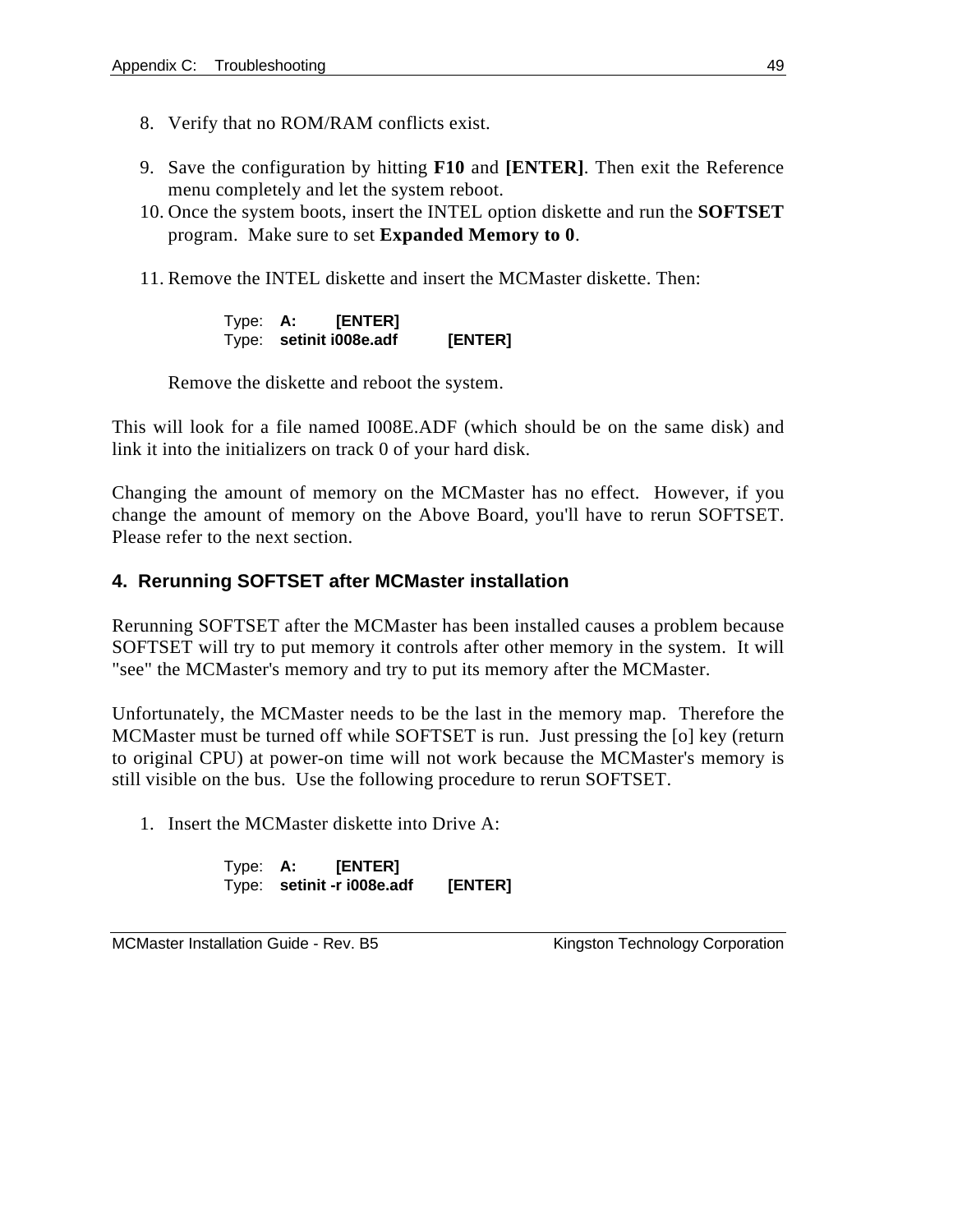2. Reboot the system. This will **disable** the MCMaster.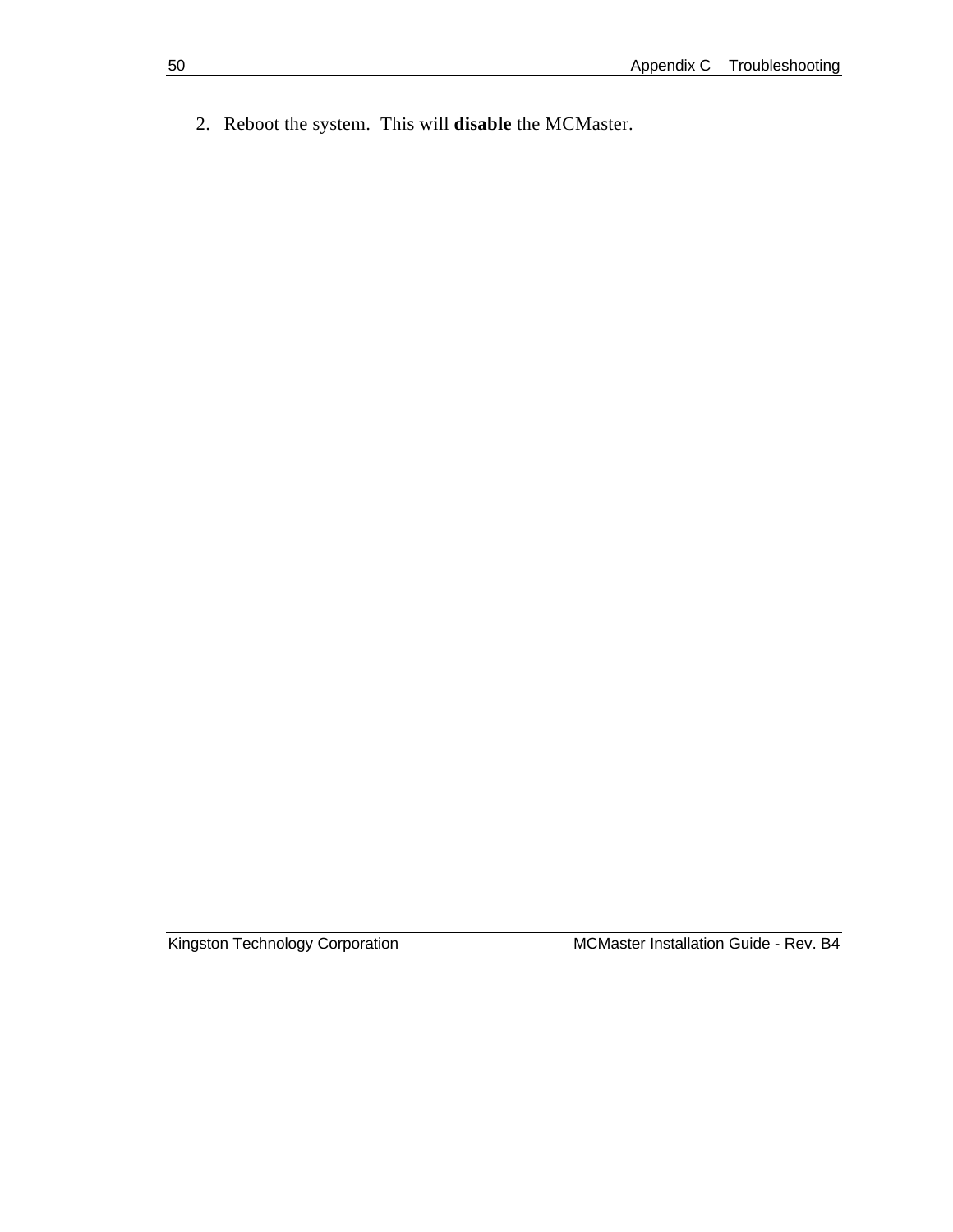- 3. Insert the INTEL diskette in Drive A. Run the **SOFTSET** program. Make sure that you set **Expanded Memory to 0**.
- 4. To re-enable the MCMaster, insert the MCMaster diskette into Drive A, then:

Type: **A: [ENTER]** Type: **setinit i008e.adf [ENTER]**

5. Reboot the system.